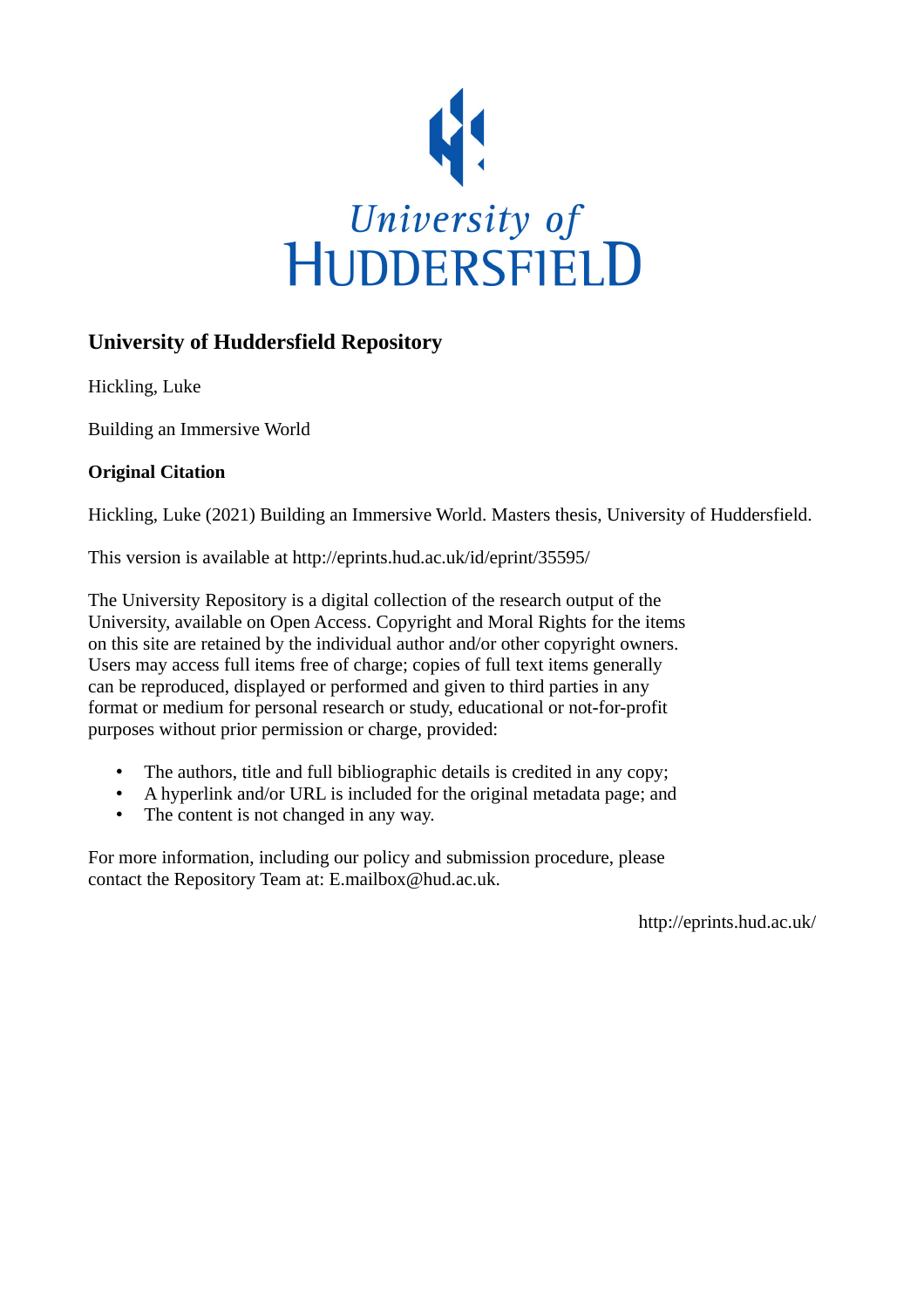# BUILDING AN IMMERSIVE WORLD

LUKE HICKLING

A thesis submitted to the University of Huddersfield in fulfilment of the requirements for the degree of MA by Research in Drama, Dance and Performance

July 2021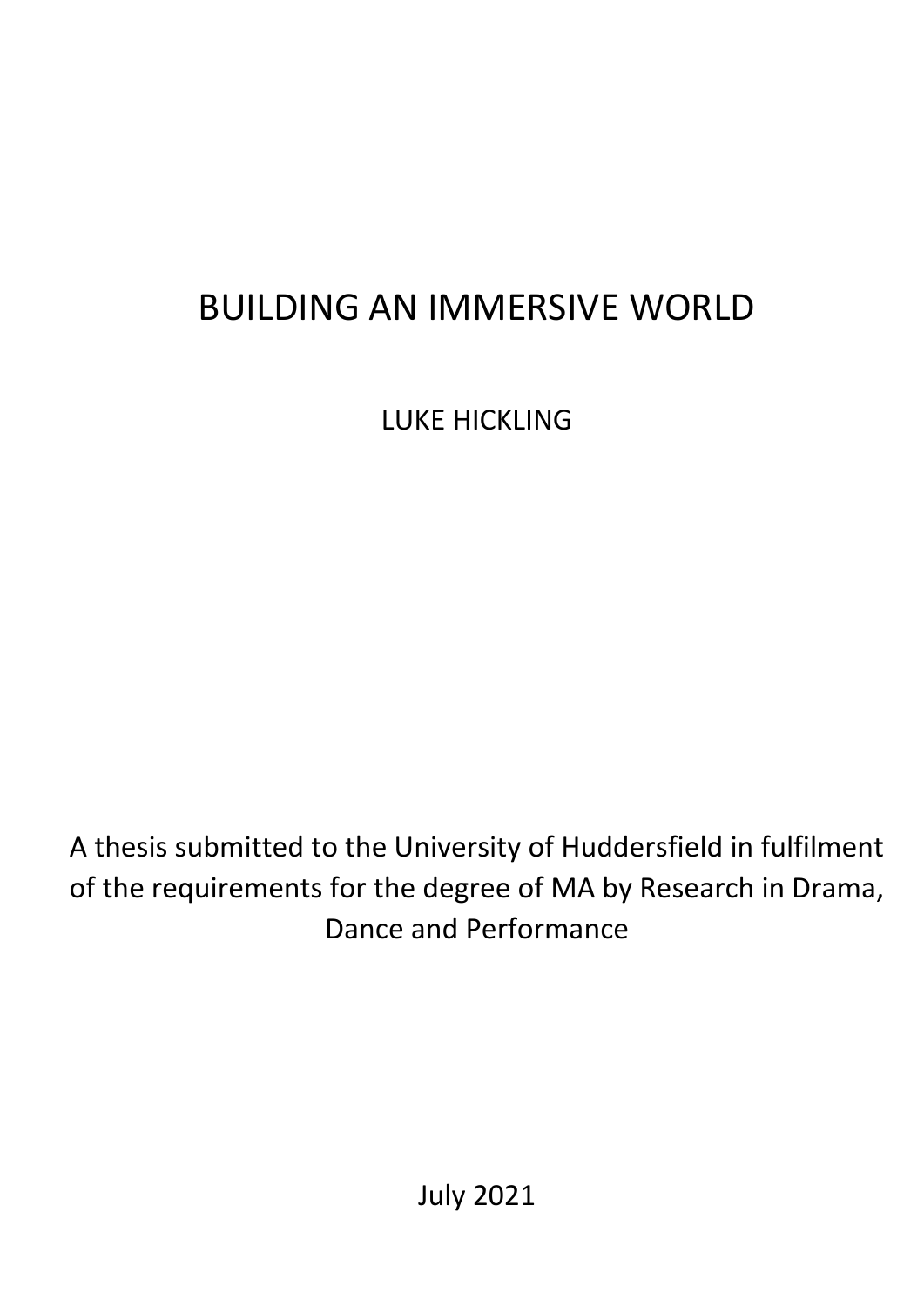#### **Copyright Statement**

i. The author of this thesis (including any appendices and/ or schedules to this thesis) owns any copyright in it (the "Copyright") and s/he has given The University of Huddersfield the right to use such Copyright for any administrative, promotional, educational and/or teaching purposes.

ii. Copies of this thesis, either in full or in extracts, may be made only in accordance with the regulations of the University Library. Details of these regulations may be obtained from the Librarian. Details of these regulations may be obtained from the Librarian. This page must form part of any such copies made.

iii. The ownership of any patents, designs, trademarks and any and all other intellectual property rights except for the Copyright (the "Intellectual Property Rights") and any reproductions of copyright works, for example graphs and tables ("Reproductions"), which may be described in this thesis, may not be owned by the author and may be owned by third parties. Such Intellectual Property Rights and Reproductions cannot and must not be made available for use without permission of the owner(s) of the relevant Intellectual Property Rights and/or Reproductions.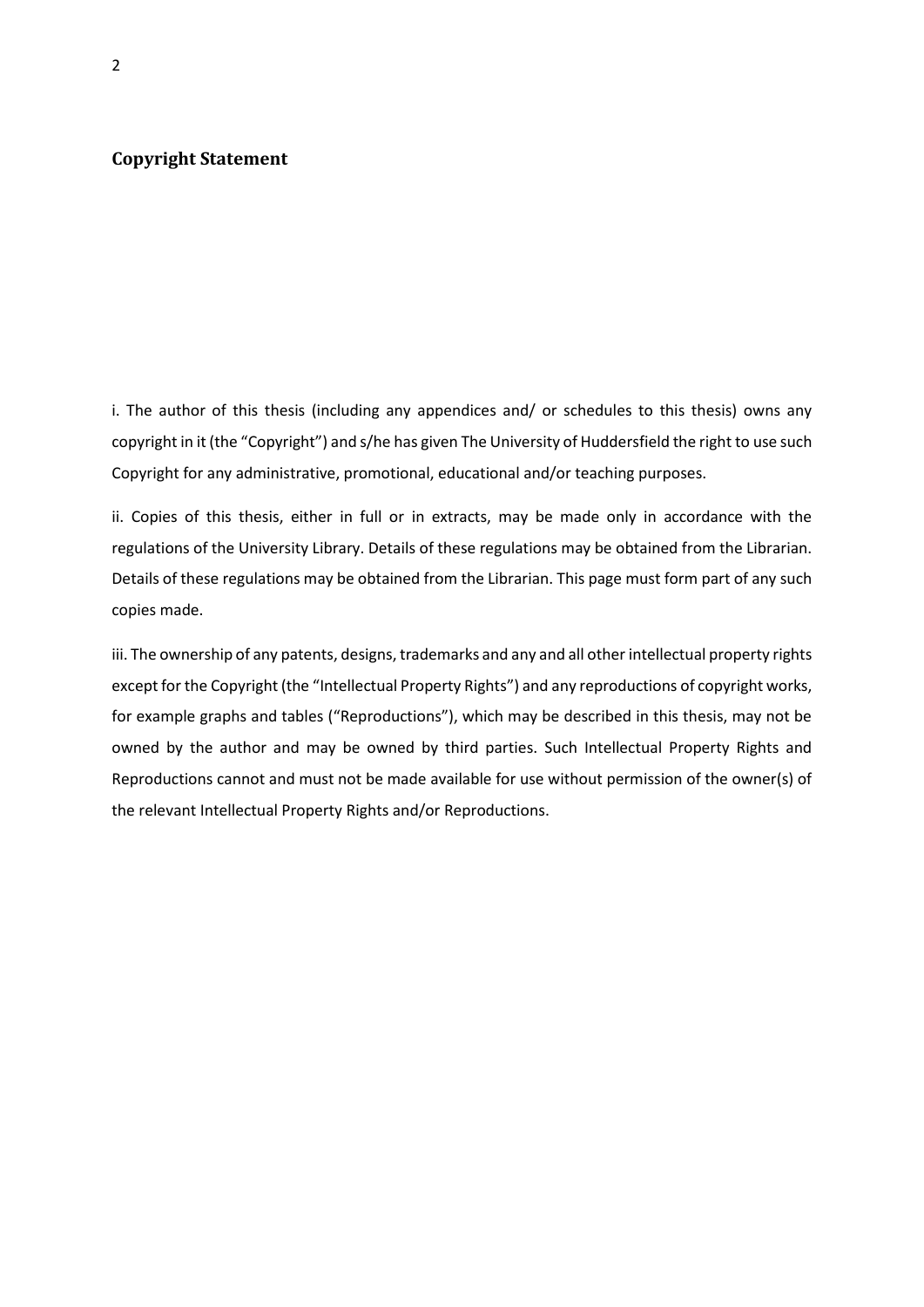# **Contents**

| 1. Part One: The Potential Opportunities of Immersive Theatre Scholarship4 |
|----------------------------------------------------------------------------|
|                                                                            |
|                                                                            |
|                                                                            |
|                                                                            |
| 2.4 Storytelling: Filling the Gaps in Immersive Terminology14              |
|                                                                            |
|                                                                            |
|                                                                            |
|                                                                            |
|                                                                            |
|                                                                            |
|                                                                            |
|                                                                            |
|                                                                            |
|                                                                            |
|                                                                            |
|                                                                            |
|                                                                            |
|                                                                            |
|                                                                            |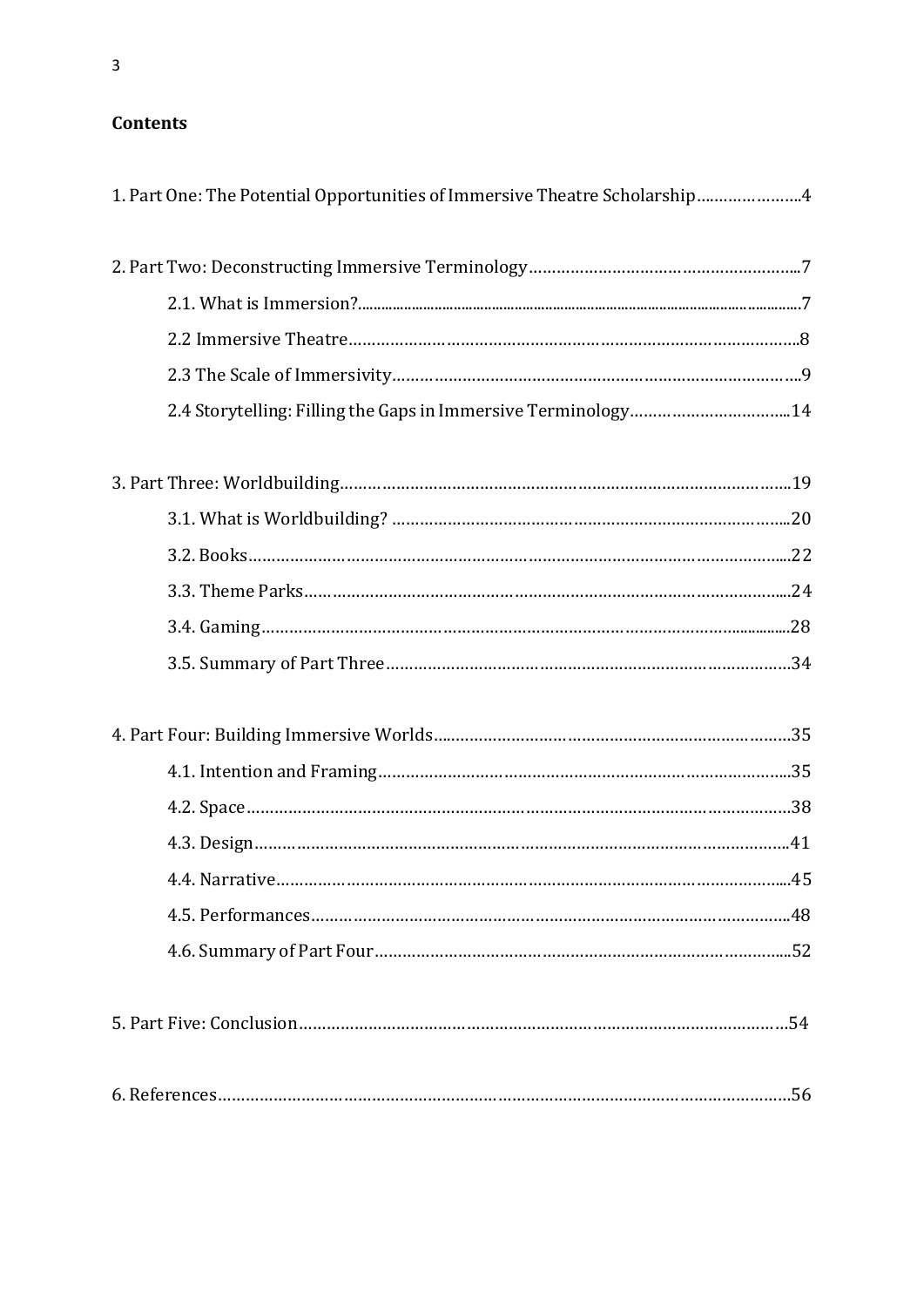## **1. Part One: The Potential Opportunities of Immersive Theatre Scholarship**

The goal of this research is to determine what other mediums offer immersive theatre in terms of immersivity and worldbuilding which could help improve upon the forms practice. By breaking down processes behind how different mediums achieve immersivity it may be possible to find qualities which are transferable, and perspectives which academics in theatre studies may not have considered. These transferable ideas may help improve upon the quality of immersive theatre productions by providing richer, more detail-oriented experiences, as well as highlighting a more practical understanding of the term. To do this I need to reach an understanding about what immersion and immersive theatre are in their current contexts. I also need to generate an understanding of how different mediums immerse their audience/participants in regard to worldbuilding techniques they offer. Finally, I need to examine how these techniques used in other mediums could potentially be used in immersive theatre practice.

Many practitioners and theorists have their own idea about how to execute an immersive theatre production. There is a general consensus as to what immersive means in a theatrical context, but the way these practices are delineated means it can become confusing to discuss immersive theatre in an academic context. Regardless, as immersive trends have garnered popularity over the past couple of decades, some common immersive theatre practices have emerged, due in part to the popularity of immersive theatre companies such as Punchdrunk1. However, vagueness surrounding the terminology means that some productions are immersive in name only, with only the most tenuous connection to any sort of established practice.

This confusion stems almost entirely from the lack of established practical elements that give 'Immersive Theatre' its shape. In a 2018 article from The Stage, immersive theatre practice was criticised stating that:

"the disadvantage is that there is little quality control, and although the work produced has a proven ability to tap into new audiences and breaks down the traditional barriers to engagement, it seldom – Punchdrunk aside – explores the participatory and community possibilities of the form." It also states that "even the term 'immersive' has become overused. It is being used to flog everything from fine dining to frozen roast potatoes. Some theatre companies liberally sprinkle their marketing copy with the word 'immersive' because they know it can add £10 to the ticket price."- Is immersive theatre growing up or growing too big, too quickly?" (Gardner, 2018).

For immersive theatre practice this means that a lack of tangible tools, meaning specific ideas, concepts, exercises, and frameworks, has led to a more aesthetic-led approach by

 $1$  Punchdrunk is a critically acclaimed immersive theatre company formed in 2000 and is often cited as a key influence on the production of immersive theatre shows as the form exists today. Punchdrunk shows are characterized predominantly by their aesthetically-oriented scenographic environments, one-on-one encounters, and performance structure, which can be likened to a promenade theatre event.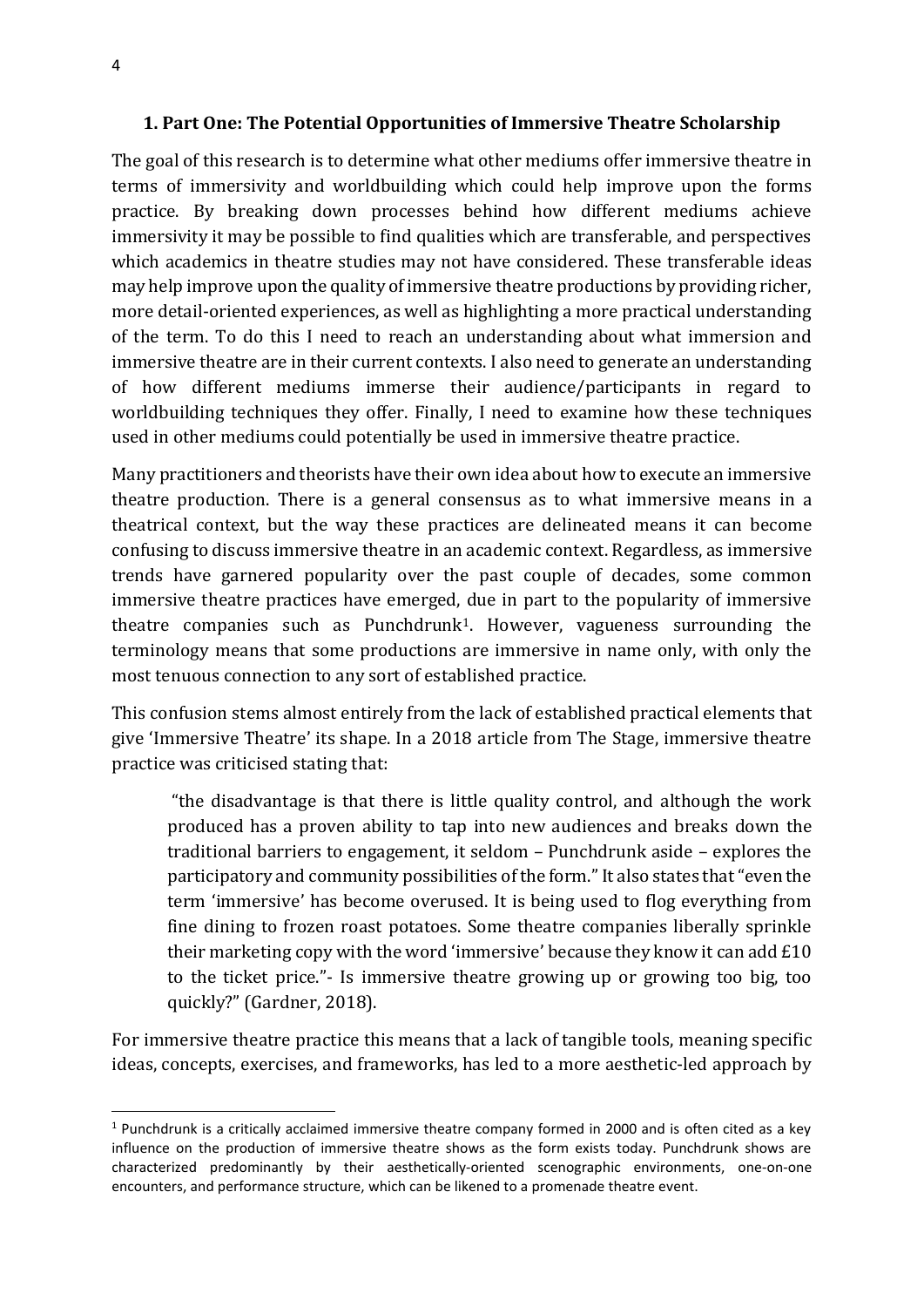most in devising Immersive Theatre, resulting in a disparate range in quality of productions. Whilst aesthetics are important, it is practical tools and ideas that make immersive theatre engaging, and embed the audience within the production. These practical ideas are central in making productions function as an immersive experience.

The different approaches can be exemplified in the work of Punchdrunk and The Guild of Misrule. In Punchdrunk's *Sleep No More* and The Guild of Misrule's *The Great Gatsby* the audience is presented with a participatory experience, with targeted lighting to distinguish audience/spectator spaces, and in some parts of the performance the audience is addressed directly. Where they differ is just as important. In *Sleep No More* the audience is given the opportunity to roam freely and to experience the world at their own pace, and costuming and set design is incredibly detailed, creating a sense of otherworldliness. The audience is given masks to hide their identities, which makes them blend into the background as well as arguably releasing their inhibitions allowing them to escape from a traditional theatre mindset and explore freely. In contrast, where Punchdrunk invites the audience to explore and inhabit a new world, The Guild of Misrule's approach is to keep their audience in a single space, whilst being "hosted" by characters in the production. The focus is more on the interaction with the characters than the exploration of the environment. The costume and set design are also very detailed. Audiences are encouraged to dress the part, blending into the party (Griffin, 2019). The distinction here is the mode of interaction the audience has with the immersive experience. Instead of hiding their identities, they are given a role within the production, as a guest. One-on-one interactions still occur, however, as the characters converse with the audience, asking advice, and confiding in them. These two productions are exemplary of two opposing types of immersive experiences. In the Punchdrunk production the exploration of the scenographic environment is encouraged and emphasised, and the identity of the audience member is removed. In the Guild of Misrule's production, the emphasis is on the interaction with the characters, and audience members get to maintain their identities, playing the part of party guests.

Immersive theatre is not the only medium to develop work around the term 'immersive'. The term 'immersive' stems from its popular use in game studies in the 1980's resulting in the term branching into other mediums, including immersive theatre. The gaming industry has made strides in developing immersive experiences, literally generating environments for players to experience. Theme Park attractions are an untapped well of potential theatrical knowledge, as they physicalize environments and create an otherworldly experience. Novels, specifically fantasy and science-fiction novels, give us countless examples of engaging narrative fabrics. This treatment of narrative is not often found in a traditional theatre setting, however, it could be considered a practical requirement in immersive theatre, should the practitioner wish to emphasize the story. Readers have the advantage of spending hours with novels, espousing ideas which are to be absorbed, immersing the reader. The application of the term in other mediums has different meanings, in some cases more precise meanings, and by examining the delineations between immersive in a theatrical context and within the context of other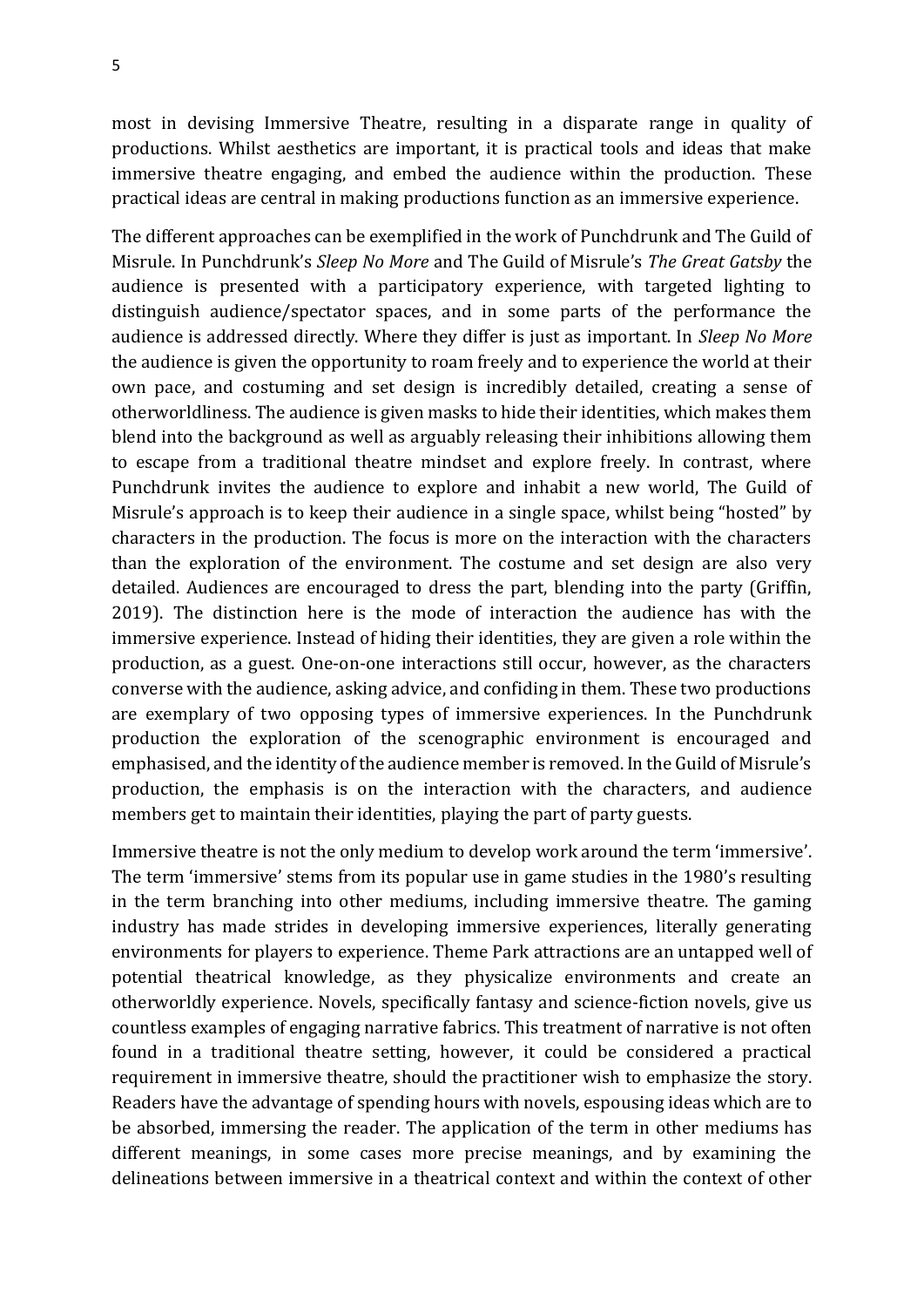6

media may result in a more practically accurate understanding of the term. Novels, video games, theme parks, all contribute to a broader understanding of 'immersion' and could be taken into consideration when attempting to improve upon immersive theatre studies and practice. In Part Two, I will be addressing these forms independently; examining how each of them use techniques that embed the audience/participants. In Part Three I will examine how these techniques could be applied to immersive theatre practice to create more engaging immersive theatre experiences.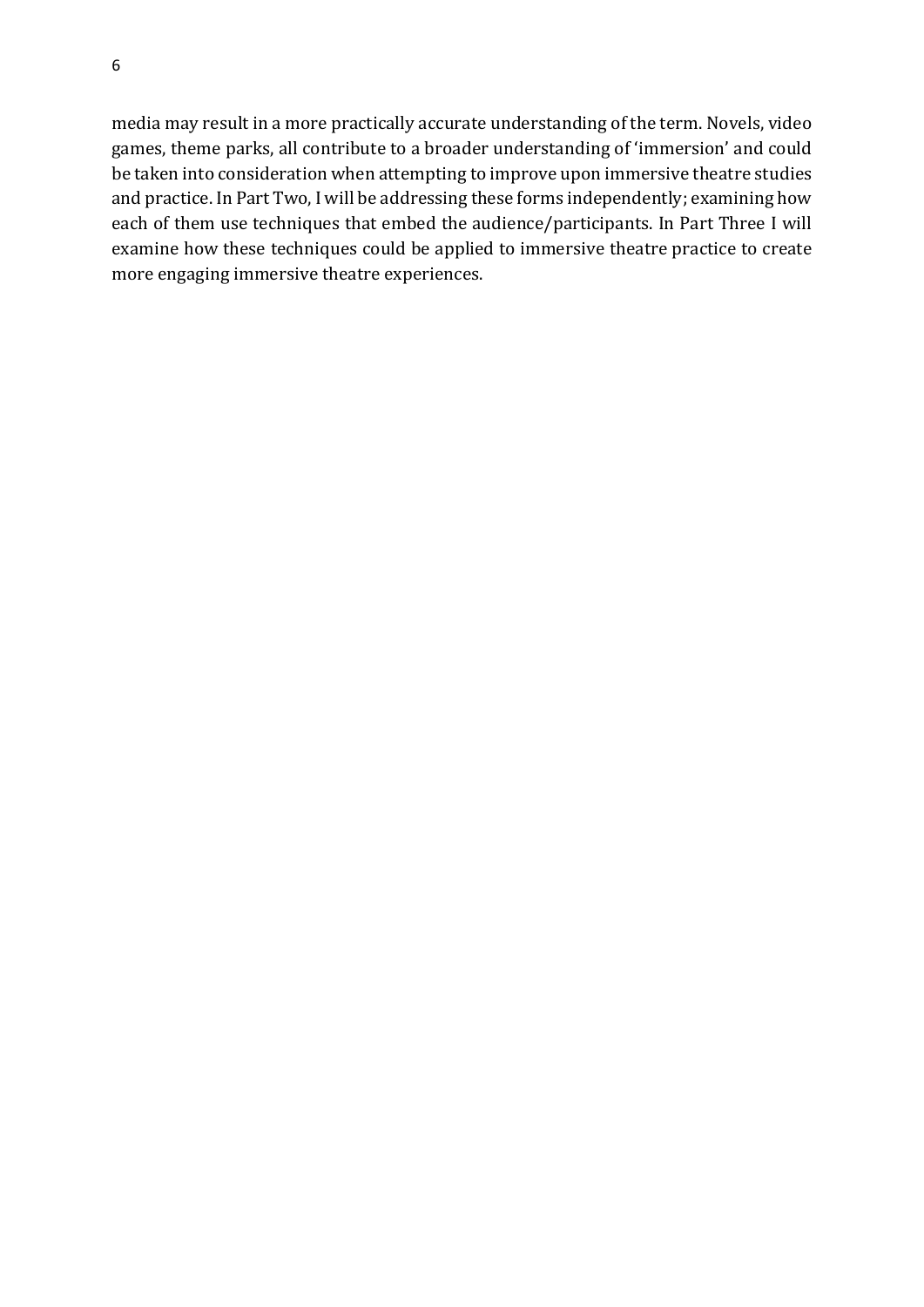#### **2. Part Two: Deconstructing Immersive Terminology**

Before I determine how other mediums could contribute to the form, I must demonstrate a relative understanding of how immersive theatre engages and embeds the audience within the immersive experience. I will briefly summarise the foundations of immersive theatre and how the modern understanding of the term immersive theatre came to be. There will be a focus on Josephine Machon's scale of immersivity and Jason Warren's typology of immersive theatre in order to examine the breadth of immersive experiences. I will also try to determine which of these experiences has the greatest focus on providing actively engaging and detail-oriented experiences.

#### **2.1 What is Immersion?**

Before we can create an understanding of what immersive theatre is, it is important to clarify what "immersion" means. Gordon Calleja, a games designer and theorist, recognises the contradictions between definitions of immersive terminology. In his book *In-Game : From Immersion to Incorporation* (2011) he discusses two key terms 'presence' and 'immersion', and how the critical analysis of these terms is often contradictory in nature. His lengthy discussion of these terms within the frame of game studies and presence theory results in the identification of four conceptual challenges that arise when discussing the topic. "Researchers in game studies have used the term immersion interchangeably to mean absorption or transportation"(Calleja, 2011, p.167). Absorption and transportation in Calleja's work refer to opposing types of immersivity. Transportation has a focus on scenographic reorientation. Absorption actively engages the audience/participant in the experience. "The qualities and affordances of non-ergodic media need to be taken into consideration when understanding immersion"(Calleja, 2011, p.167). In Calleja's discussions "non-ergodic media" refers to mediums like film and books, whereas "ergodic" would mean a medium like games: "In ergodic media the function of the "surface sign" has a strong relation to the mechanical operations of the internal code that generates it." (Calleja, 2011, p.12). Meaning, the differences between different media need to be kept in mind when discussing immersion or presence. Immersion can be achieved within different mediums, but how they do this is mechanically different. "Immersion is not determined solely by the qualities of the technology being used" (Calleja, 2011, p.167). The distinction between the technologies used should be considered as it is important to recognise the distinction between the mediums. "Various forms of experience that make up immersion need to be considered as located on a continuum of attentional intensity."(Calleja, 2011, p.167). The variations in immersive work mean that to study one particular form would be dismissive of the other forms which use immersive terminology. The forms need to be considered on a scale of varying levels of immersivity rather than as either immersive or not immersive.

Mark Wolf acknowledges the broad range of experiences offered but focuses on how the immersive experience is received by the audience member, rather than on how different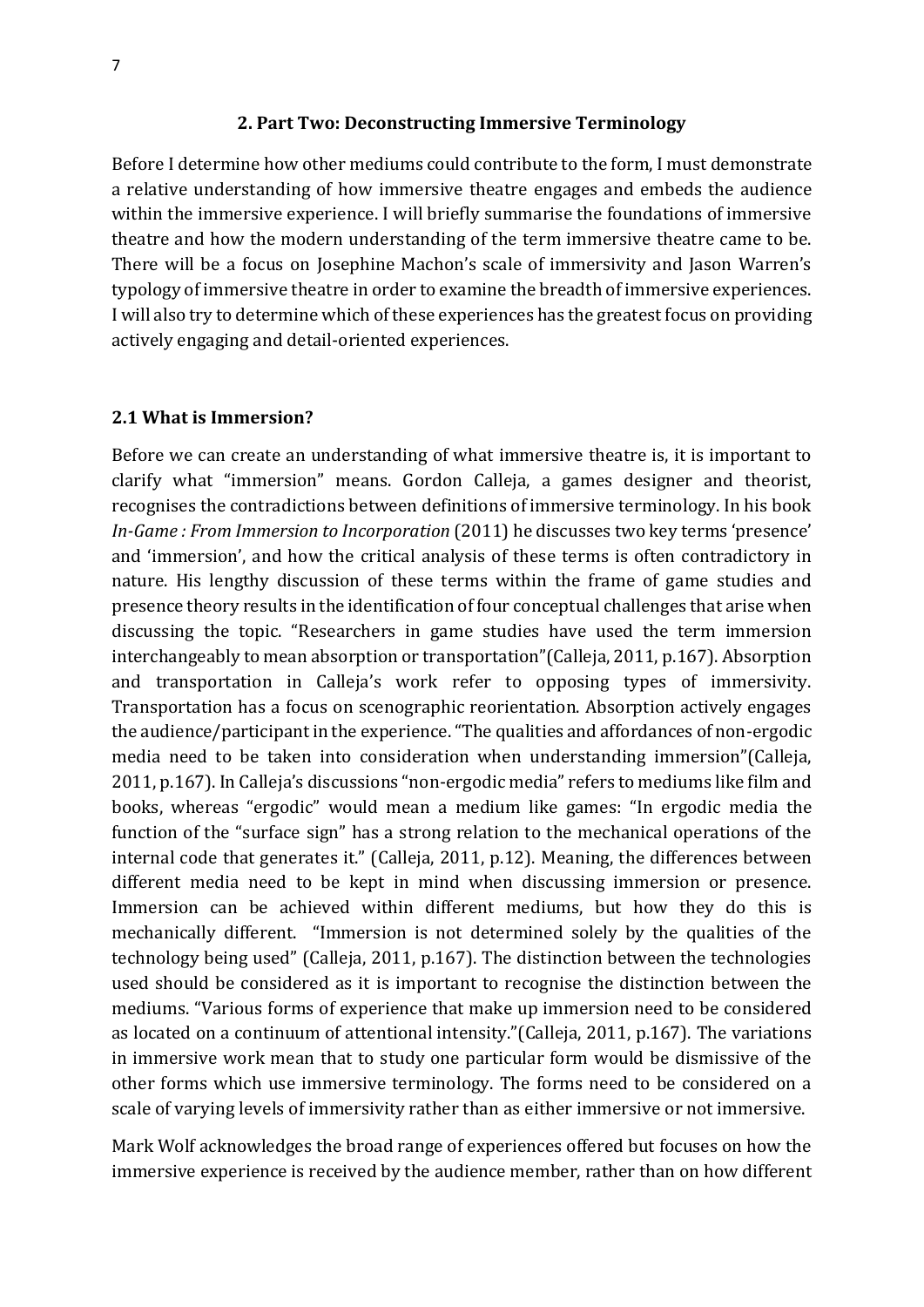8

mediums produce the experience. From this perspective the mode of representation is secondary to the reception and effect of the immersive experience, making it easier to cross-examine multiple mediums. Immersion, when discussed within the arts and media studies, is the cognitive encapsulation of a person within an immersive experience, "a process of being surrounded or engulfed by something"(Wolf, 2012, p.377). This includes mediums such as fantasy novels and video games, as well as immersive theatre events. In *Building Imaginary Worlds* Mark Wolf says that immersion can refer to one of three kinds of experiences. The first of these is physical immersion wherein "the user is physically surrounded by the constructed space."(Wolf, 2012, p.377). The second is "sensual immersion which primarily concerns the senses: "what the user sees and hears is part of the controlled experience*"*(Wolf, 2012, p.377). Thirdly, conceptual immersion relies upon the audiences' mental engagement with the experience through extensive secondary world details, "if they supply enough sufficient detail and description for the reader to vicariously enter the imagined world*."*(Wolf, 2012, p.377). These branches of immersion usually exist in isolation depending on what medium the audience/participant is engaging in. For example, although each may still partially tap into other forms, theme park attractions rely primarily on physical immersion, video games on sensual immersion, and books on conceptual immersion. This perspective alters our perspective of what immersive means: broadening it in the sense that Wolf's perspective widens the scope for discussion yet narrows our perspective through a more all-encompassing notion of immersivity. These mediums coalesce into a holistic field of study, and immersive theatre seems like the perfect playground for intertwining these branches. The way that Wolf views immersion, focusing on how the secondary world experience is received by the audience/participant (conceptually, sensually, physically), rather than leading with how the medium immerses the audience/participant, makes it easier to cross-examine different mediums. I will be returning to Wolf's ideas and perspective throughout the course of this study.

## **2.2 A Brief History of Immersive Theatre**

It is within the twentieth century where the ideals of immersive performance first began to form. "spectator/artwork relationships have been a matter of experiment and innovation since the inception of this tradition early in the twentieth century"(White, 2013, pg.2). Dadaist, expressionist, and surrealist forms, amongst others, began to expand on the treatment of aesthetics in theatre (Frieling, 2008, p.26). The intention being to move away from logic and reason within art, into forms which are more representational, unfocused and absurd.

Following from this, in the 1960's, Antonin Artaud's teachings garnered a large following, inspiring multiple practitioners such as Jerzy Grotowski, Tatsumi Hijikata, and many more. These practitioners sought to unlink the bond between theatre and literature, moving away from texts. Grotowski's 'Paratheatre' is especially influential here in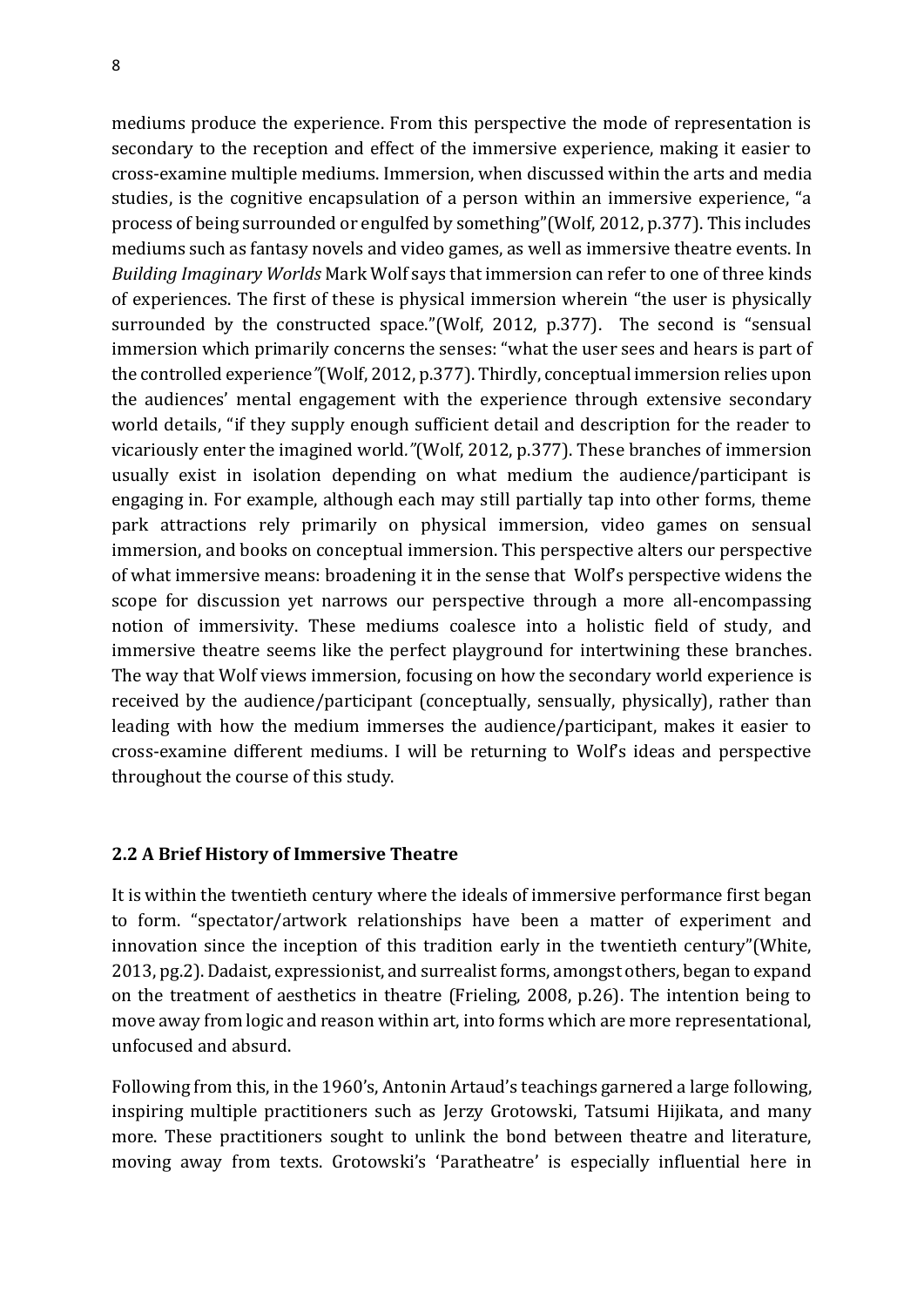connection to training the performer and their connection with the audience (Allain & Harvie, 2013, p.193), moving away from theatre's spatial and structural forms. These practitioners, all influencing each other, furthered Artaud's ideas "in terms of scenographic design, actor-audience relationships and highly physical performance styles."(Machon, 2013, p.30). Allan Kaprow's 'Happenings' were particularly significant in this time period. Kaprow said that "the line between art and life should be kept as fluid, and perhaps indistinct, as possible"(Kaprow in Sandford, 1996, p.197). A key feature of Kaprow's happenings were that they happened across multiple locations and performance spaces, in an attempt to avoid the static orientation of the traditional theatre setting.

The development in immersive technologies in the gaming community, in the 1980's and 1990's, created a new relationship between technology and users, improving the mechanics of the interaction (Slater, 2009). These immersive technologies work primarily to heighten the sensual experience of the audience/participant allowing them to "tune into stories with an intensity that can obliterate the world around us"(Murray, 1997, p.98). Machon comments on the emergence of these technologies saying, "the influence of Artaud is clear in the visceral deployment of technology in artistic practice that seeks to connect with humans in unusual and immediate ways."(2013, pg.35).

The culmination of these ideas has resulted in the modern immersive theatre term. "Immersive is used to refer to a promise of interactive (or interactive-seeming) elements requiring varying levels of participation; or to indicate the use of certain aesthetic and atmospheric tropes; or a production's use of a non-linear or fractured narrative structure"(Biggin, 2017, p.208). Theatre which primarily focus on the relationships between people and the space are central in the principles of immersive theatre practitioners like Punchdrunk, dreamthinkspeak, WildWorks, and more.

#### **2.3 The Scale of Immersivity**

Attempts to categorize immersive theatre are plentiful. The most precise definition I found comes from a journal article by Adam Alston, in which he defines immersive theatre as "theatre that surrounds audiences within an aesthetic space in which they are frequently, but not always, free to move and/or participate*.*"(2013, p.128). Gareth White highlights some of the distinctive traits of immersive theatre. Firstly, "[Immersive Theatre] tends to make use of spatial and architectural interventions, and to ask spectators to involve themselves physically in tracking down or pursuing the performance." (White, 2013, p.2). Immersion tends to give a suggestion of being embedded in something, physicalised by the distinctive application of the space. Secondly, "To be inside the work, not just inside its physical and temporal space but inside it as an aesthetic, affective, phenomenological entity gives a different aspect to the idea of a point of view, and of action" (White, 2013, p.16). There is an active effort by the production team to affect the audience/participant on a conscious level, "through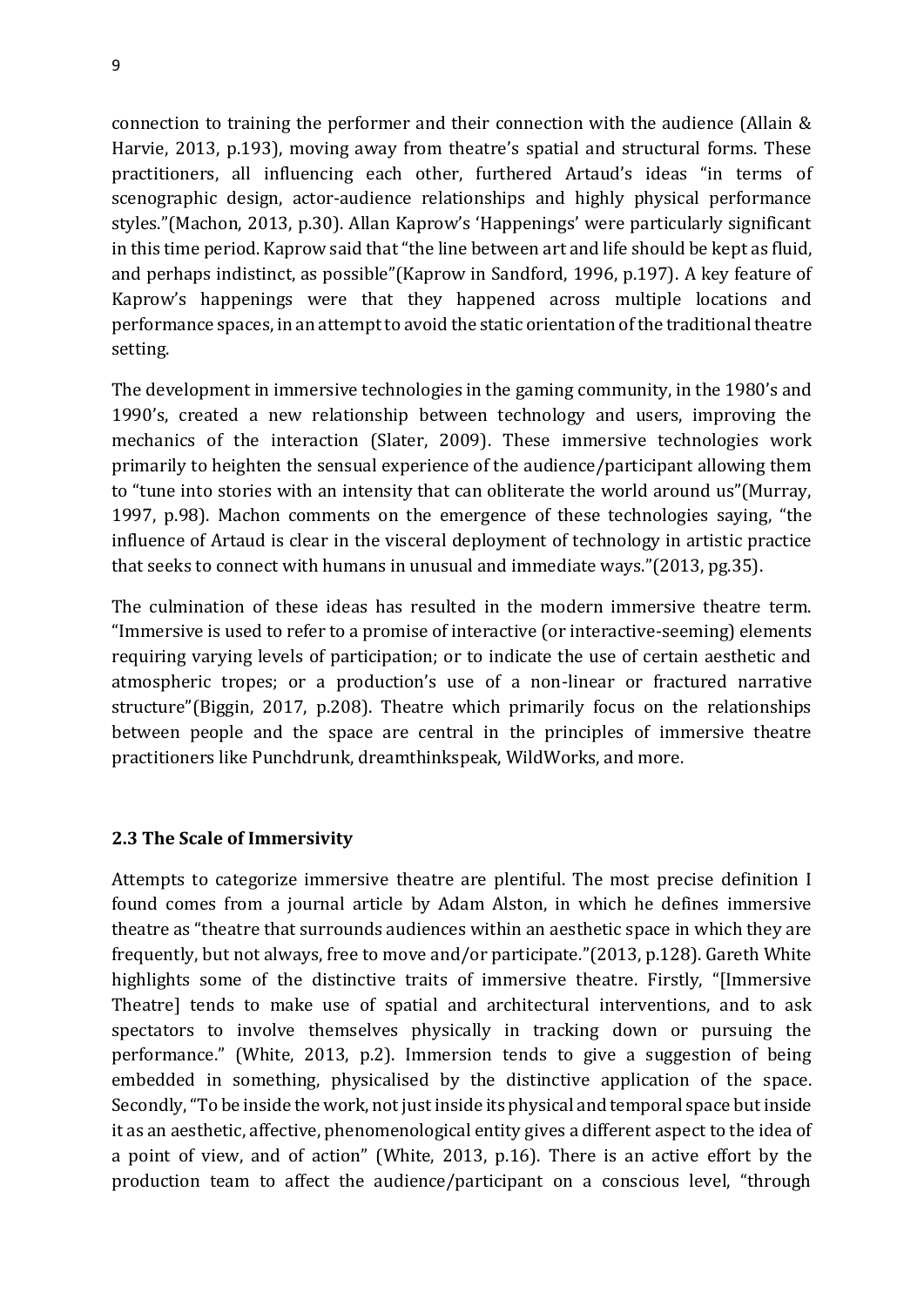attention to the performer/audience relationship and interactions with the performance space."(Howson-Griffiths, 2020, p. 190). White believes the use of space is crucial to embedding the audience within the immersive experience: not just being in the space but engaging with the space as well. The active relationship with the space is a key factor in bringing the audience/participant deeper into the world. However, White and Alston both make comments on the ever-fluctuating nature of the definition: "At best, the immersive label is flexible. However, the extent of that flexibility jeopardizes terminological clarity*.*"(Alston, 2013, p.129). White reflects this sentiment by identifying immersive theatre as a form that focuses on scenography and participation: "'Immersive theatre' has become a widely adopted term to designate a trend for performances which use installations and expansive environments, which have mobile audiences, and which invite audience participation"(2012, p.221). White then identifies the problematic lack of clarity of the definition: "So prevalent has the use of this term become in the UK that theatre journalists have begun to propose that this trend has had its day, accused it of being 'tired and hackneyed already'."(2012, p.221).

Gareth White does a good job of summarising certain ideas about what Immersive Theatre is. However, what is important to note is how much he leans on the concept of physical space, and scenographic environments. A scenographically engaging production does not equate to immersive theatre. White does comment on the importance of active participation, but he highlights the participation within the context of the audience/participants relationship with the space. The Guild of Misrule's *The Great Gatsby* has few scenographic environments and instead focuses on the engagement of the audience with the characters. White's comment is exemplary of the emphasis on scenography being prioritised over the engagement of the audience. This is problematic because the notion of immersion relies on the audience/participant being embedded within the experience. Practitioners and theorists across multiple media have adopted the term and each has their own idea about what immersion means, meaning there are multiple perceptions of what immersive theatre is.

Josephine Machon recognises that the term immersive is often inappropriately assigned to theatre which takes place in a non-traditional environment (2013, p.66). The breadth of work that has been or could be assigned the immersive theatre label is plentiful, and each practitioner has their own perspective, resulting in a wide range of ideas about how the audience should be immersed. In response to this Machon proposes the scale of immersivity in order to "identify where a complete immersive experience exists according to the intentions, performance values and audience response to the work" (2013, pg. 101). Machon also uses the scale to "highlight the differences and similarities between large-scale immersive practice and one-to-one experiences"(2013, p.101). Machon's book 'Immersive Theatres: Intimacy and Immediacy in Contemporary Performance'(2013) discusses immersive theatre practice. James Frieze refers to this book as "the closest thing we have to a textbook on the subject"(2016, p.2). Machon makes a case that acknowledges the many different approaches to immersive theatre practice. This stems from Gordon Calleja's ideas of involvement, immersion, and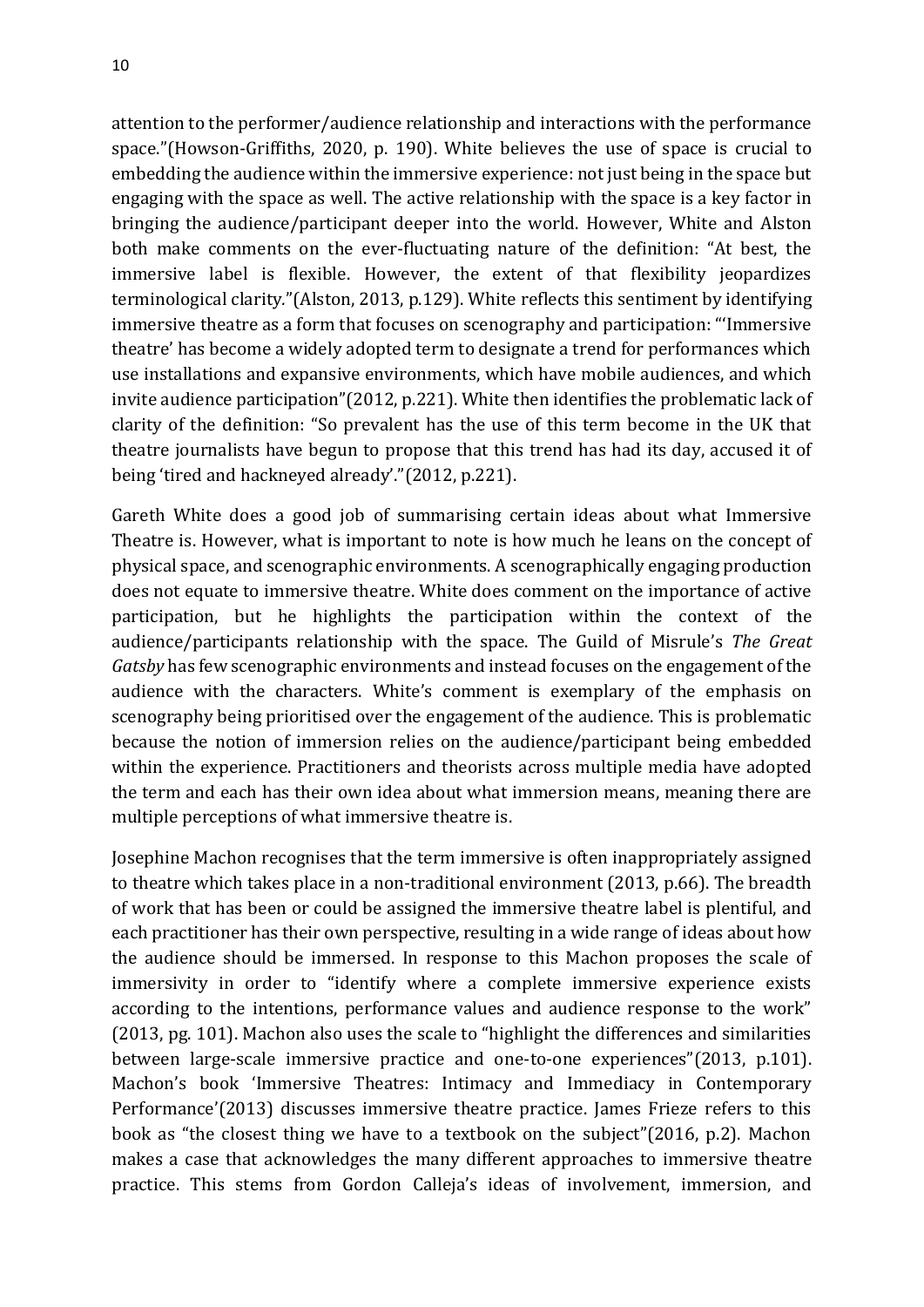presence. Machon states that "all immersive theatre exists on the continuum between 'immersion as absorption' and 'immersion as transportation', with 'total immersion' being the most intense affect/effect at the heart of the experience." (Machon, 2013, pg.68) There are reflections of Machon's scale amongst other immersive theatre theorists, including Gareth White. Like Machon, Jason Warren acknowledges the struggles to define immersivity. I am referring here to Warren's book *Creating Worlds: How to Make Immersive Theatre* (2017) as, although not an academic text, his focus is on creating a practical understanding of how to build immersive theatre, which is lacking in much of the immersive theatre scholarship. Warren's typology of immersive theatre experiences is reflective of Machon's scale of immersivity. However, the vocabulary he uses is more practical, leading to a more concrete understanding of distinctions between different kinds of immersive theatre. I will be exploring Machon's scale of immersivity to determine the breadth of immersive experiences alongside Warren, who lends a practical perception of how to define ideas within the scale.

On one end of the scale, we have Machon's 'immersion as transportation' and Warren's 'exploration theatre'. Amongst others, these ideas are reflected by the likes of Hannah Dorita (2011) and Mike Pearson (2001): "Where the audience-participant is imaginatively and scenographically reoriented in another place, an otherworldly-world that requires navigation according to its own rules of logic."(Machon, 2013, p.63). The audience maintains a physical presence in the space but remains separate from the action:"it doesn't rely on the audience to propel it forwards and, artistically speaking, can take place no matter what the ticket sales are like."(Warren, 2017, p.x-xi). Hence, emphasis needs to be given to the framing of the show in order to properly re-orient the audience/participant. As Machon states *"*in immersive theatre a central feature of the experience is that this otherworldly-world is both a conceptual, imaginative space and an inhabited, physical space"(Machon, 2013, p.63). The idea is to fuse the physicality of the immersive environment and the imagination of the audience/participant. However, in these immersive productions the audience is primarily placed in a passive position within the action of the show: "Interaction between cast and audience can happen, and sometimes there's lots of it – but these interactions don't shape the story of the piece" (Warren, 2017, p.x). The result is that the use of the scenography and otherworldliness is of integral importance (Machon, 2013, p.63). 'Immersion as transportation' relies on the sensation of escapism rather than actively engaging with the world. In immersive terminology 'immersion as transportation' is alluded to most strongly, with the audience/participant placed inside a visceral, scenographically compelling environment.

On the opposing end of the scale, we have what Machon refers to as 'Immersion as Absorption', and Warren's 'guided experience'. Amongst others, ideas concerning participatory experiences and the absorption of the audience are reflected by Susan Bennet (2003), and Helen Freshwater (2011). In these productions "the theatre event is able to engage the participant fully in terms of concentration, imagination, action and interest"(Machon, 2013, p.62). These shows rely on the audience's willingness to be creative and engage in the secondary world experience. The audience/participant is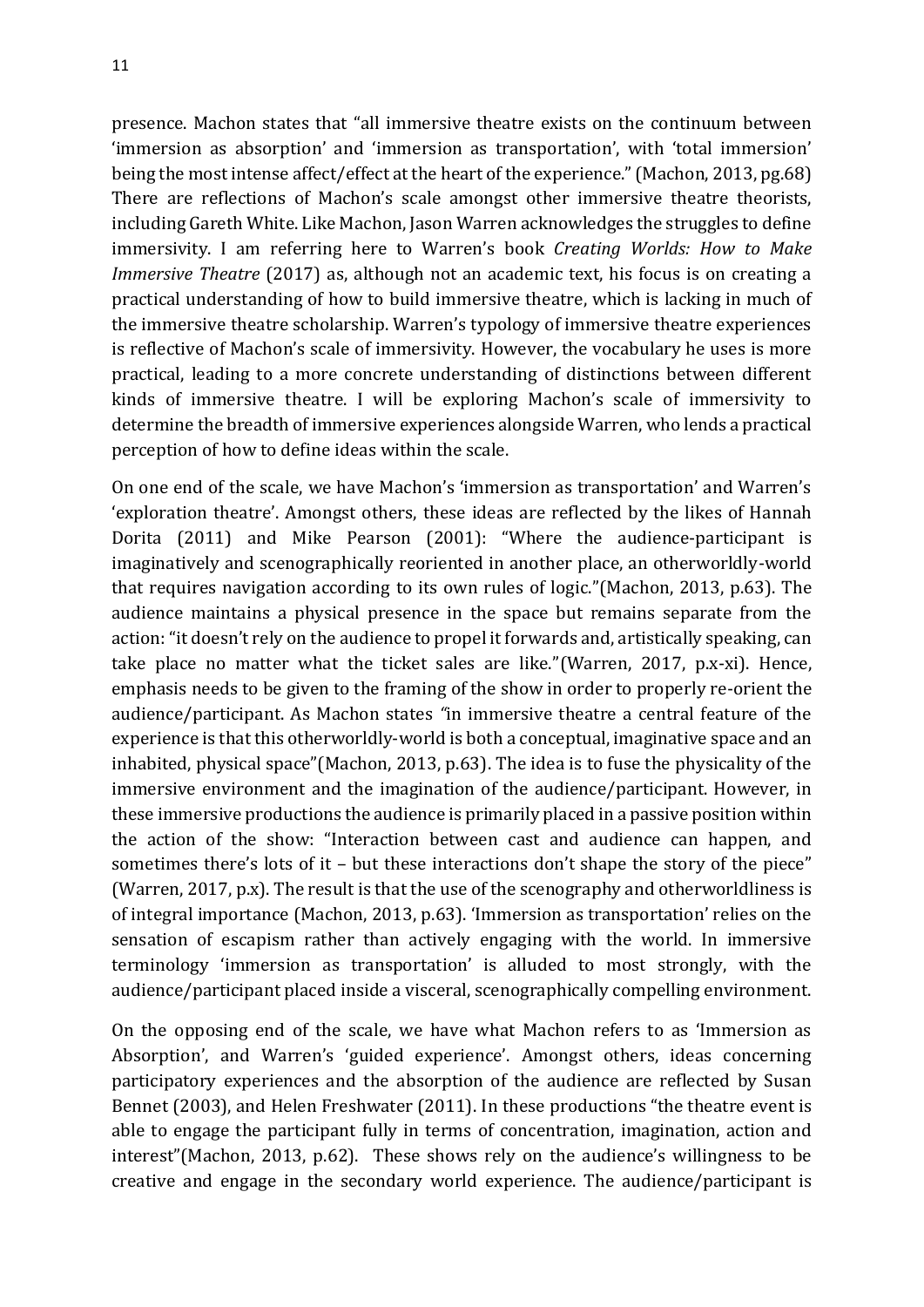placed in a role as well as being provided with a mode of interaction. Choice and interactivity are at the heart of the guided experience: "There are two defining traits in these pieces. Firstly, the audience is integral: the piece cannot take place without at least one audience member present. Secondly, the journey of the experience is curated."(Warren, 2017, p.xii). The audience participates when it is required, and the rest plays out in a pre-determined fashion. Immersive productions that absorb aim to create "a total engagement in an activity that engrosses (and may equally entertain) the participant within its very form."(Machon, 2013, p.62). The goal is to immerse the audience/participant with engaging mechanics: "This formal shift in the traditional performer/spectator divide can, quite radically, reallocate the audience's role into one that receives, responds and, to varying degrees restores their part in the shared performance experience." (Heddon et al., 2012, p.120). As previously mentioned, the concept of participation is alluded to in immersive theatre definitions, but not really expanded on. However, as the 'scale of immersion' implies, the more affecting immersive experiences incorporate ideas of both immersion and transportation.

In the centre of this scale are Machon's 'total immersion', and Warren's 'interactive worlds': "Where total immersion occurs, there is always the experience of formalistic transformation in that the audience-participant is able to fashion her own 'narrative' and journey.*"* (Machon, 2013, p.63). These immersive experiences have the benefit of transportation and exploration, aligned with the freedom of choice: "An interactive world is free-roaming, allowing the audience to move through the space however they wish. […] It also gives weight to their actions and choices, often to the extent of allowing them to influence the end of the story."(Warren, 2017, p.xii). Josephine Machon states that all immersive events fall within these definitions, as a scale, with Total Immersion being the most preferential as it provides the most intense experience. The choices they make feel personal because they are derived from conclusions that the audience/participant has derived from their own experience of the environment, the characters, and of the narrative: "The possible influence of the audience is limitless. It isn't confined to prescripted options and choices."(Warren, 2017, p.xii). Total immersion mixes the two opposing ends of the scale to create a greater sense of the world, and a larger feeling of participation. The exploratory nature gives weight to their choices while allowing the audience/participant to construct their own narrative. Likewise, the breadth of choice gives purpose to the exploration, incentivising the audience/participant with their own narrative rather than making decisions based on the narrative of other characters in the space. The goal with this research is to determine the best tools to work with when the goal is to create the most immersive experience possible, using 'interactive worlds' as the steppingstone into this research because it uses components from both sides of the scale.

Machon outlines key ideas which she uses to define immersive theatre productions: 'Inits-own worldness', space, scenography, sound, duration, interdisciplinary/hybridized practice, bodies, audience, 'contracts of participation', as well as key ideas of intention, and expertise. Machon refers to these concepts in order to determine where an immersive theatre production belongs on the scale: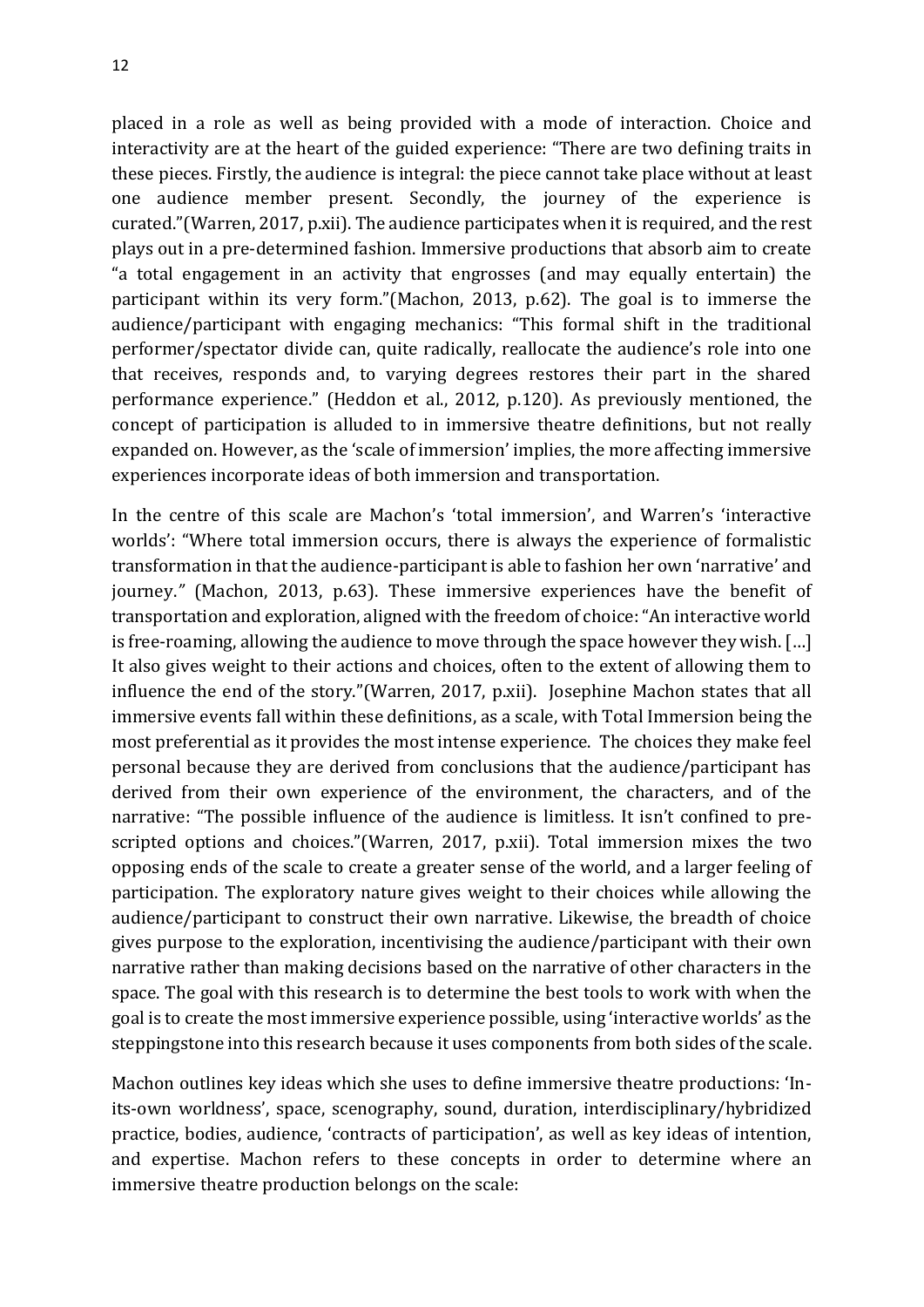- The idea of an immersive production existing 'in-its-own-world' essentially means that "it is its own unique environment and its own unique ways of '*being*-within' that environment for performers and participants alike" (Machon, 2013, p.93).
- Space relates to the aesthetic of the environment, the audience's relationship with the space, and how the space conveys the 'in-its-own-worldness' of the event. This is pertinent in the absorption of the audience/participant (Machon, 2013, p.94).
- Scenography refers to the appearance of the space and the affect it has on the audience participant. The design of the space "is key to the experience of the space and to the otherworldliness created" (Machon, 2013, p.95).
- In terms of sound "the audio-journeys taken in these diverse events are essential in inspiring the imagination that underpins that world" (Machon, 2013, p.95)
- Duration does not refer to the length of the immersive experience, but the time spent within the world, "whether intensely concentrated to minutes or spanning days, months or beyond, the length of time spent within the world impacts on the experience of the work according to the parameters of the event" (Machon, 2013, p.96).
- Immersive theatre events are inherently interdisciplinary, taking ideas from different disciplines and folding them into the immersive experience, such as improvisation, architecture, haptic technologies, or physical performance (Machon, 2013, p.97).
- The performers presence within the space is key to the audience's experience, especially if the performer is engaging with an interdisciplinary experience like dance or physical performance (Machon, 2013, p.98). Likewise, "the audienceparticipants body 'co-authors' the work with the artist" (Machon, 2013, p.98) through their active participation in the event, such as in the work of Adrian Howell.
- Immersive theatre inherently incorporates the being of the audience/participant into the production: "Where an event is wholly immersive the audienceimmersant is *always* fundamentally complicit within the concept, content and form of the work" (Machon, 2013, p.98).
- A contract refers to how the audience engages with the work and is "formed in the creation and execution of the work" (Machon, 2013, p. 99). This is either conveyed explicitly in the form of a spoken contract or written work, or it may be implicit in the way that the immersive production is structured.
- Intention refers to whether the piece is intended to be an immersive production, and whether the practitioner has engaged with the immersive form, conceptually, thematically, and narratively (Machon, 2013, p.100).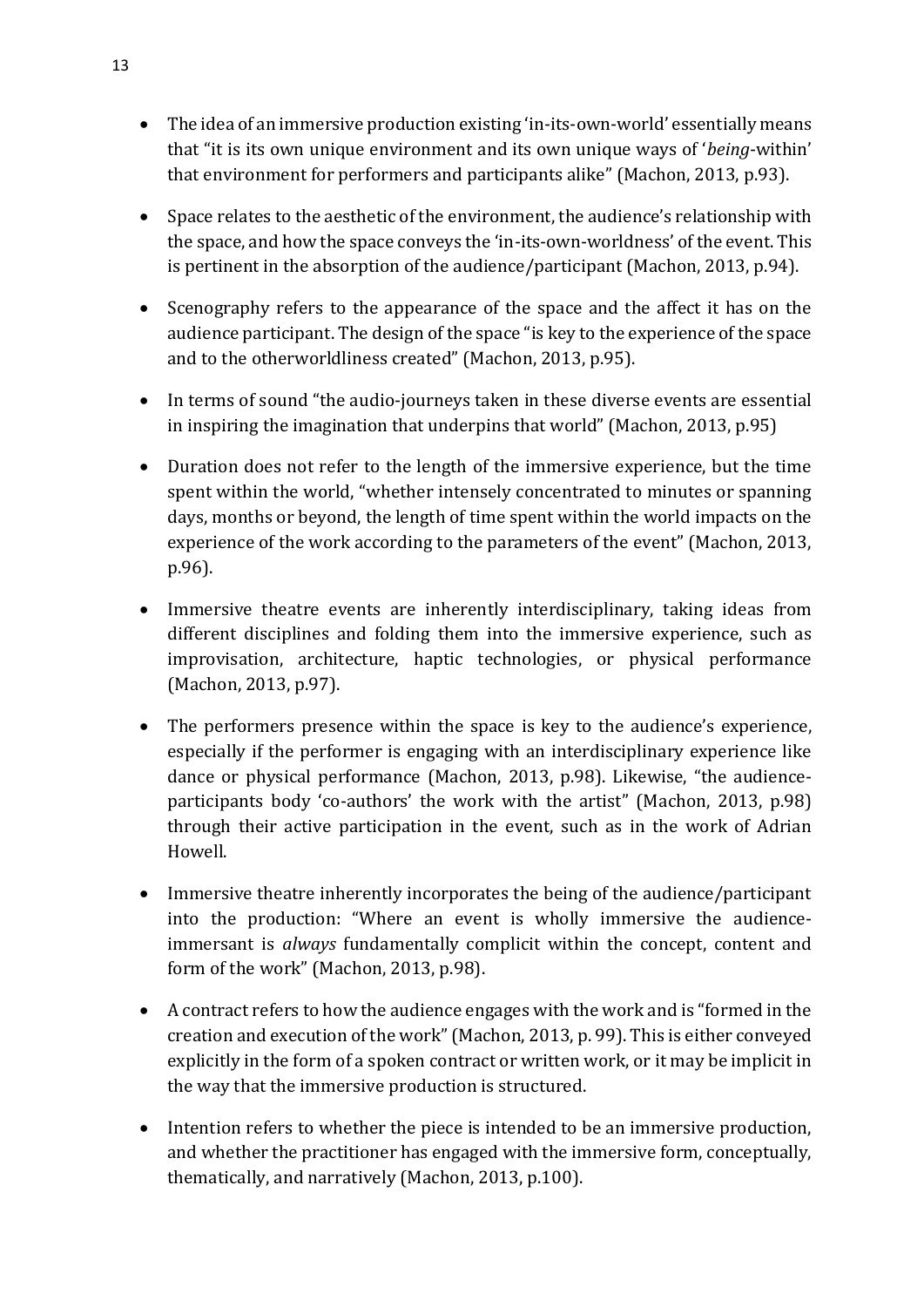• Expertise refers to whether the immersive theatre practitioner is practically capable of engaging with these ideas and creating a "full, undeniable immersive experience" (Machon, 2013, p.100).

The scale of immersivity is a good way to place immersive theatre that does not seem to fit within any particular definition, compensating for the current broadness of the term. Interestingly, Machon's scale identifies the importance of balancing 'transportation' and 'absorption'. The audience needs the scenographic environments, multi-dimensional characters, and a detailed world. They also need to serve a function in the immersive experience. The emphasis on scenographic environments in immersive theatre scholarship seems to diminish the importance of concepts found on the 'absorption' end of the scale. Machon makes it clear that the combination of both makes a "totally" immersive experience. This is where I believe the intersection of worldbuilding techniques from other mediums comes into play, specifically how the detail of the secondary world experience saturates the audience attention and promotes exploration and interactivity.

## **2.4 Storytelling: Filling the Gaps in Immersive Terminology**

As previously established, 'immersive' is now a defining term for all kinds of theatre which does not take place in a traditional theatre setting. Producer Louis Hartshorn has stated "At the moment, the problem is that a lot of different work is lumped under the immersive banner,[…] Maybe we need different names for different genres within it." (Louis Hartshorn in Iqbal, 2020). For example, *Human Traffic Live*(Gavin, 2020) is visceral and participatory with interesting scenography, however, beyond this it has no distinguishable features that identify itself as a piece of immersive theatre: "Interactive elements and experimental approaches to story and space have a complex relationship to immersion, and their use does not in itself guarantee any particular kind of experience or level of immersion in an audience member"(Biggin, 2017, p.208). *Human Traffic Live*(Gavin, 2020) is in essence an elaborately designed rave with an installation component attached, that has been labelled as an immersive theatre show, as there is a lack of tools being used to embed the audience within the experience. This is just one example of an array of different experiences that the "immersive theatre" label has been attached to. "Although these [productions] may produce exciting and affective performances, this does not necessarily mean that the audience is involved in a wholly immersive fashion"(Machon, 2013, p.66). This has led to a difficulty in discussing what immersive theatre is, and what it means to be "immersed".

As some academics have noted, within immersive theatre scholarship there is a general consensus that the audience participates in some form and/or the design of the show uses scenographic environments. However, beyond this there is no set definition. This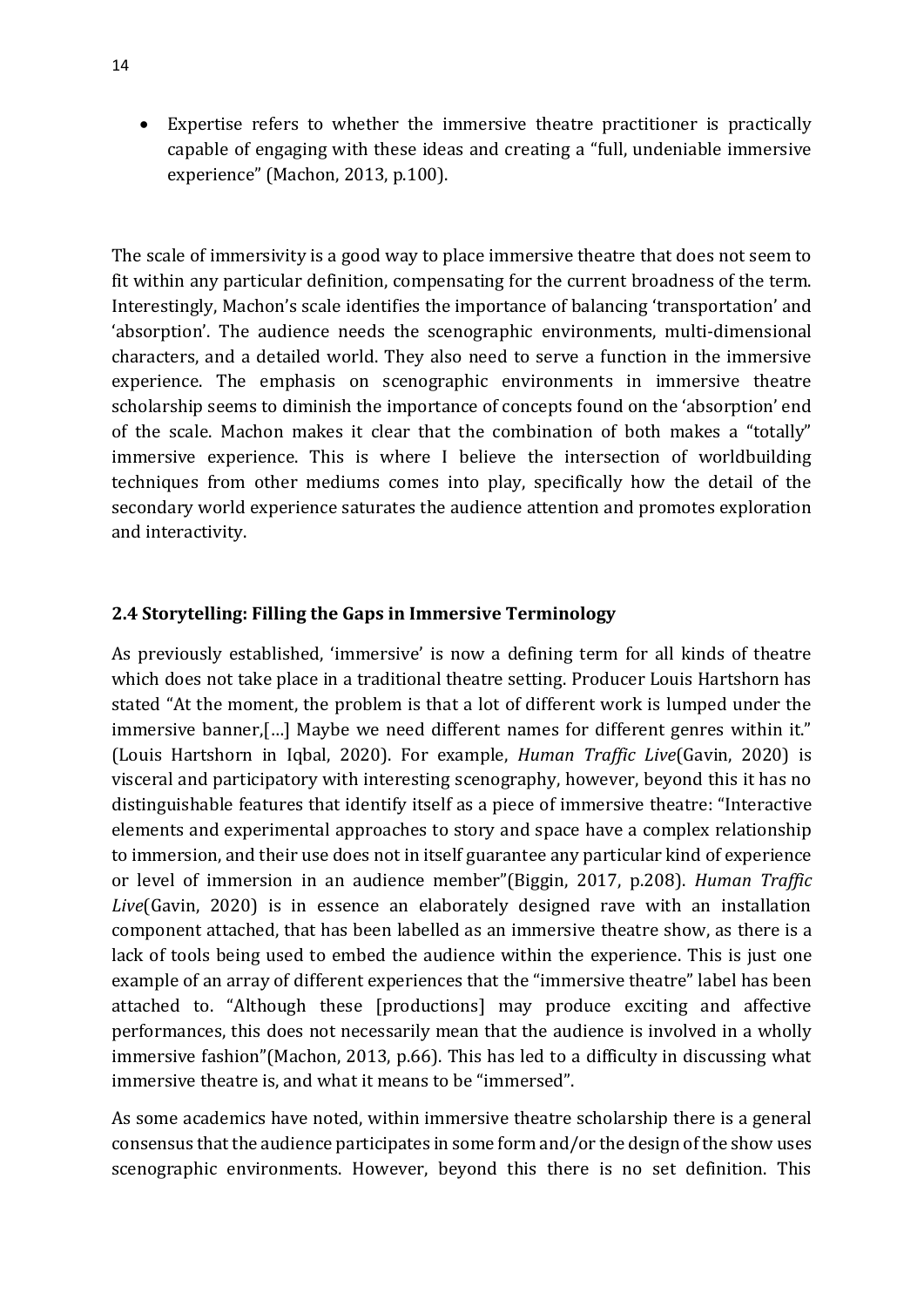stemmed from a systemic misuse of the term 'immersive' to mean something much broader: "Today 'Immersive' is used with impunity to describe a movement that is occurring in contemporary performance practice towards a visceral and participatory audience experience with an all-encompassing sensual style of production aesthetic." (Machon, 2013, p.66) This is primarily because immersive theatre terminology is relatively new, and has risen from multiple different participatory practices, such as Augusto Boal's invisible theatre. To demonstrate the vagueness of immersive theatre terminology, in *The Punchdrunk Encyclopaedia*, under the subject heading "Immersive" it reads "a water analogy of being submerged in another medium can help to describe and define immersive theatre practice"(Machon, 2018, p.142) and "an alternate analogy for describing the form, for Maxine Doyle, is 'the metaphor of an immersion heater, its association with intense heat and pressure." (Machon, 2018, p.142). Describing Immersive Theatre practices with analogies and metaphors fails to demonstrate the practical components of the form, as immersive theatre works best when in line with a careful, methodical approach to the world which the design of the show represents. In current scholarship there is a lack of consideration of the constraints of immersive theatre, the requirement of practical knowledge of how to engage the audience in the space and the narrative. For this reason, it may be beneficial to look to other mediums which have a greater clarity when it comes to defining immersive traits.

Due to the nature of immersive theatre, the majority of scholarship focuses primarily on the interactive, participatory nature of the practice. This means there is very little mention of the importance of narrative within immersive theatre. Any mention of narrative as a substantial contributor to the immersive experience is lacking in the work of Machon and White, as well as other leading immersive theatre theorists. In the work of Punchdrunk, narrative is often truncated and sporadic, in favour of an aesthetically pleasing, free-roaming environment. This could be because the participation of the audience member means that they are creating the immersive experience alongside the practitioners and performers as co-designers, as Frieze comments: "co-design means the participant is so involved in the making of the work that the distinction between producing and receiving is blurred."(2016, p.27). The audience becomes complicit in the creation of the immersive work, creating their own pathways. However, narrative seems to be overlooked as a method of absorption. Interactivity and narrative, when they become interlinked, can create a deep investment in the immersive experience as participation is about "continually changing tack and re-imagining how our choices are appearing at different points from different others […] multiple fragmented narratives of our own participation playing out in our mind" (Frieze, 2016, p. 28). The drama within the storyworld generates investment with the characters in the space and their surroundings. Greater focus could be given to narrative within immersive pieces as a way to draw the audience/participant deeper into the immersive world. Stories are important because they create investment and provide purpose, as well as creating thematic nuance: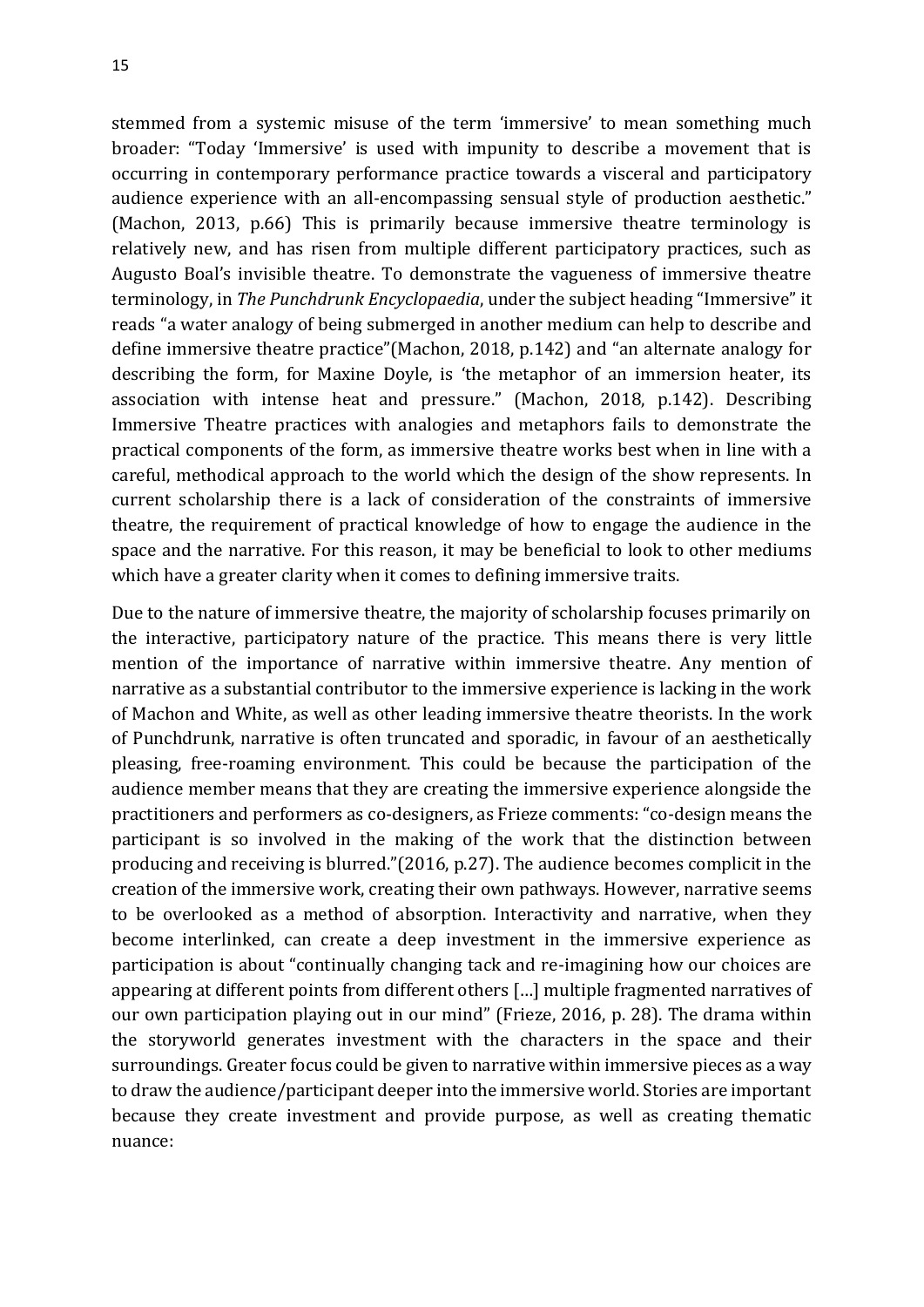"The great thing about story is that it answers the questions as to why we in the audience are interested in a play. We are interested because the story slowly unravels, and we are gradually (or in certain types of play, quickly) presented with something that we must follow, second by second. The reason why plays and films still tend to be story based, whereas novels are less welded to sequential narrative, is that narrative is still the best way to keep people engaged." (Jeffreys, 2019, p.13)

The lack of a focus on narrative within immersive theatre scholarship limits an understanding of the immersive experience, potentially negatively impacting the practice of the form. When practicing immersive theatre you have to adapt how you treat your set design, and your performers. Surely this would mean that you also have to adapt your story structure as, depending on what kind of immersive show you are making, as your narrative will not take place in one space. Immersive theatre practitioners can structure the narrative and the environment in conjuncture with each other for the narrative to effectively serve its purpose. Narrative is important, and is given greater attention in other media, which is one of the reasons looking at how different media can contribute to immersive theatre is important.

When discussing how we can utilise storytelling to our advantage in a non-traditional environment, we need to use non-traditional means to convey the storyworld. If a key component within immersive theatre experiences is the audience/participants relationship with the environment that must mean we can use the environment to tell stories. Worldbuilding, according to Mark Wolf is defined as "a wealth of details and events (or mere mentions of them) which do not advance the story, but which provide background richness and verisimilitude to the imaginary world"(2012, p.13). Details that contribute to the world, make it richer, provide opportunities for investment and exploration. The extraneous detail saturates the participants' attention, creating a greater focus on the secondary world, diverting their attention from the primary world. I will be examining the enhancement of immersive theatre by way of worldbuilding, in order to bring us closer to a more engaging secondary world experience. Storytelling in some mediums provides narrative threads that the audience will experience passively, for example a movie, or a TV show. Other narrative mediums require the audience/participant to actively engage, requiring them to discern pieces of information from narrative strands, and the story's world. The environment in theme parks and video games is used to incentivise the audience/participant. This treatment of narrative and storytelling, and the extraneous world details, could all be pertinent to the improvement of immersive theatre practice. These concepts do not have to be isolated to those media, the notion of worldbuilding is inherently linked to story and is perfectly suited for a plethora of immersive environments.

Books function very differently to how theatre does. However, practitioners can learn about their treatment of structure and drama, and how that lends itself to a theatrical context. Narrative fabric has never had more experimentation than within literature. Novels engage the audience in a particular kind of way, utilizing the audience's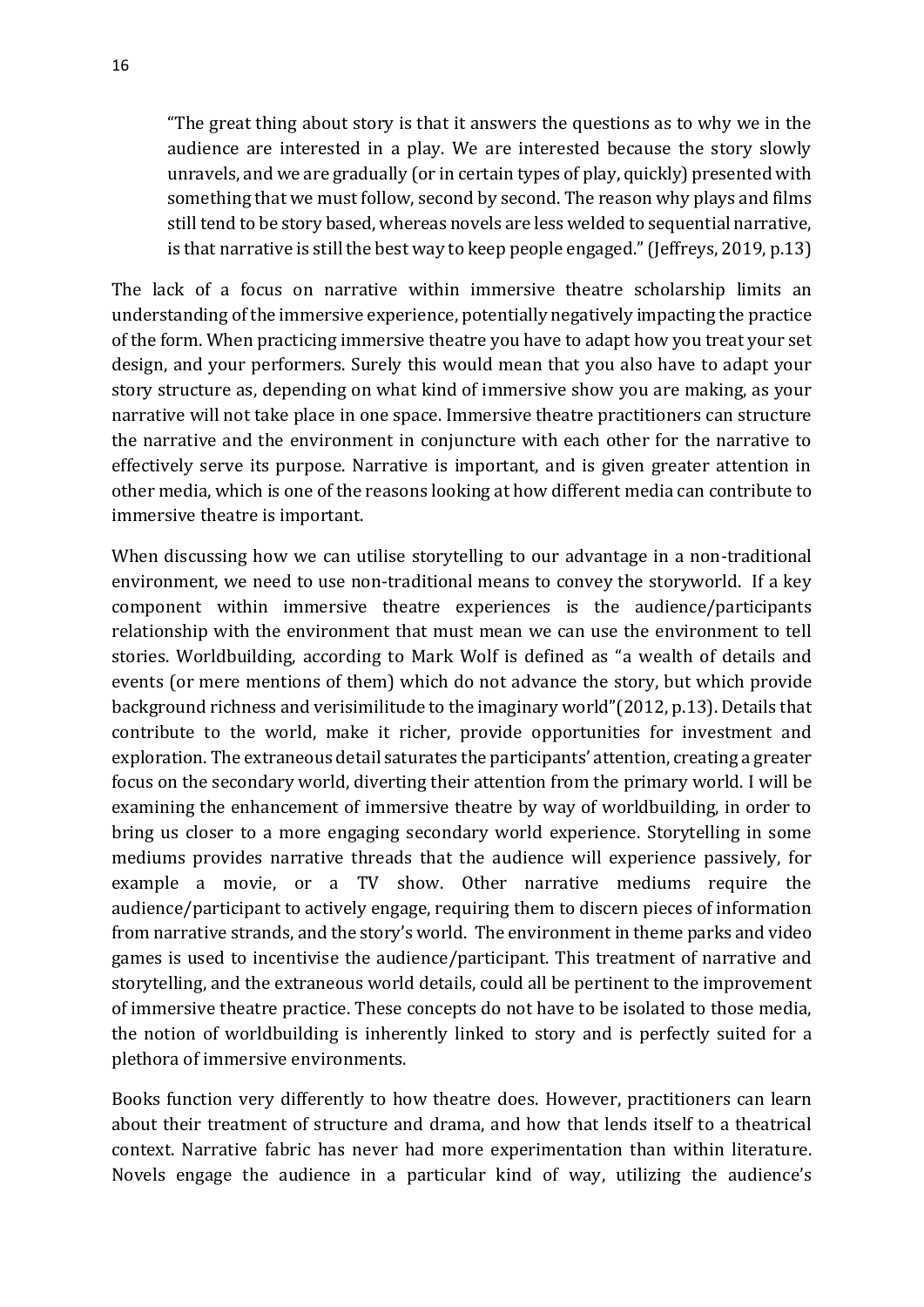imagination as the mode of interpretation. Narrative fabric is made up of narrative threads which can also be interlaced into narrative braids, which I will discuss in greater detail in section 3.2. Simply put, a narrative fabric is "a structure that results when a narrative or world has enough detail and events such that one can trace all the events happening to individual characters or events over time." (Wolf, 2012, p.378).

Not all video games tell stories, and there are plenty of theorists that can tell you why narrative can take away from video games (Jenkins, 2004, p.118), but modern video games have the capacity to tell emotional and cinematic stories, without detracting from the gameplay. Take developer Naughty Dog for instance and their popular video game franchises *Uncharted* (2007-2017) and *The Last of Us* (2013-2020). Neither of these franchises have anything particularly complex in them regarding gameplay. However, what sets these games apart is the connection that the player makes with the worlds the games take place in, and the narrative they take part in. In *Uncharted 4: A Thief's End* (2016) the environments have been created in such a fashion that, regardless of the game's linear level design, you never feel like you are being forced to choose a path, you feel like you are choosing that path of your own accord:

The design of a fictional world with a diversified geography composed of various locations. Each of the locations offers its own opportunities for experiences, adventures, discoveries, and meaningful action. As the player discovers this geography, she meets different characters, receives different missions, forms different goals, and faces different dangers.(Ryan, 2005, p.14).

A participant is not observing the characters either such as in the static orientation of a cinema or traditional theatre experience. You are playing as them, their decisions are yours, and that makes you care about them. This is made easier by the fact that these characters are interesting and engaging: they feel like characters rather than the quiet faceless protagonists of games like the *Call of Duty* (2003-2020) franchise.

Some of the most successful modern day theme park attractions are the plethora of Disney theme park attractions across the world. The Walt Disney company and their notion of theme has been developed extensively for decades through their team of Imagineers. Their practical knowledge is unparalleled, as evidenced by their incredibly detailed environments and their captivating imaginative stories. Unfortunately, most people do not the same resources and experience that Disney has. However, even Walt Disney and his original team did not have these things to begin with, so what is at the heart of these incredible thematic experiences that we can draw from? Bob Iger, former CEO of Disney says this: "When I think about the culture of the Walt Disney Company it ties directly to our core values of our storytelling" (Iger, 2019). The notion of storytelling is embedded within the practices of theme park designers. Scott Lukas, theorist, and author of scholarship pertaining to immersive spaces, has this to say about the coalition between story and spaces: "Story may be considered the most relevant factor in the creation of immersion within a space. Story is what holds a space together by linking elements, creating situations, establishing moods, and involving guests."(2013, p.155).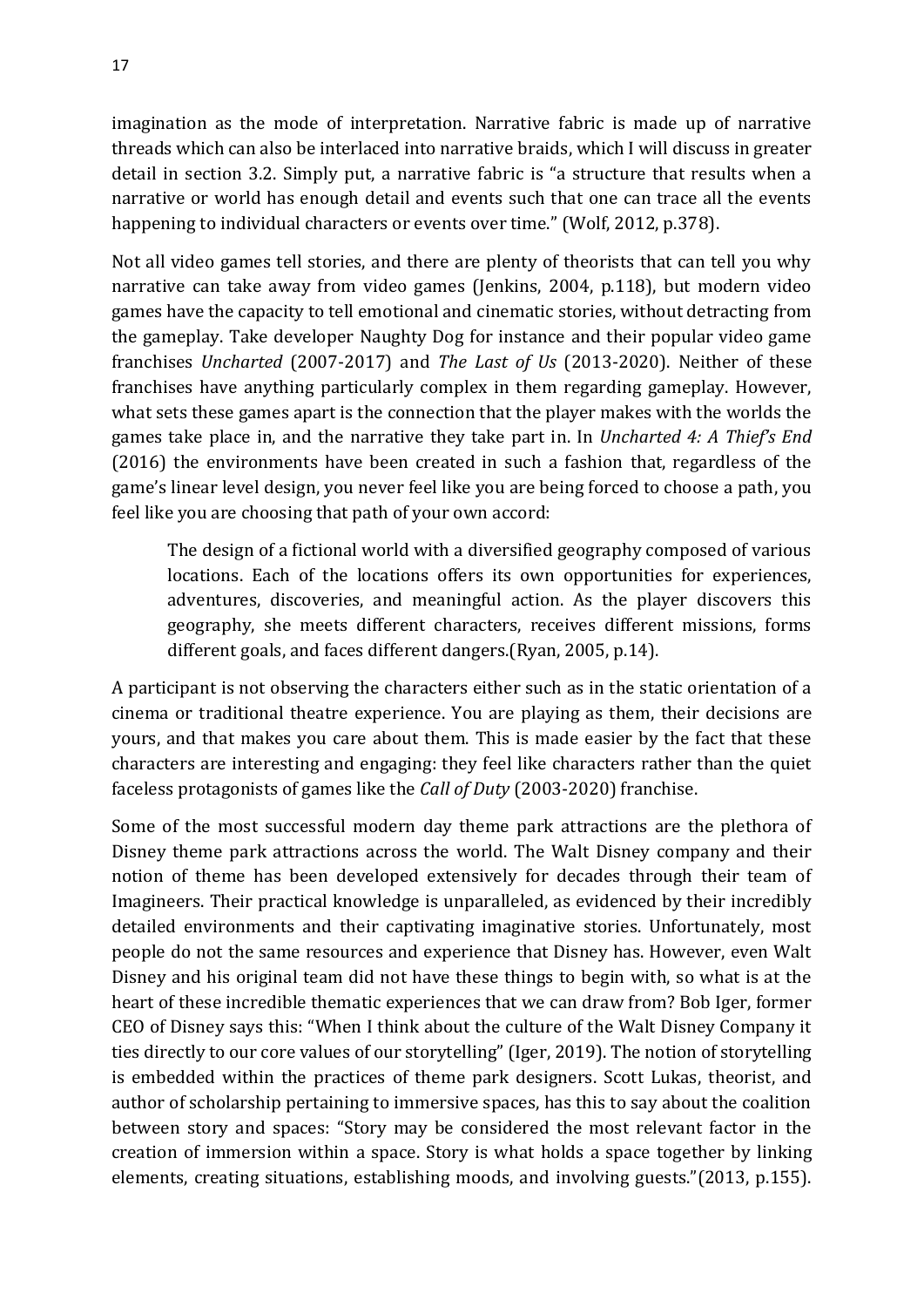Theme Parks use worldbuilding, just in a slightly different way to video games. Video Games are longform experiences, usually with a set goal for the player. That means that theme attractions do not have the same length of time and breadth of space that a video game has to convey context and story. Worldbuilding works the same way, it has the same effect on the audience, but the authenticity of the environment fosters the liveness of the experience.

With the exponential increase in the use of the term 'immersive theatre' it makes it even more important to make the distinction between what is an immersive theatre production and what is an interactive performance or promenade theatre. By acknowledging the importance of narrative tools in immersive theatre productions, that distinction can be created. Due to the nature of this study and the focus on multiple mediums I will be breaking down immersive theatre practice into five key components, based on the defining traits that Machon uses to define immersive theatre productions. I am breaking it down into these key components to make it easier to create specific ties between each medium's treatment of immersion, and their practical application within immersive theatre practice. The five key components of immersive theatre design are: Intention & Framing, Space, Design, Narrative, and Performance. As well as being discussed within immersive theatre scholarship like Machon's texts, these components are commonly referred to within theme park and video game design scholarship and practices, such as in Scott Lukas' *The Immersive Worlds Handbook* (2013), or Henry Jenkins essay *Game Design as Narrative Architecture* (2004). Intention and Framing are relevant because of the contractual barrier between the audience and the performer. Space is important because of the important role of the space within immersive theatre productions. Design is an integral part in worldbuilding. Narrative plays an oftenunderrated role in immersive theatre productions with dramatic structure playing a crucial role in the investment of the audience. Performance is also noted here because of the distinctive differences in the treatment of the performer, both in the rehearsal process and during the production in immersive theatre productions, compared to a traditional theatre setting. Ideas related to intention and framing, design, space, narrative, and performances are interlaced within the discussions of different media in Part Two. The key components will be discussed directly in Part Three, where they will be used to highlight the qualities that can be extrapolated and used by immersive theatre practitioners. This is to create a better focus on how worldbuilding can practically enhance the execution of immersive theatre to create a greater immersive experience.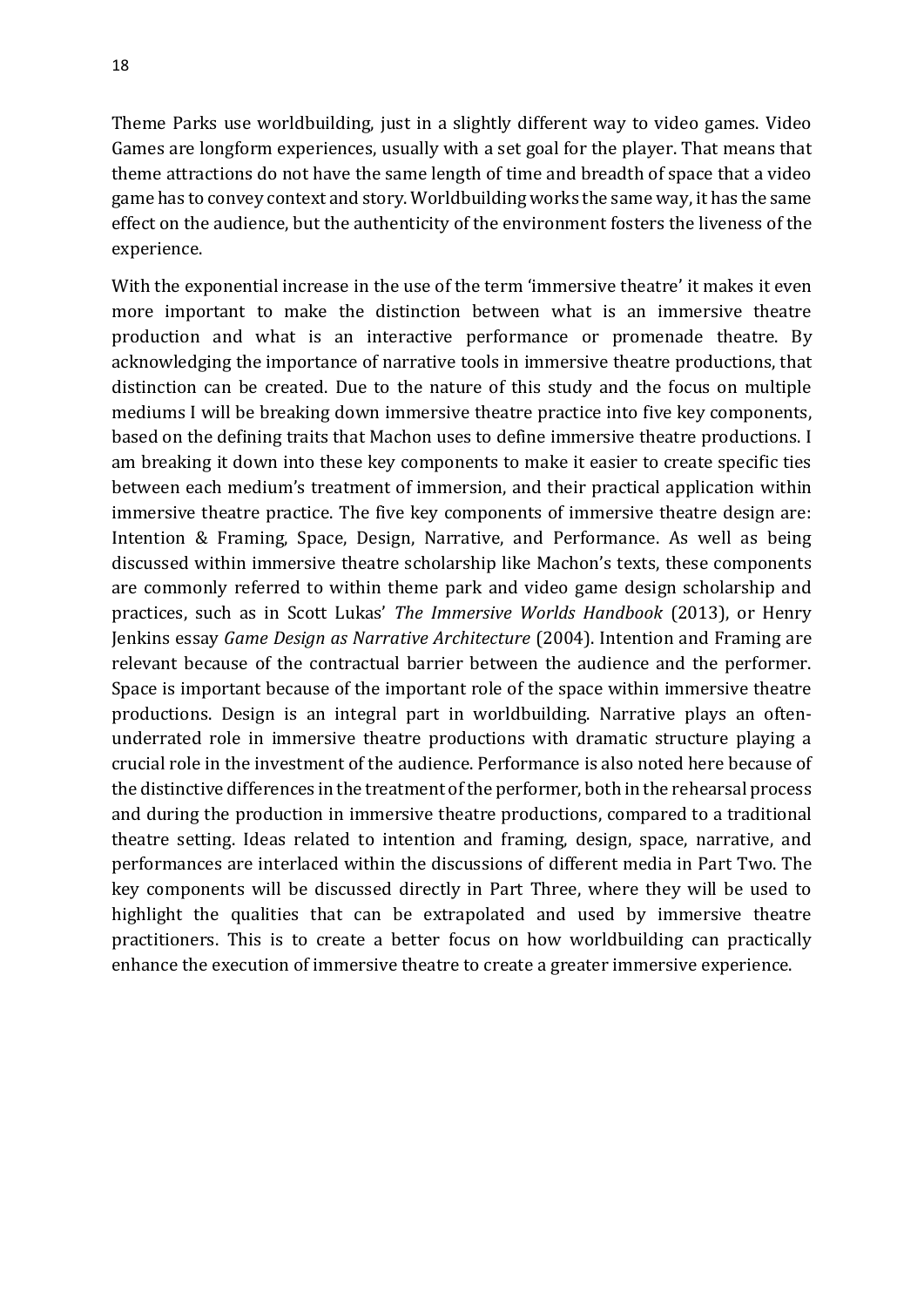#### **3. Part Three: Worldbuilding**

So far I have discussed what immersion is, that the terminology derived from game theory, and developed into something larger, and in some cases more abstract, especially in the field of immersive theatre scholarship. I also introduced Mark Wolf, and his approach to immersive terminology. His theory will make it easier to examine how immersivity is put into practice across different mediums. Additionally, I discussed Machon's scale of immersivity, including the two opposing ends of the scale, absorption and transportation, and how a combination of the two creates a totally immersive experience. I also highlighted key components which Machon uses to define an immersive experience, some of which I will be using to discuss the use of immersive techniques from other media in part three.

I closed the previous section by establishing that a gap exists in immersive theatre scholarship. Narratological techniques are rarely discussed in immersive theatre scholarship, whereas in other immersive mediums they are discussed with greater frequency and given more importance. In this section I will be opening up worldbuilding, a storytelling tool used to enrichen the world, create depth, and contextualise action. I will be discussing worldbuilding within the context of novel authorship, theme park design, and game design. This is to create an understanding of what worldbuilding is, and how worldbuilding is used in different media, so the same theory and practice can be applied to immersive theatre scholarship and practice, which I will be discussing in part three.

Within game and theme park design the term worldbuilding encompasses a range of techniques which are used to engage the audience/participant so they can interpret the events of the secondary world. In theatre scholarship worldbuilding is rarely acknowledged, and immersion is almost never discussed in other contexts. For example, we can compare these two statements made by Mark Wolf and Gareth White. Mark Wolf says the following in a discussion about the use of space within video games: "Interaction within and with a space is the means by which space is best understood […] as spatial design is an indication of movement options and is typically the basis for the indication of interactive possibilities*"* (2012, p.18-19). This echoes a similar comment made by Gareth White in a discussion of the use of space in immersive theatre: "[Immersive Theatre] tends to make use of spatial and architectural interventions, and to ask spectators to involve themselves physically in tracking down or pursuing the performance." (2013, p. 2). Here both Wolf and White acknowledge the role of space within the performance setting as well as the effect on the audience/participant. Yet out of the two it is Wolf who then focuses on the processes that relate to engaging the audience within the secondary world, whereas White's theory would rather focus on the audience's means of participation, a distinction that can broadly exemplify the gap in immersive theatre scholarship. By exploring worldbuilding tools across multiple mediums it might be possible to narrow this gap in immersive theatre practice.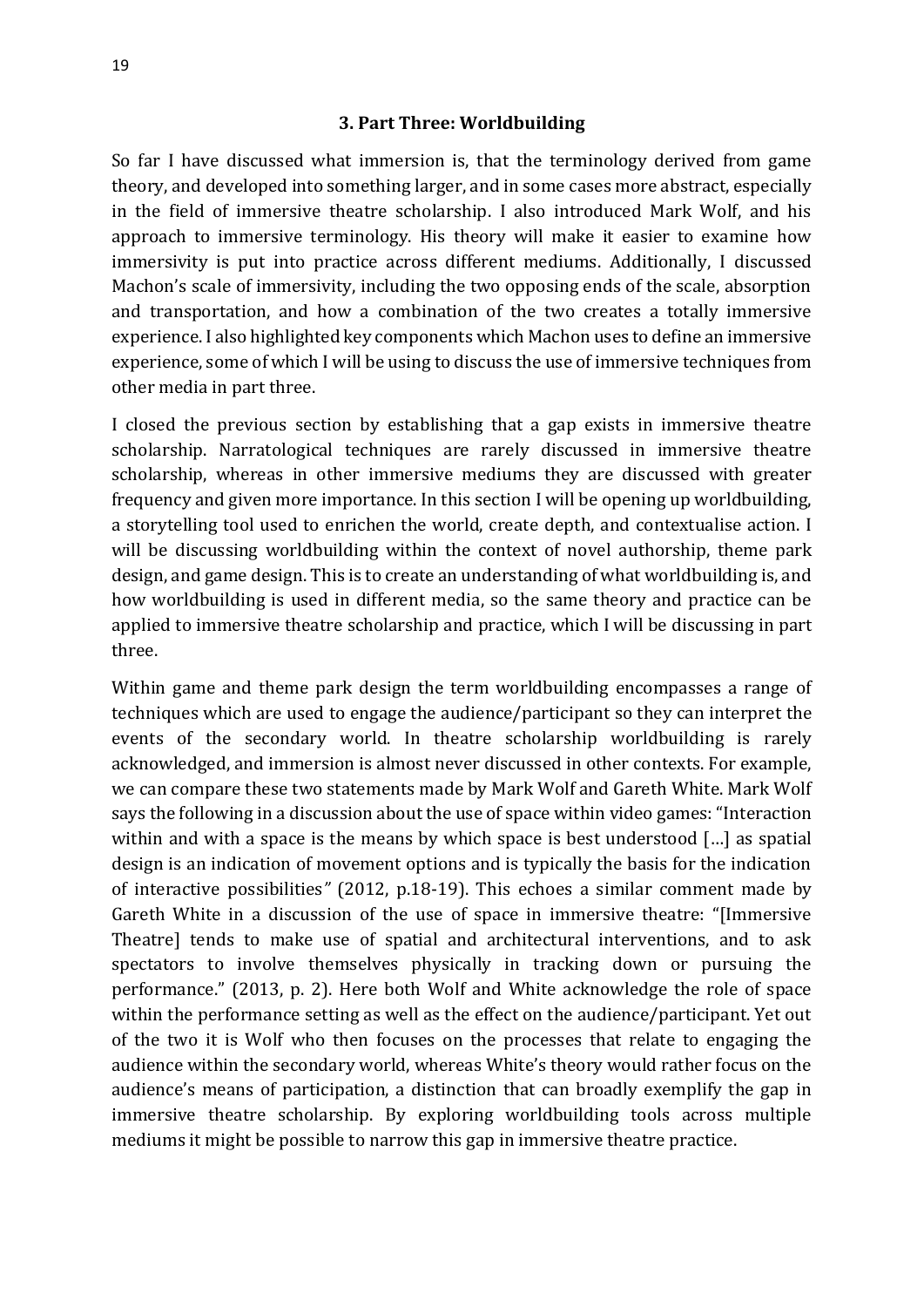Firstly, I will be exploring how books conceptually immerse the reader through the use of worldbuilding, and how they achieve this through 'absorbing' and 'saturating' the reader with extraneous world details. This is evidenced by Wolf, whose valuable understanding of narrative theory is helpful in analysing the usefulness of books within this study. Our understanding of how stories are told is important because the audience/participant could potentially follow different strands of narrative in an immersive theatre experience.

I will also be exploring how video game and theme park designers use physical space and design to embed the audience/participant in the secondary world. Specifically in theme park design I will be examining how theme represents an all-encompassing notion of story. Theme Park designer Don Carson discusses how the physical presence of the audience in the space means the designer needs to quickly orient the audience/participant and provide context. Additionally, I will explore how theme parks and immersive theatre are both primarily physically immersive experiences, and how to work within the physical constraints of these worlds. In particular I will be looking at the coordination of the environment as well as the details within it that enrichen and enliven the world, predominantly through the use of worldbuilding and environmental storytelling. This is embedded within the practical advice of Jenkins and Smith, amongst others. These three mediums tell their stories in different ways; however, they contain ideas that immersive theatre practitioners can extrapolate and turn into something practical.

## **3.1 What is Worldbuilding?**

Worldbuilding is the process of fabricating a realistically lived-in environment to produce the sensation of a world beyond the narrative chain of events. Realistically lived-in means that it would appear as though the people who inhabit the secondary world can conceivably live in the environment, and what happens in the present and has happened in the past is a result of a naturally progressing growth of social systems. If the production succeeds in doing this that will promote the idea that the space and societies that live within that space can exist beyond what the audience is capable of experiencing. As Mark Wolf defines worldbuilding:

For works in which world-building occurs, there may be a wealth of details and events (or mere mentions of them) which do not advance the story, but which provide background richness and verisimilitude to the imaginary world. Sometimes this material even appears out of the story itself, in the form of appendices, maps, timelines, glossaries of invented languages, and so forth. Such additional information can change the audience's experience, understanding, and immersion in a story, giving a deeper significance to characters, events, and details (2012, p.2).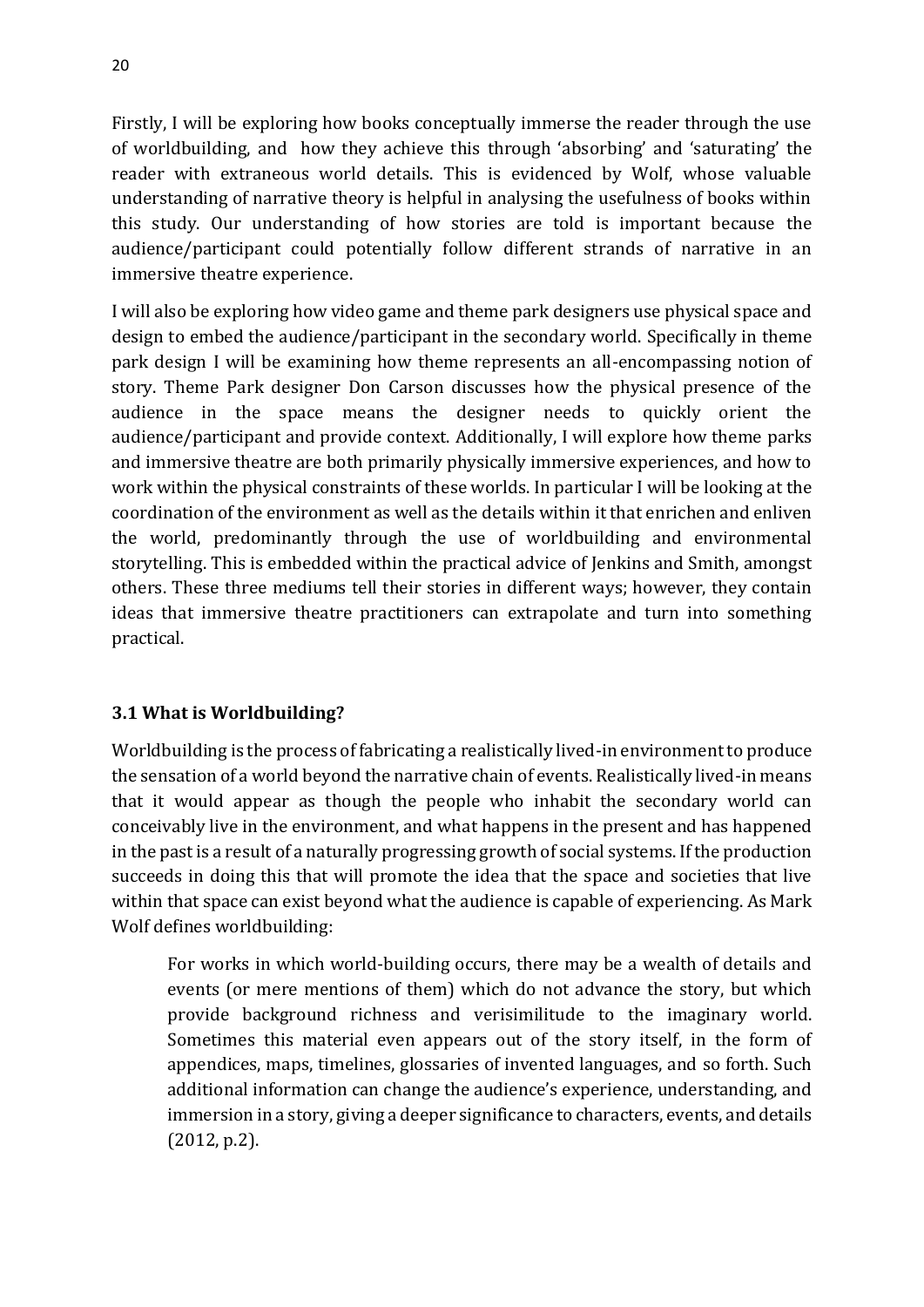Worldbuilding refers to the construction of the entire world, encompassing all sorts of components such as maps, genealogies, people and their social customs, ecology, geography, history, and in some cases conlangs (invented languages) (Wolf, 2012, p. 2). This means that worldbuilding encompasses any extra-narrative material that does not directly focus on the narrative of the piece. It can both scenographically reorient the audience/participant in the secondary world, as well as actively engaging them in the experience.

The "primary" and "secondary" world exist on either side of the performance boundary. "Secondary world" is part of a range of terminology Mark Wolf uses when referring to an "imaginary world". "Secondary Worlds refers to a world's relationship with our own world, the "primary world"" (Wolf, 2012, p.14). In essence the primary world refers to our own, and the secondary world refers to the fictional sub-created world. The "primary world" is reality, the lived experience of any single person outside of a performance space. The "secondary world" can be any fictional world; a man-made construct of a different reality usually built for the purposes of entertainment. When aiming for a secondary world experience in storytelling mediums, it is not possible to build a complete world. Anyone wishing to create a complete secondary world may create a wealth of details and story components attached to the world. A designer/author/practitioner has to make decisions to condense, and in other ways reduce the world to signs and symbols, and approximations. Within video game design "gameplay takes place within a representational universe, filled with depictions of objects, interactions, and ideas out of which a player makes meaning" (Salen & Zimmerman, 2004, p.364). This is worldbuilding; every detail provides a hint as to what may come or has come before and adds to the world. These ideas build upon each other to form a larger representation of the world.

Games and theme parks often use seemingly surface level components to create something deeper and more meaningful. What happens outside of the narrative is one of the key differentiations between immersive theatre and a static audience experience, affecting the audience's experience, their level of immersion of the story, and creating deeper significance in the details of the world (Wolf, 2012, p.2). It is the extraneous details of the world that exist on the periphery of the narrative that make worldbuilding what it is: "World information that does not advance the story may still provide mood and atmosphere, or further form our image of characters, places, and events." (Wolf, 2012, p.29). Worldbuilding enhances a scenographically focused production in order to create a holistic secondary world experience. Generally, the narrative component of the medium is used as the intensifier for drama within the secondary world, and worldbuilding is a tool, used in interactive mediums to teach people the mechanics of interactivity, promote interaction, and improve the holistic experience. When discussing "interactivity", I am referring to when the audience/participant engages with the secondary world physically, for example communicating with a member of the cast, or solving a puzzle. Worldbuilding operates by providing independent player/audience experiences and presenting the world to the player/audience with a convincing liveness,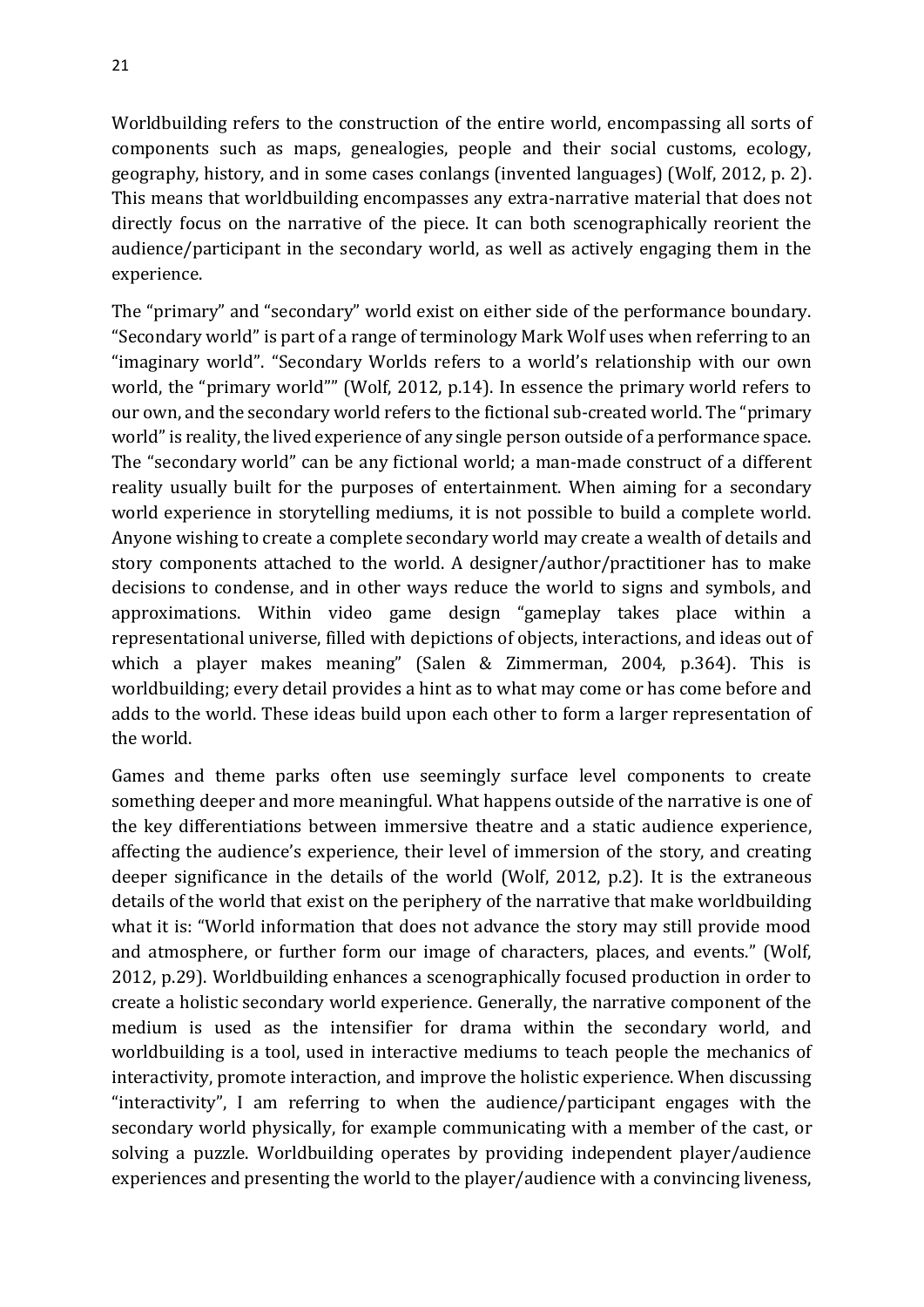which means the world appears to function independently of the constraints of the medium. Put more simply, "by allowing the audience to assemble narrative threads from world material, narrative fabric greatly increases a world's illusion of completeness, as well as the audience's engagement in the world" (Wolf, 2012, p.201).

#### **3.2 Books**

Science-fiction and fantasy literature have been popularized, in part, due to the detailed worlds that characterize the genre. These secondary worlds are usually very different to our primary world, and often use extranarrative world details to enhance them. The origins of science-fiction and fantasy literature can be traced back throughout millennia. For example, the *Epic of Gilgamesh* (the earliest text version dating back to 2000BC) contains the principles of the fantastical journey (Lester, 1980, p.12). Proto sciencefiction came to be during the 'Age of Reason' influenced by a widespread interest in scientific study, which created many of the tropes found in modern science fiction (Sterling, 2020). The 19th Century saw an increased interest in these trends, such as in Mary Shelley's *Frankenstein* which Brian Aldiss states is the "first seminal work to which the label SF can be logically attached" (1973, p.15), although *Frankenstein* is more commonly associated with the gothic genre. Later in the 19th Century the work of HG Wells and Jules Verne began the transition into our modern understanding of science fiction. Verne created stories that mixed adventure with technology, whilst Wells used science fiction as a means to criticize society (Cramer & Hartwell, 2006). Other influential authors during the late 19th century include Samuel Butler, Auguste Villiers de I'Isle-Adam, and Begum Roquia Sakhawat Hussain. These ideas were developed even further in the 20th Century, including the emergence of Pulp magazines such as *Amazing Stories*, and *Weird Tales* (Taormina, 2005). Fantasy and Science-fiction ideas were developed even further throughout the century with a greater focus on compelling prose and stylistic choices, Tolkien being a particularly influential writer within the Fantasy genre (Fornet-Ponse, 2012). The 1980's saw the emergence of the cyberpunk genre of science fiction during the emergence of computing technologies, emphasized by writers like William Gibson (Hayward & Wollen, 1993, p.183-185). Contemporary science-fiction began with the incorporation of themes from the cyberpunk genre into the wider sciencefiction zeitgeist. This corresponded with the emergence of themes such as environmental issues, biotechnology, and post-scarcity societies.

Wolf dictates that "In one sense the experiencing of imaginary worlds has always required the active participation of the audience, whose imaginations are called upon to fill gaps and complete the world *gestalten* needed to bring a world to life*.*"(2012, p.138). Wolf's determination is that a novel can be just as affecting as any other medium. It is within the originality of the text, and the expression and interpretation of the world through the form that provides a unique experience for the reader. It is easier to show an audience/participant something through a visual medium, and audiences may be more receptive because of that, but they will be more satisfied by constructing something and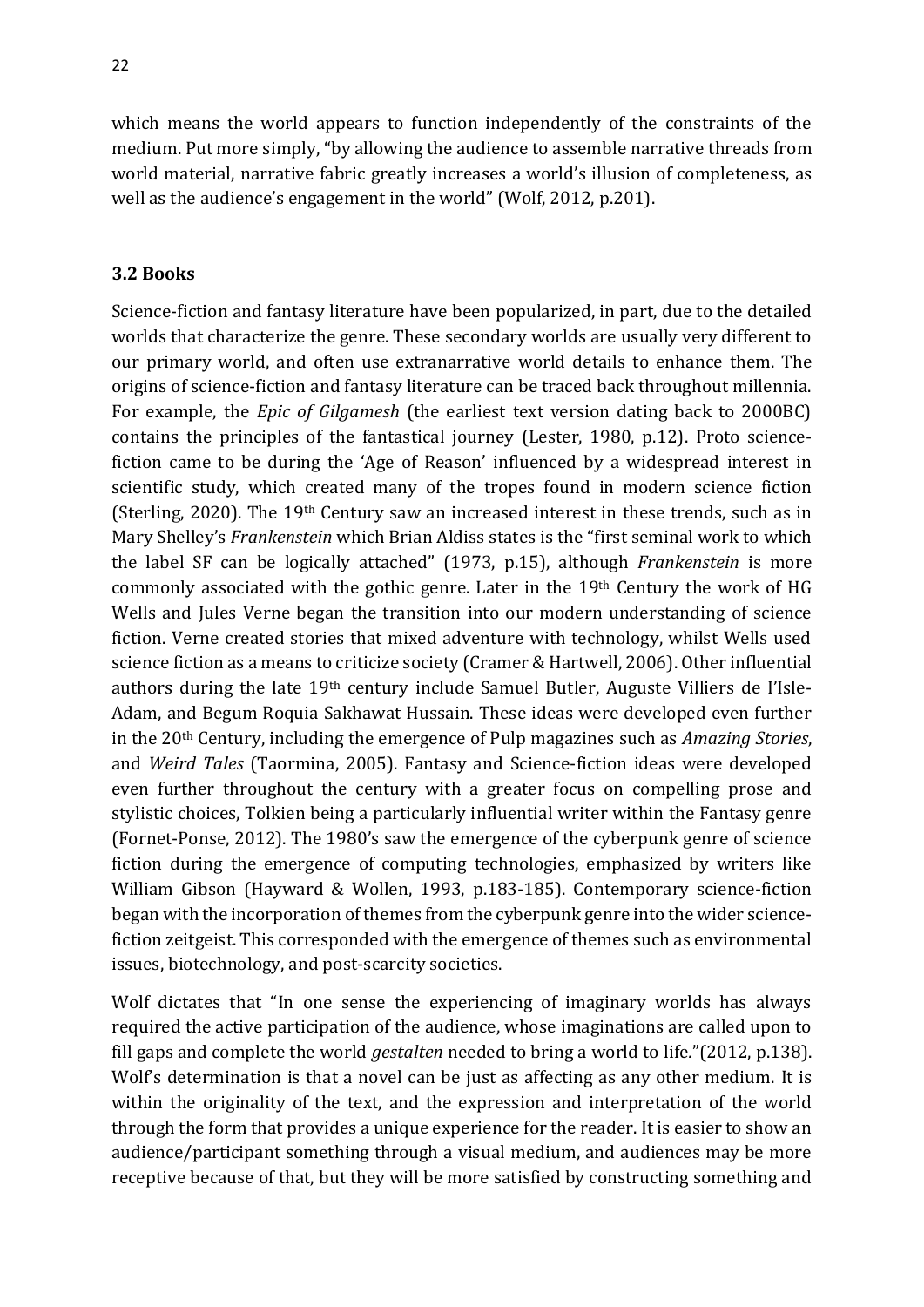engaging with it (Wolf, 2012, p.49). Out of all the mediums, novels have the greatest capacity to build secondary worlds. They have an unlimited amount of time to convey the story and the only limitation they have is the human imagination. One way of examining this process is by examining the effective use of narratological tools that authors use to maintain their audience's attention, as seen in Mark Wolf's research. Storytelling mediums, with few exceptions, focus on a specific chain of events. This will be the core narrative thread of the piece. There may also be one or more subplots which tie into the narrative chain of events. "At their simplest, all narratives are the movement from a beginning point to a finishing point. Narrative is just a sequence which starts and moves inexorably to its end" (Cobley, 2001, p.9). The narrative chain of events represents the storyview, which is what the characters know and believe about the world (Vandermeer, 2018, p.216). Narrative fabric has never had more experimentation than within literature. Narrative fabric is made up of narrative threads which can also be interlaced into narrative braids. Narrative threads are "a series of causally-linked events, which usually revolves around a character, object, or location, giving a sense of what happens to it over time"(Wolf, 2012, pg.379). The instincts of the audience will intuitively help them understand that this thread will lead to some form of closure, however multiple threads that co-exist in the same world can create narrative braids interlinking due to similarities in "theme, characters, objects, locations, events, or chains of cause-andeffect*.*" (Wolf, 2012, p.378). Finally, a narrative fabric is "a structure that results when a narrative or world has enough detail and events such that one can trace all the events happening to individual characters or events over time." (Wolf, 2012, p.378). Novels require the active participation of the reader, and within sci-fi and fantasy literature there are innumerable examples of rich, detailed, secondary world experiences, all conveyed through text. This means there is a greater focus on structure and narrative, as the readers imagination is the mode of interpretation.

As will be demonstrated in the sections that follow, theme parks and video games create symbolism that evokes particular responses from the audience/participant, in accordance with their personal understanding of genre tropes, and themes. However, the novel has a greater ability to create complex stories using interweaving narrative braids than filmmaking and gaming does, with more space for extranarrative material. Looking at Wolf's categorisation of immersive experiences, novels fall under the banner of conceptual immersion. Conceptual immersion "relies the most on the audience's imagination" (2012, p.377) as the reader is drawn into the secondary world when novels "supply sufficient detail and description for the reader to vicariously enter the imagined world" (2012, p.376). The saturation of details creates the sensation of being enveloped in a world. This means that seemingly peripheral details such as mythologies, objects, and environments hold bearing on the narrative, narrative context, or world "as the amount of world information increases, secondary world infrastructures start to take shape, until enough information is present both to raise questions and suggest answers about missing pieces in the world's history and organization" (Wolf, 2012, p.198). The presence of a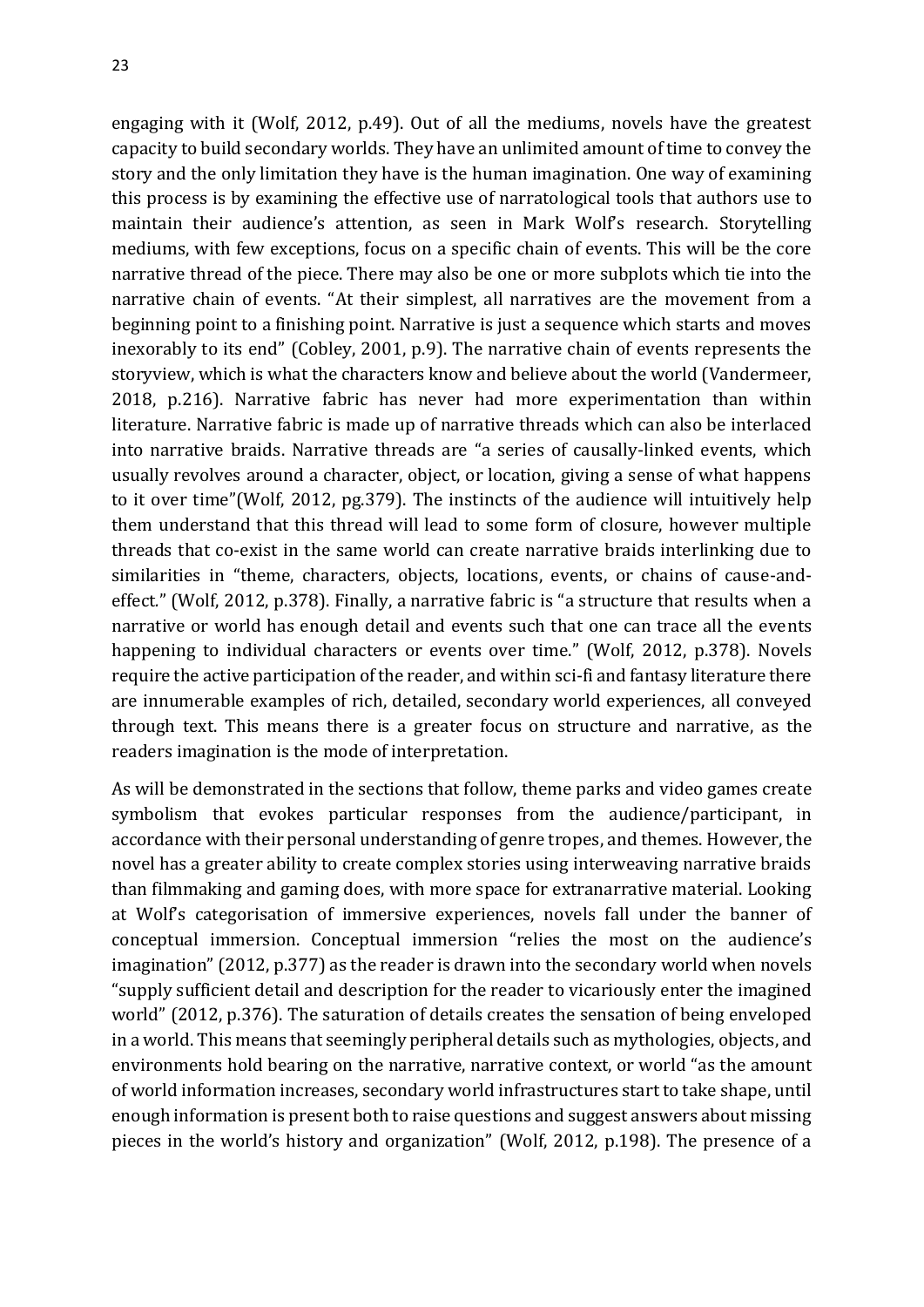mythology gives the secondary world a sense of history and contributes toward the desired in-its-own-worldness (Wolf, 2012, p.198).

The medium allows for a breadth of expression within the writing, and the freedom of the novel comes from a lack of constraints imposed upon the delivery of the content to the reader; the work is done by the reader in their imagination. Louise Rosenblatt's transactional theory of reading determines that the images that the text evokes as well as the images that are created in the mind of the reader do not exist independently but work together:

Instead of two fixed entities acting on one another, the reader and the text are two aspects of a total dynamic situation. The "meaning" does not reside ready-made "in" the text or "in" the reader but happens or comes into being during the transaction between reader and text […] "meaning" is what happens during the transaction (Rosenblatt, 1994, p.1063).

This idea that the reader and the text are interlaced coalesces with Wolf's idea of conceptual immersion, the reader being drawn into the world through the saturation of world information, and the blending of the primary and secondary worlds. Rosenblatt's "point is that the experience of reading is the coming together of the two into one – not two singulars meeting"(Latham, 2014, p.547). In a novel a reader can spend hours at a time in a secondary world. Rosenblatt's transactional theory further emphasises the possibilities of worldbuilding within books. This is where the contribution of extranarrative material comes into play. Everything contributes to the world, and the world is the home of the story, reflecting the narrative.

The active participation of the audience and the engagement with the imagination, are useful guiding principles when considering how to envelop a reader/audience/participant into a secondary world. Books can teach practitioners about the use of complex narrative fabric, and how the extraneous details of the textual experience can so vividly encapsulate the reader's attention. This results in the conceptual immersion of the reader, absorbing them into the world through the extraneous detail (Wolf, 2012, p.49). Although it should be noted that some immersive theatre groups such as Punchdrunk do this to a certain extent through intertextual references and the detailed nature of the environments they create, a greater focus on saturating the audience with world information and absorbing them into the secondary world is something that immersive theatre practitioners could benefit from.

## **3.3 Theme Parks**

Theme parks evolved from earlier traditions of travelling fairs, exhibitions, and pleasure gardens (Wroth, 1896). Early examples being fairs from the middle ages, such as the Bartholomew Fair in England established in 1133AD. Fairs evolved until the 19th Century when they were characterised by attractions such as menageries, conjuring,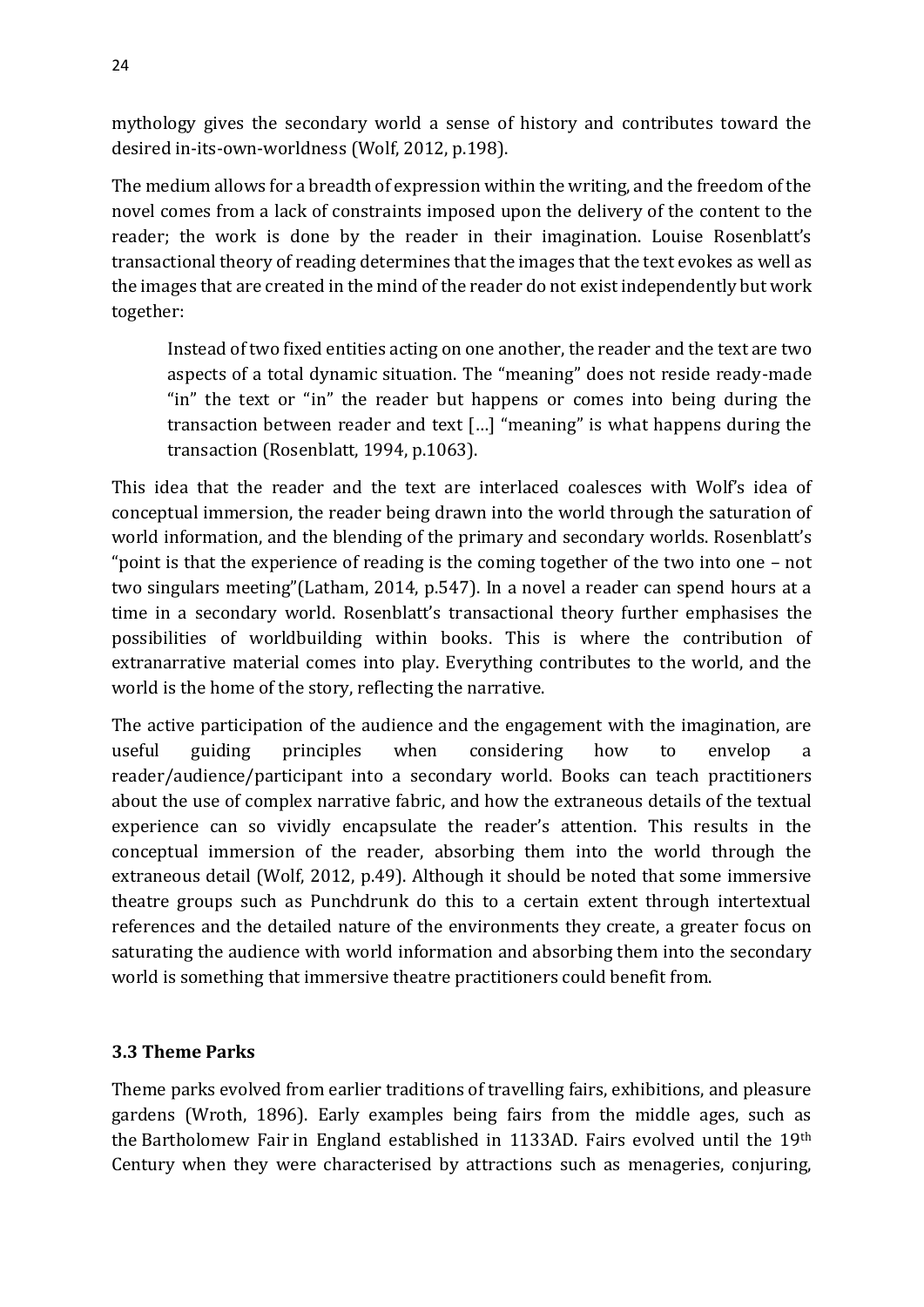acrobatics, and freak shows (Adams, 1991, p.68). An innovation in mechanics during the mid to late 19th Century led to the creation of rides like the steam powered carousel, and the fairground machinery created by Frederick Savage. A combination of this new technology, coinciding with members of the working class working fewer hours with better wages, led to the popularity of modernistic fairground rides. In 1895 Sea Lion Park in Coney Island was the first permanent enclosed theme park (Adams, 1991, p.53). The early 20th Century saw the development of rollercoasters including extreme drops and speeds as a method to excite the rider (Scott, 2000). Today the amusement park industry has evolved to offer a range of experiences. Smaller theme parks have emerged such as LEGOLAND. Larger more family oriented parks are dedicated to offering the likes of thrilling roller coaster experiences, from Universal Orlando Resort, to the likes of more thematic experiences such as Disneyland (Lukas, 2008). The designers of these immersive theme park experiences have accumulated knowledge on how to develop a free-roaming, self-paced immersive experience, and these are the ideas that immersive theatre practitioners may borrow from.

Within live events, to maintain the 'in-its-own-worldness' of the experience, the worldbuilding in secondary worlds needs to be consistent. This is where theme park design, and the notion of theme, becomes important. Don Carson is a freelance designer and conceptual illustrator, and he was previously the Senior Show Designer for Walt Disney Imagineering. Carson says that when he considers story he is talking about "an allencompassing notion, a "big picture" idea of the world that is being created" (2000). This entails using a specific thematic pinpoint that will determine the foundation for the experience, using the expectations of the audience against them:

"Much of this is done by manipulating your audience's expectations, which they have based on their own experiences of the physical world, and those visions collected from movies and books, the audience is ripe to be dropped into your adventure. The trick is to play on those memories and expectations to heighten the thrill of venturing into your created universe."(Carson, 2000)*.*

Scott Lukas reflects Carson's description of theme here: "In theming a central idea or theme is used to create associations between the space and the guest"(2013, p.12). If a theme park designer were to create an attraction based on pirates, they would have to do everything they can to fulfil the expectations that the audience already has about pirates. The characters need to talk like pirates, and look like pirates, they need to be doing things that stereotypically pirates would do: "Theming relies on guests' previous associations with certain themes"(Lukas, 2013, p.68). Once a theme park designer has the established idea of "pirates" they have created a set of rules that their team can work within. If there is something that does not adhere to the "story", they can quickly determine whether it will fit into the attraction and how to correct it. In a pirate-themed attraction, you would not see an astronaut for example. There is an argument to be made that terminologically "theming" has negative connotations, lacking artistry due to a reliance on stereotyping. Themed spaces are used as a tool by businesses to help sell their product. As Lukas states: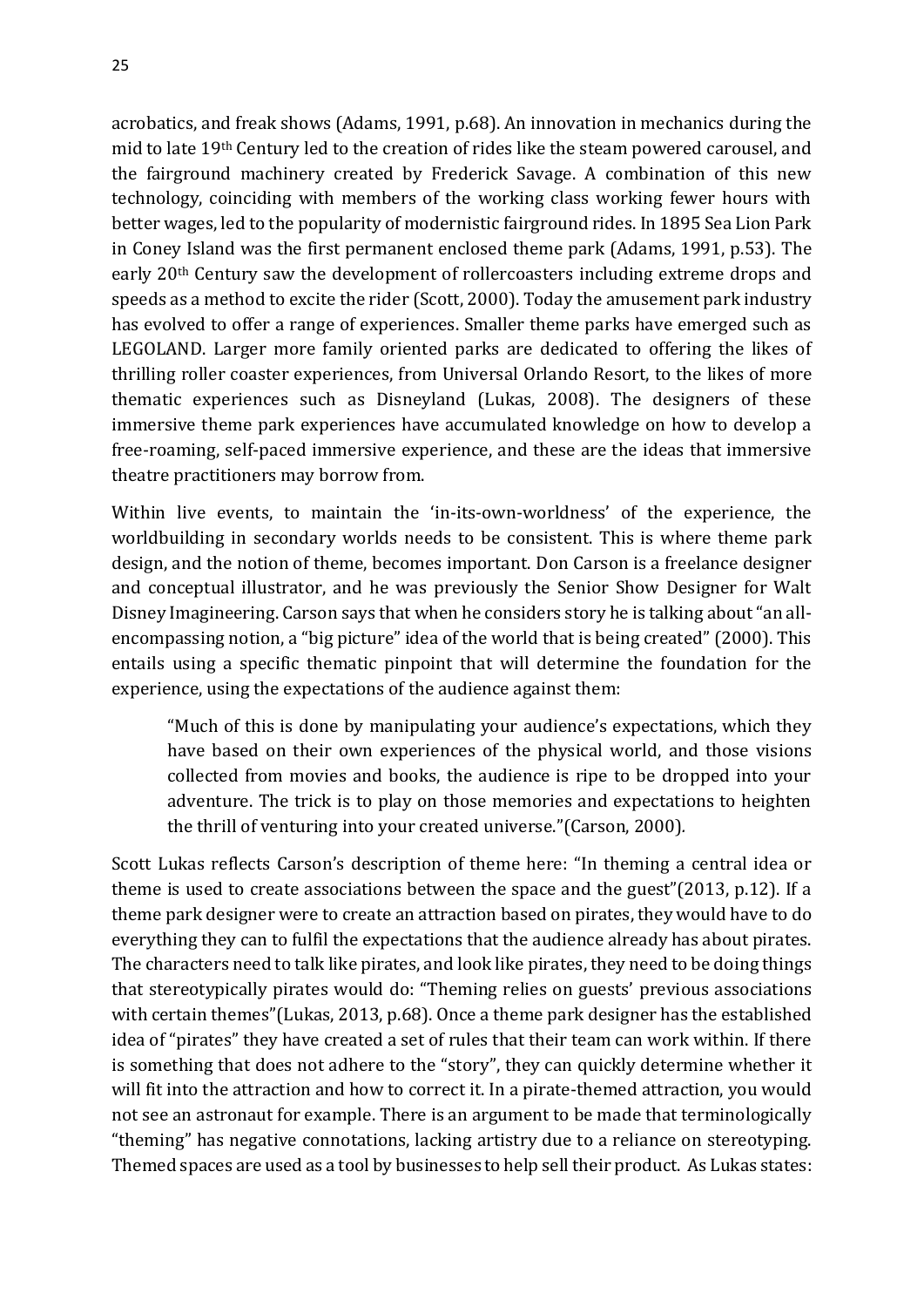"Theming has been one of the most successful concepts to have impacted spatial consumer design" (2013, p.68). However, this only adds to the fact that theming is an effective way to engage people. "Theming could be called a "stereotype" of place, culture, and people, but more accurately we might say that theming is a conscious, thoughtful, and effect-producing representation."(Lukas, 2013, p.79)

Theatre uses the clever construction of physical components to generate the illusion of otherworldliness. Even the most convincing set is merely constructed to convince an audience of its realism:

On several occasions I have had the chance to walk through the "Pirates of the Caribbean" attraction in Disneyland, CA. During my first visit, I took a breather in the "Auction Scene". As I leaned back against one of the Caribbean stucco building I was shocked to discover they were entirely made out of painted stretched canvas! All through my childhood I had just assumed that the buildings were solid, and even today it is hard to remember they are only a clever theatrical trick.(Carson, 2000).

Due to practical and technical constraints theme park designer have to simplify and adapt their world. As Lukas states: "[Simplification] suggests that you must make choices about which things to leave out since it is not practical to re-create the entirety of the world that you are attempting to relate in buildings, attractions, and other features within your venue." (Lukas, 2013, p.9). Decisions have to be made to condense the experience, and then 'environmental storytelling' can be used to make the world feel larger.

Environmental storytelling is a particularly prevalent worldbuilding technique in theme park and game design. Environmental storytelling works by taking specific elements of the world and presenting a thematic connection, or by contributing directly to the story via a seemingly independent narrative thread. Don Carson, who first posed this line of question in regard to theme park attractions, states that environmental storytelling occurs when:

the story element is infused into the physical space a guest walks or rides through. In many respects, it is the physical space that does much of the work of conveying the story the designers are trying to tell. Color, lighting and even the texture of a place can fill an audience with excitement or dread.(2000)

Environmental storytelling is a primary form of emergent storytelling in video games. A 2010 Games Developers Conference entitled *What Happened Here?* by Harvey Smith and Mathias Worch covers the role of environmental storytelling quite concisely. Smith dictates that the environment "can communicate: the history of what has happened in a place, who inhabits it, their living conditions, what might happen next, the functional purpose of the place, and the mood."(Worch & Smith, 2010). Through environmental storytelling, practitioners can provide hints to the worlds context, but it is a different entity to worldbuilding. It is important to distinguish "environmental storytelling" from "worldbuilding" as the aims are both the same, and they do similar things. However,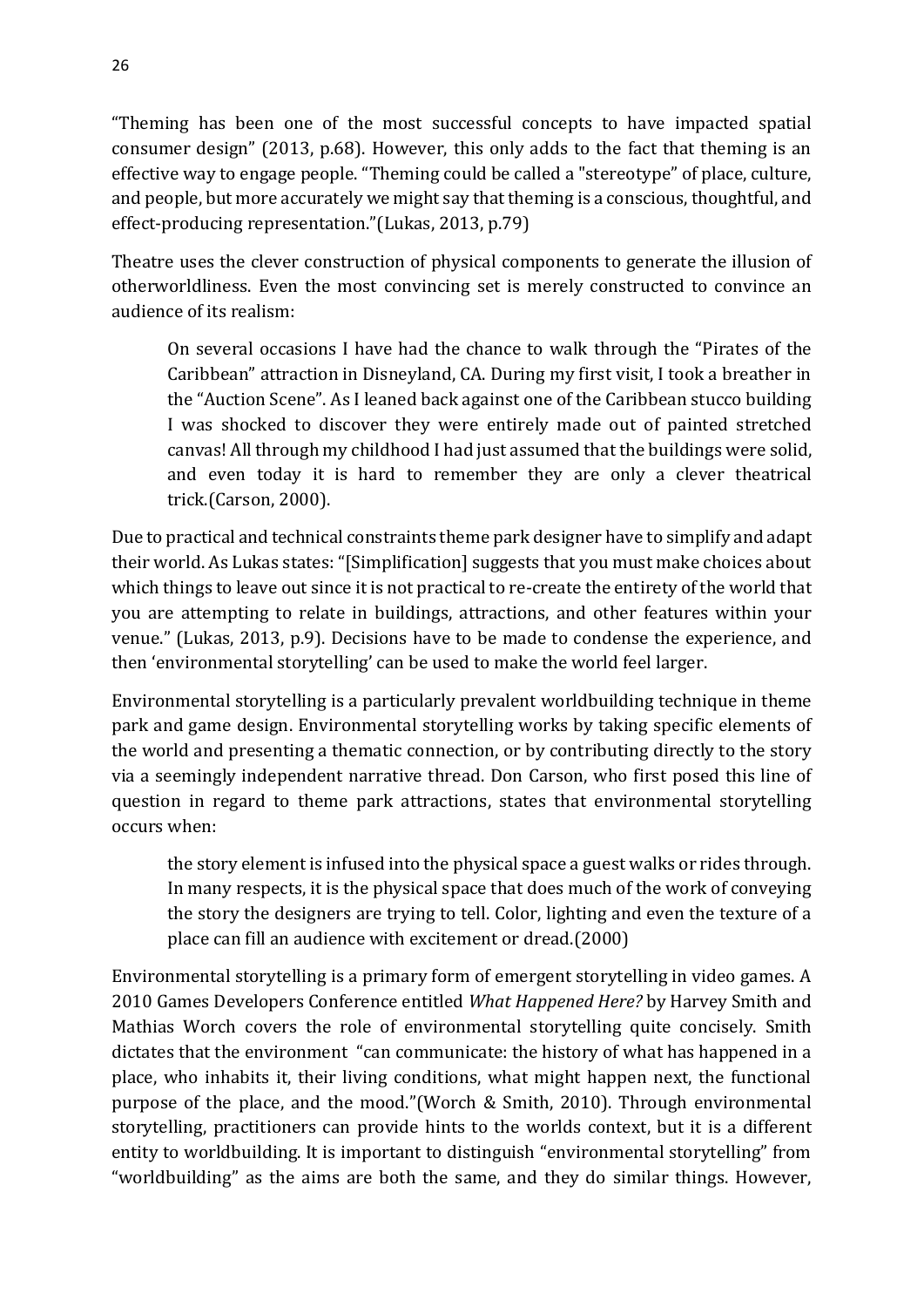worldbuilding relates the world as a whole, whilst environmental storytelling is focused specifically on small moments, ideas, and details which enhance the world, such as "cause and effect vignettes".

"Cause and effect vignettes" are events that lead the audience to come up with their own conclusions about what happened in the history of the secondary world. Carson gives some good examples: "door that might have been broken open, traces of a recent explosion, a crashed vehicle, a piano dropped from a great height, charred remains of a fire."(2000). In theme park attractions, due to physical and budgetary restraints, these do not have the same level of frequency as in video games, so environmental storytelling appears with much more potency and relevancy in theme park attractions. For example, in the *Twister: Ride it Out!* theme park attraction in Universal Orlando Resort, the action takes place within a limited space and the audience/participants are placed statically in the environment. However, the use of lighting, sound, and technical apparatus like wind machines, are coupled with the aesthetic design of the diner set, the neon sign, and the garage. The technical components provide the illusion that a twister is moving through the space, and the environment telegraphs information about the world. Every item becomes an inherently necessary part of the experience. By making every item in an immersive theatre thematically relevant you will only be telegraphing relevant information to the audience, streamlining the production, which I will discuss in greater detail in the 'gaming section'.

The active participation of the audience/participant with a theme park attraction is of vital importance: "These are spaces of possibility, transformation, and excitement. Creating a space that guests truly love is a human act - one that can change the lives and guests and workers in dramatic ways"(Lukas, 2013, p.151). This is why determining the audience's relationship with the space is important, because after determining the space they are in, their next goal is to discover what role they will have to play in this environment: "If they can't figure out what their role is in this place, you have missed a marvellous opportunity to pull your audience deeper into your world."(Carson, 2000). The audience may have a notion of who they are in this world, but they may not have a conclusive idea of their purpose until they experience the physical space and random encounters with peripheral characters (Carson, 2000). This does happen within immersive theatre productions but maybe not to the extent that it could. Punchdrunk's *Sleep No More* is an example of an immersive theatre show that uses the aesthetics of the environment as the primary motivation for exploration. The audience/participant gets to explore the physical space and engage with peripheral characters. However, the audience is placed in the role of a passive observer. Even though the audience member is removed from the static orientation of a traditional theatre setting they are still limited by the lack of roleplay opportunities available to them.

Both theme park designers and immersive theatre practitioners are trying to create a live experience, tell their story, and immerse their audiences: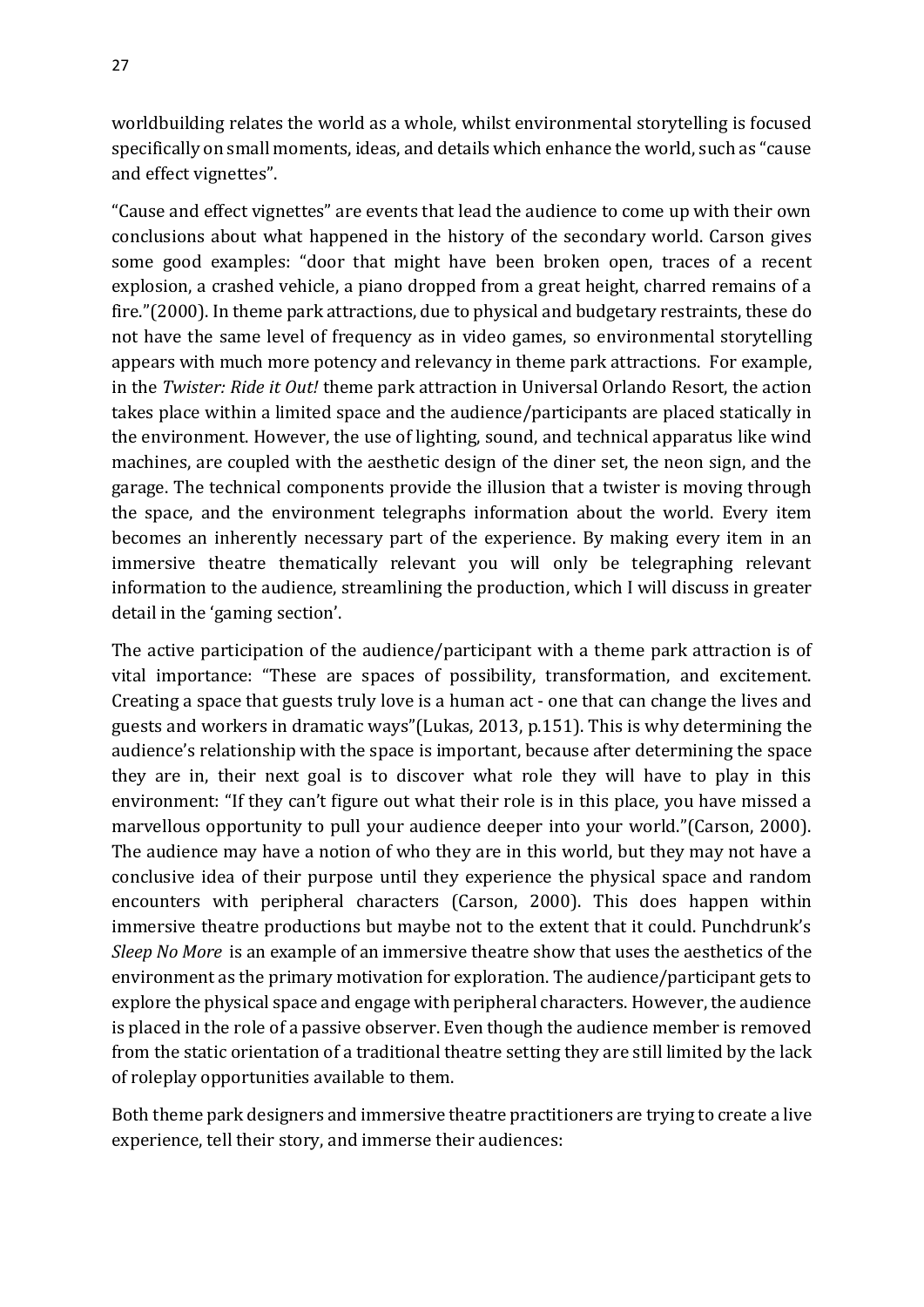You become a part of the story and your life is given new purpose and meaning. Also, the great story, as we shall see, can give any space – even a mundane one – a sense of meaning. (Lukas, 2013, p.48-49).

When discussing the "theme" part of theme parks, what we are really talking about is capturing the essence of a story. Theme park designers use what familiarity the audience/participant has with stories in a way that hijacks their brain and makes them actively participate. To reiterate Wolf: "In one sense the experiencing of imaginary worlds has always required the active participation of the audience, whose imaginations are called upon to fill gaps and complete the world *gestalten* needed to bring a world to life." (2012, p.138). Theme Parks rely on the active engagement of the audience's imagination to fill the world. The use of worldbuilding furthers this active participation and engagement.

Theatre practitioners and theorists can learn similar lessons from theme parks as they can from video games, with the added benefit that like theatre, theme park attractions provide live experiences. Theme parks more roundly represent transferable qualities which could be incorporated into theatre practice. Immersive theatre practitioners can learn lessons from theme park designers about liveness, building physical secondary world experiences, building relationships between the audience and the space, and environmental storytelling.

## **3.4 Gaming**

Video games are an exceedingly popular form of entertainment. Gaming culture has grown exponentially since the 1980's, coinciding with the development of new technology. Computers are getting smaller, faster, and more powerful, resulting in new developments and smarter computing. This means game developers can create much more complex systems, with better looking CGI and animation, and complex mechanics. The advancement of these techniques and technologies has resulted in an array of detailed secondary world experiences. Whether the experience is a single player actionadventure with linear level-design like the *Uncharted* franchise (2007-2017), an openworld online action role-playing game like *Fallout 76* (2018), or somewhere in between, the gameplay, the stories, and the world, all serve to deliver a satisfying player experience.

From the late 1940's up until the early 1970's, video game technology was being developed and formed, paving the way for the first arcade game *Computer Space* in 1971 (Yagoda, 2008), as well as the first video game console, the Magnavox Odyssey, released in 1972 (Orlando, 2007). Video game technology develops from here, improving the graphics, data storage, and the mechanics. In 1980 Atari's *Battlezone* was released, the first game to feature a truly 3D environment. 3D environments were improved upon exponentially. Significant milestones include *Driller* in 1987, and *Wolfenstein 3D* in 1992 (Wolf, 2008, p.xvii-xxi). The 1990's saw the continual development of immersive gaming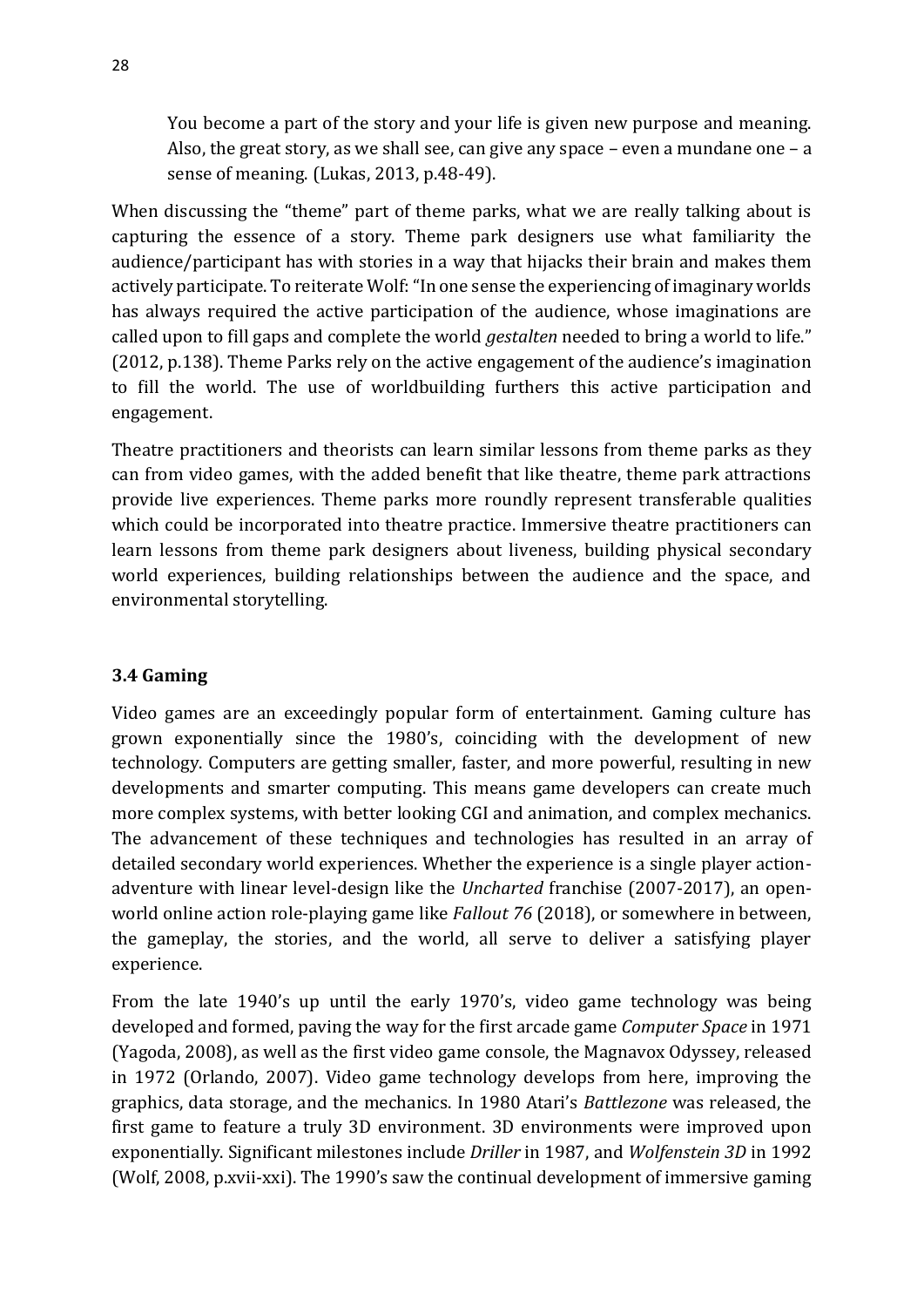technologies, along with the benefit of internet, which continued into the 21st Century. In 2004 Bungie released *Halo 2*, with an online multiplayer matchmaking system that represented a turning point in the gaming industry creating "the video game as we know it today: a mass shared experience" (Agnello, 2019). This is further exemplified by the popularity of massive multiplayer online roleplaying game (MMORPG) *World of Warcraft*  (2004), with an estimated 4 million players worldwide today, 17 years after its release (MMO Populations, 2021). The recent development of Epic Games' Unreal Engine 5, a real-time 3D creation platform, symbolises the lengths to which gaming technology has advanced. Epic Games VP Nick Penwarden states that "Unreal Engine 5 […] will have a profound impact on developers by allowing them to focus on creating awe-inspiring art and meaningful experiences, while letting the engine worry about the technical difficulties of how to render the environment"("Epic Developers,", 2020, p.16) On one hand, these vast technological developments have resulted, in some cases, with unfinished games being released (Schreier, 2016). However, this also coincided with the increased popularity of indie game development, due to the increased availability of digital distribution (Crogan, 2018, p.671-689).

This relationship between narrative and interactivity is explored in Henry Jenkins' essay *Game Design as Narrative Architecture*(2004) in which he discusses two schools of thought, 'ludologists' and 'narratologists'. Ludologists believe the focus of gaming should shift onto the mechanics of the game. Narratologists are interested in studying games alongside other storytelling media. The difference here is that video games are an inherently interactive experience. Jenkins comments on the poor attempts at interactive storytelling: "The application of film theory to games can seem heavy-handed and literalminded, after failing to recognize the profound differences between the two media." (2004, p.119). Jenkins believes games are inherently different to film, and a direct comparison between the two makes for poor analysis. His first point is crucial, "not all games tell stories." (Jenkins, 2004, p.119) Games are experiential, and the experience need not have a narrative. The mechanical experience is sometimes all that is required for a satisfying experience. Take the success of battle royale game *Fortnite* (2017) for example. The cartoonish aesthetic, PvP gameplay, and unique build system are what contribute to the game's popularity. His second point is that many games have narrative aspirations, and they "depend on our familiarity with the rules and goals of genre entertainment to orient us to the action." (Jenkins, 2004, p.119) Although this is less true now in 2021 than in 2004 at the time of publication, it is true that narrative conventions are used as a supporting tool regarding the players' relationship with the story. Thirdly, Jenkins makes a note of how narratologists need not annex games into one particular narrative corner and "the goal should be the faster diversification of games to the broadest possible range of experiences" (2004, p.120). In the 17 years since Jenkins said this, diversification is exactly what the game industry has done. This can be demonstrated by looking to releases in the last 10 years like *Overwatch* (2016), *Portal 2* (2011), *Bloodborne* (2015), *Bioshock Infinite* (2013), and *Red Dead Redemption II* (2018), exemplifying the range of games and the extreme distinctions they each provide.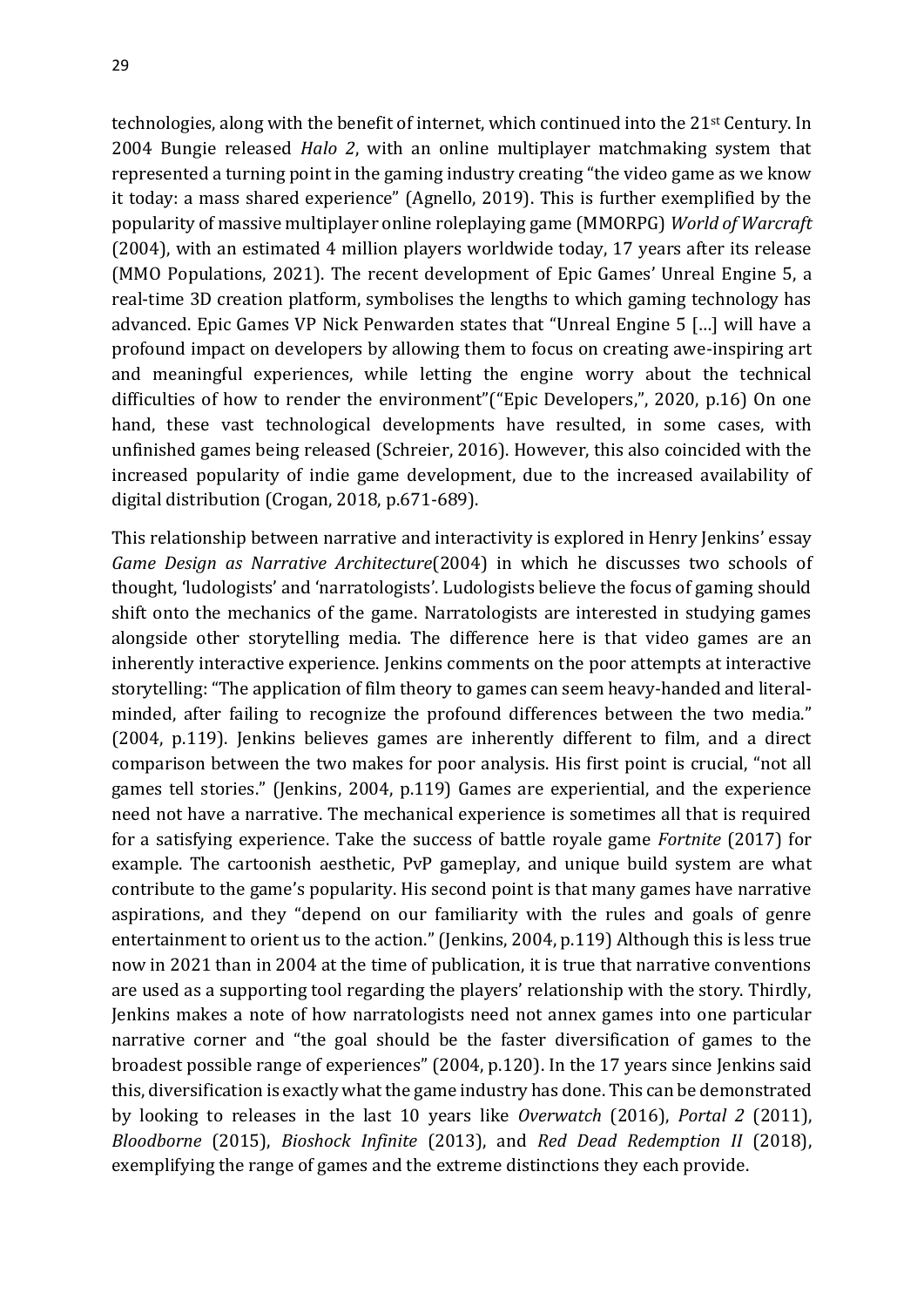Embedded and emergent narrative are discussed by theorists like Jenkins, and Salen and Zimmerman. The concept of embedded narrative against emergent narrative implies that the audience has two modes of interpretation within the immersive experience: "Embedded elements are narrative structures directly authored by game designers' approach that serve as a frame for interaction. Emergent narrative approaches emphasize the ways that players interact with a game system to produce a narrative experience unique to each player" (Salen and Zimmerman, 2003, p.384). Embedded narrative relies on the audience's ability to piece together information in the storyworld. What is desired across these mediums is that the audience has a sensation of inclusivity within the secondary world experience:

"narrative comprehension is an active process by which viewers assemble and make hypotheses about likely narrative developments on the basis of information drawn from textual cues and clues. As they move through the film, spectators test and reformulate their mental maps of the narrative action and the story space. In games, players are forced to act upon those mental maps, to literally test them against the game world itself." (Jenkins, 2004, p.126).

Embedded narrative is found within a storyworld's narrative fabric, with an audience/participant piecing together the information that is provided to them. Comparatively, emergent narrative is the narrative content produced by the spectator's interaction with the work:

Emergent narratives are not prestructured or preprogramed, taking shape through the game play, yet they are not as unstructured, chaotic, and frustrating as life itself. […] , game spaces are designed to be rich with narrative potential, enabling the story-constructing activity of players. In each case, it makes sense to think of game designers less as storytellers than as narrative architects.(Jenkins, 2004, p.128).

When the audience experiences the emergent narrative, they have an individual experience that was teased out by their interaction with the show. Such as how worldbuilding provides extranarrative material to build upon the audience/participants experience. The embedded narrative is different, it is consistent and will never change. What these concepts establish is a sense of merging between these two narrative types. The embedded narrative is a coherent part of emergent narrative, with the audience/participant acting as the protagonist for the show, making their story the main narrative thread:

Recognizing games as narrative experience means considering them not just as bits of plot that are arranged and rearranged through interaction, but instead considering them as an ongoing activity in which a player engages with a core mechanic or make meaningful choices and explore a space of possibility (Salen & Zimmerman, 2003, p.389).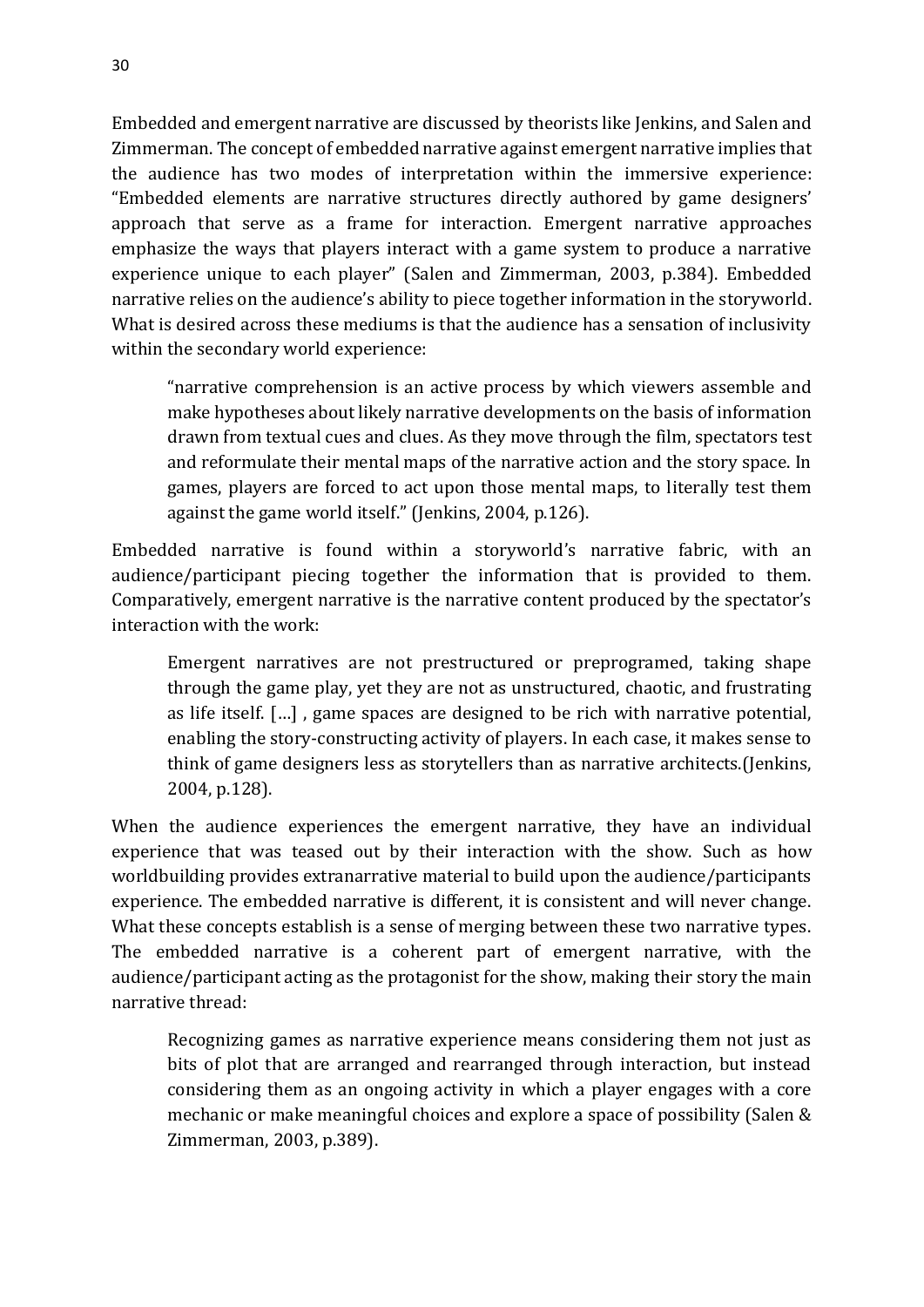If embedded narrative provides depth, and emergent narrative provides a sense of curatorship for the narrative, then surely a combination of the two would be the most beneficial in terms of creating the richest possible spectator/participant experience. Once again, this is similar to Machon's absorption versus transportation conversation, with a combination of absorptive and transportive elements being the most potently immersive experience.

When creating environmental storytelling it could begin with "establishing a discernible chain of events" (Worch & Smith, 2010). To create effective environmental storytelling moments, practitioners must "ensure that events engage the player - echo the world at large - create characterization - minimize disconnects between the player's possible actions and pre-scripted setups." (Worch & Smith, 2010). It is important to remember that combining elements to create a larger picture is good, however, the individual components must be representative of the world's larger context after the disparate elements have been connected and turned into stories, and after the stories have been given meaning:

When game designers draw story elements from existing film or literary genres, they are most apt to tap those genres - fantasy, adventure, science fiction, horror, war - which are most invested in world-making and spatial storytelling. Games, in turn, may more fully realize the spatiality of these stories, giving a much more immersive and compelling representation of their narrative worlds. (Jenkins, 2004, p.122).

It is the details that lie within the context of the storyworld that give environmental storytelling its effectiveness and contribute toward worldbuilding. A tiny detail present in the world must be able to be traced back through the chain of events to the inciting context. These moments should be derived from the premise of the piece and exist in a self-reinforcing loop. This means the context of the individual moment and the context of the world both support each other.

Environmental storytelling primarily exists to contextualize the main narrative thread, and whilst these vignettes may tell compelling stories, they are often subject to interpretation. Everyone interprets in their own way, "[inviting] interpretation of situations and meaning according to players' views and experience"(Worch & Smith, 2010), based on their understanding of the genre, tone, and action within the space. Two different audience members may not come to the same conclusion, leading to an engaging experience, and compelling discussions. Game designers dedicate a large amount of their time toward creating spaces, and it is within the individual ideas that exist in the space that environmental storytelling takes place: "Every element of a game brims with narrative potential. The narrative components of a game are not just backstory and cutscenes. Any representational element can be a narrative descriptor… nothing is irrelevant: every piece helps tell the story" (Salen & Zimmerman, 2004, p.401). The worlds that players roam tell us even more about the story, they provide an atmosphere, an aesthetic, and through the context of the world we have a deeper understanding of the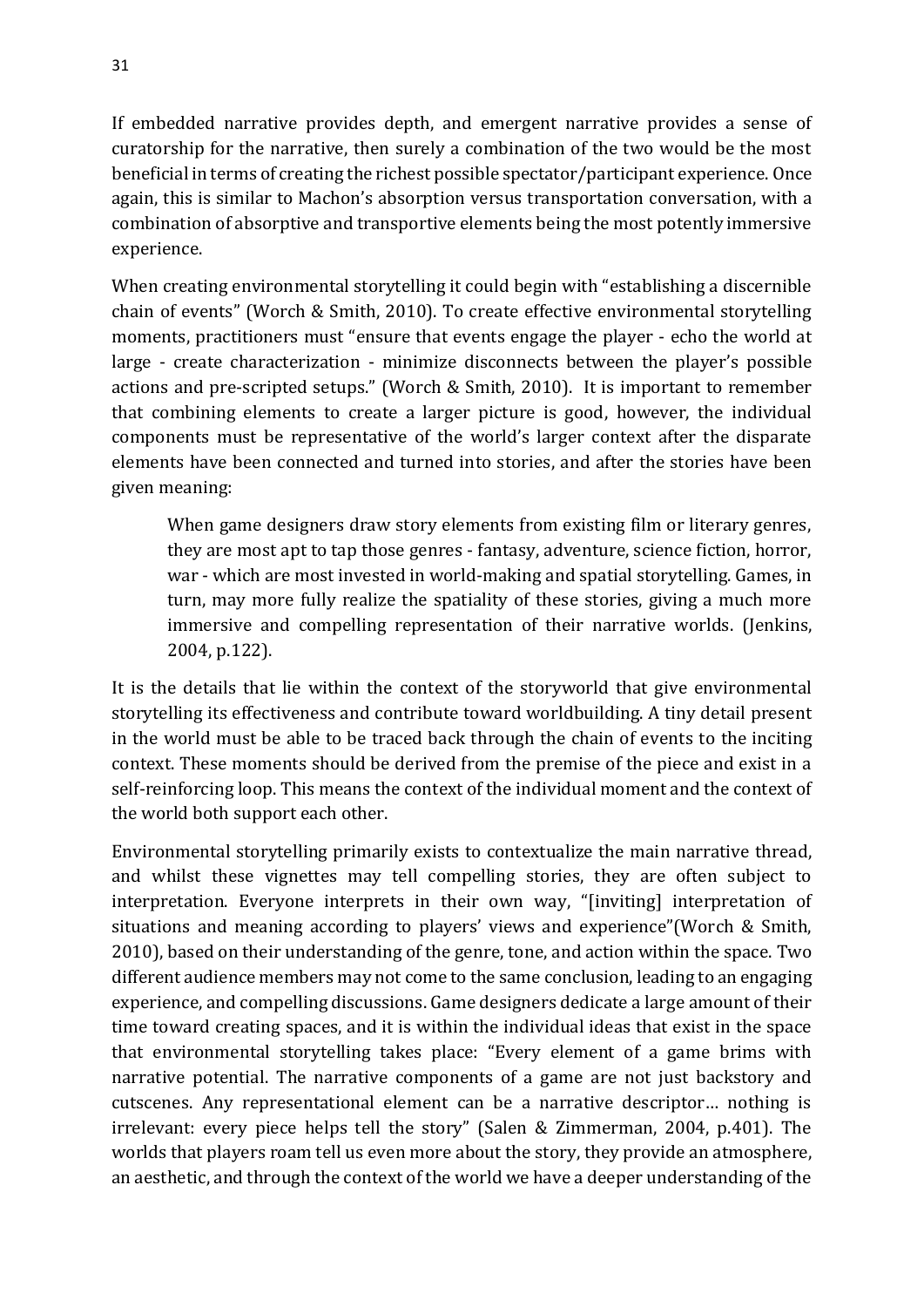story that the player is involved in. Worldbuilding makes it more interesting for the audience/participant as they are using their intuition to piece the information together: "Environmental storytelling relies on the player to associate disparate elements, interpreting them as a meaningful whole." (Worch & Smith, 2010). This idea is prevalent in shows like *Then She Fell* by Third Rail Projects. *Then She Fell* is an immersive secondary world experience where exploration is the primary motivator in learning about the world and the story, using extranarrative details such as themed consumables, one-on-one encounters, and textual material. The combination of these disparate seemingly unrelated instances gives us the implication of a larger world.

Practically, we can see how the environment contributes to communicating the context of the narrative, but it also has another practical use in the form of telegraphing. Audience/participants are guided by the environment, shown hints of future events and things that lie just around the corner:

We concluded that game environments use player reference like signs and posters to communicate affordance. Signs are usually taken at face value. We're more interested in weaving gameplay hints into the environment, creating a mini story that can be picked up by the observant player. But too often, these moments are simply there as backdrop, assembled at random. (Worch & Smith, 2010).

This *"*mini story*"* has affected the way in which the audience/participants react to the world and creates dynamic gameplay. This helps to create individual experiences rather than one shared experience. That move away from the collective experience into one that is more individual is something that shows like *Sleep No More* are missing, where the audience size can be relatively large, and the experience feels less personal due to the use of masks.

Interpretation is really at the heart of environmental storytelling. What is different with environmental storytelling compared to a traditional method of exposition is that it is active (Worch & Smith, 2010). This creates a psychological response with the audience/participant:.

Swiss psychologist Jean Piaget showed that play, discovery and interaction are key to learning. This active approach to learning creates participations, which breeds investment. […] "Active" also means that the story isn't shoved down the players throat […] This leads to a familiar world, which is self-reinforced, more complete, and more immersive (Worch & Smith, 2010).

The notion of being self-paced is particularly important because it highlights how the player is generating the emergent narrative rather than the audience/participant being guided through the experience. The involvement of the player generates immersivity, as the "player brings his own experience, so the act of interpretation gains personal meaning. The player is pulling the narrative which makes it self-paced, less expository" (Worch & Smith, 2010). If an audience/participant is led through the environment by a character or some other means, this creates a contract with the audience that the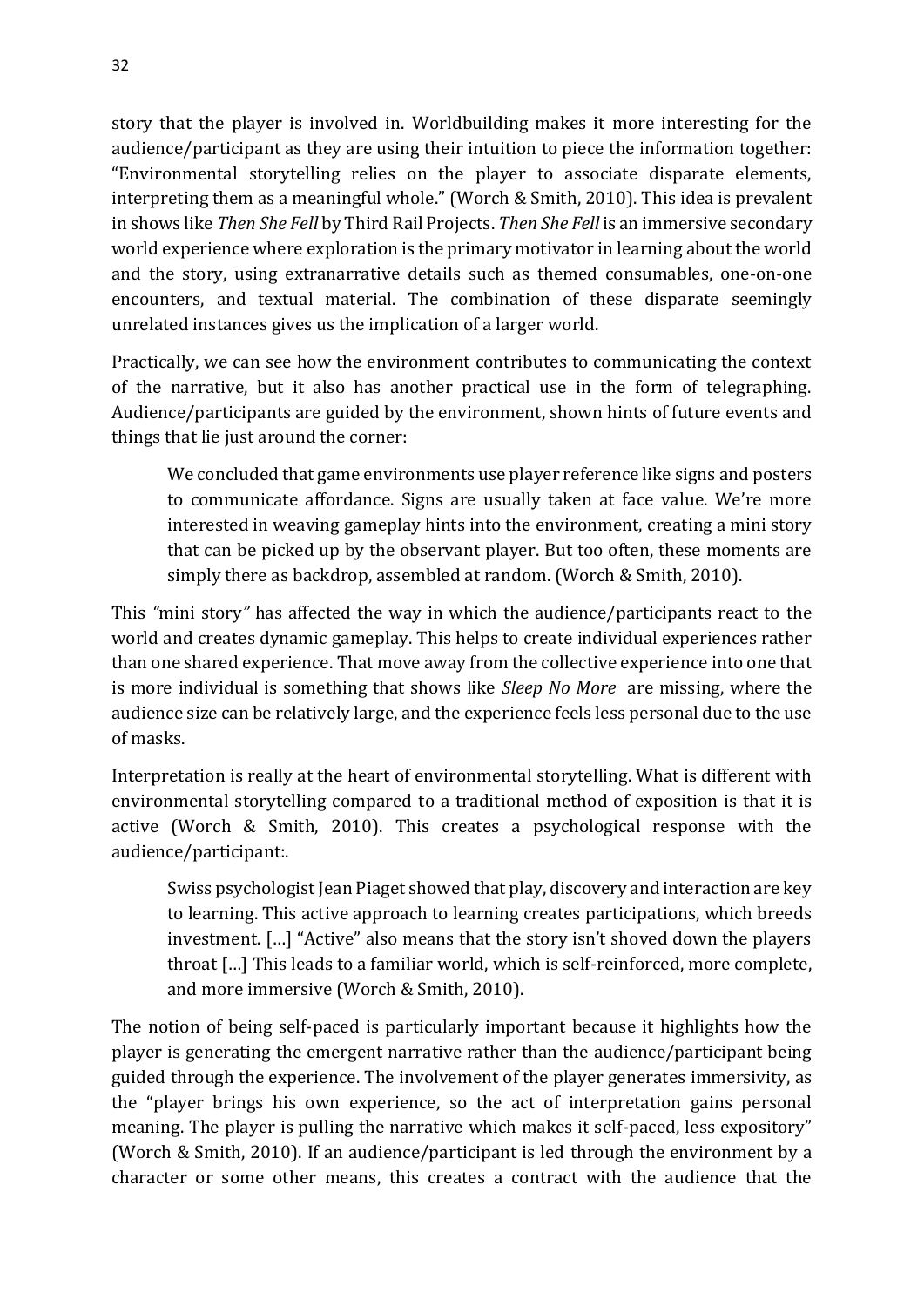experience is planned out, and every audience member has the same experience (Jenkins, 2004, p.123).

To summarize what environmental storytelling is, Smith states that it:

relies on the player to associate disparate elements, interpreting them as a meaningful whole. Fundamentally integrates player perception and active problem solving, which builds investment. Invites interpretation of situations and meaning according to players' views and experience. Can help the player navigate an area by telegraphing. (Worch & Smith, 2010)

Audiences are searching for secondary world experiences that are more compelling and engaging than the one before. In this regard the benefits of various channels of communication between academics and practitioners of different fields should appeal to those who wish to improve upon immersive experiences. Independent game designer Anthony Flack states:

All these diverse styles of image-making have one thing in common – they have the power to transport the viewer into a fantastical otherworld where the normal rules don't apply. It's like being offered a direct window into their creators' imagination. And in the case of computer games, it gets even more interesting because the audience actually has the opportunity to climb through the window and interact with this strange new world (in: Hartas & Morris, 2004, p.174).

Video Games are exceeding in diversification and development. The live event could benefit from development and diversification as well. This can be achieved through an understanding of how video games can help create a more dynamically immersive experience through the use of space, worldbuilding, environmental storytelling, and engagement with the audience/participant.

In terms of what theatre practitioners can use, video games can teach practitioners about alternative modes of interactivity, and how narrative can interlink with interactivity. The relationship between these two key features in video games has been developing rapidly alongside the evolution of computing technology. That means that the exploration of that relationship within gaming has been developing simultaneously with the evolution of the live immersive event. It could be remiss of theatre practitioners and scholars to dismiss what we can learn from this. Especially with the use of ideas like environmental storytelling, which translates so well to the live event (something which I will explore more in the next section) and works hand in hand with the core idea of worldbuilding. Once again, that self-paced, active participation of the audience within these secondary world experiences is equally important, and reflective of the ideas of absorption and transportation so prevalent in immersive theatre theory (Machon, 2013). Environmental storytelling has components of both absorption and transportation. It reflects the concept of transportation within immersive theatre in that the audience/participant is scenographically re-oriented in a new world. It reflects idea of absorption within immersive theatre as the audience/participant is actively engaging with extra-narrative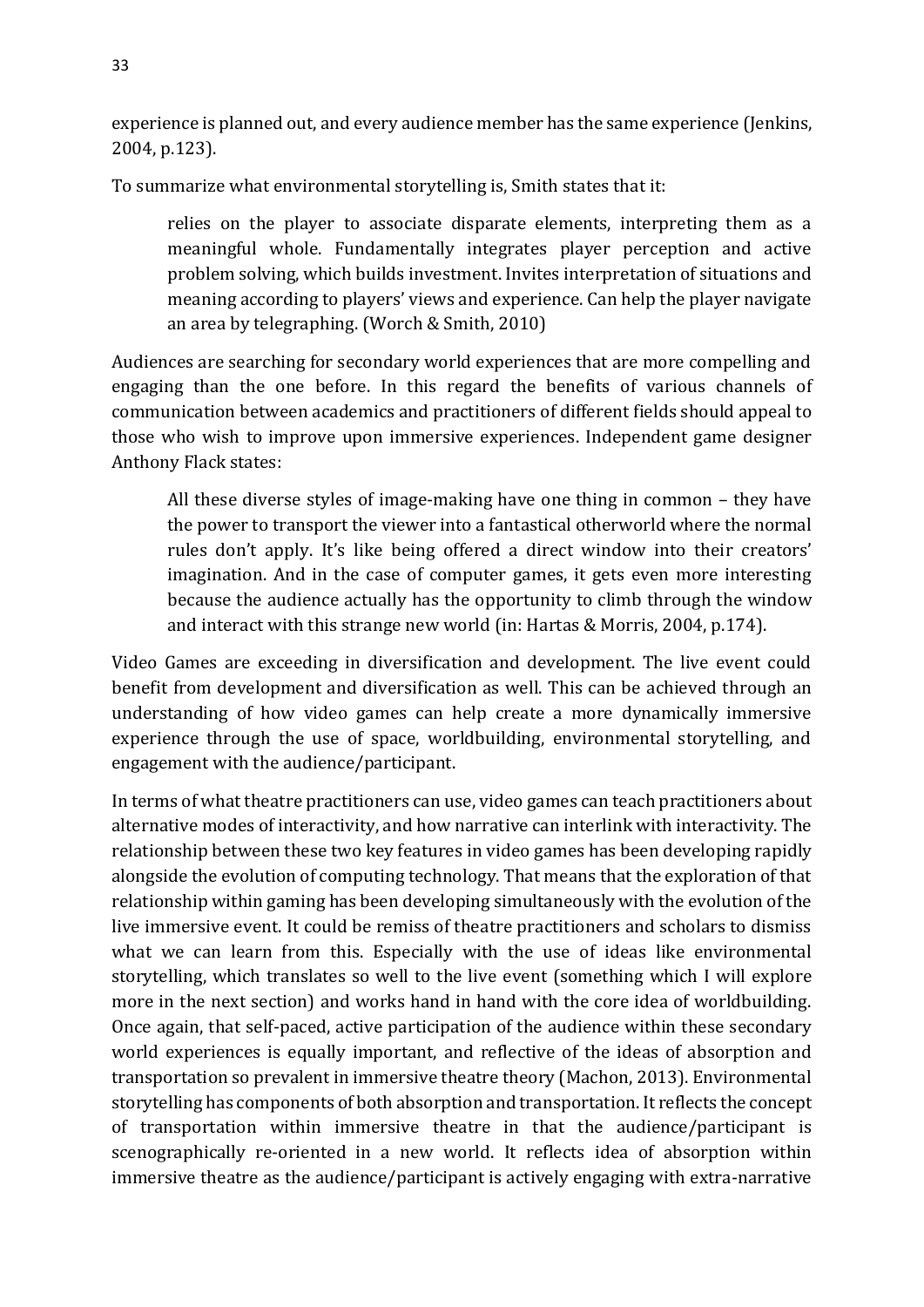world material. As noted previously, the combination of these two ideals can create much more engaging immersive experiences. Because of this, it would be beneficial to immersive theatre practitioners to reconsider the relationship between the audience and the secondary world, and implement more environmental storytelling into immersive theatre productions, in to create richer more detailed worlds.

#### **3.5 Summary of Part Three**

Each of these mediums successfully use techniques to generate a sense of immersivity for their respective audience/participants. In books the reader has to build the environment in their imagination, through the narrative, its structure, and extranarrative material. By looking at why these narratological tools are so effective at harnessing the reader's attention it may be possible to improve the use of narratological tools used within immersive theatre design. In Video Games these environments are being created in a computer. In Theme Park attractions the theme-led notion of story means the primary focus is on the details of the environment. In an immersive theatre event, a practitioner would have to recognise the theme in order to create a consistent world that fulfils the parameters of the audience/participants expectation, whilst maintaining a convincing liveness. Worldbuilding is seen across all these mediums and could be used as a potential pathway into more detailed, engaging, immersive theatre experiences. Worldbuilding creates investment, interest, and engagement with the secondary world, which is explored by Mark Wolf. An understanding of how these mediums engage in worldbuilding and how that contributes to immersive practice could help to improve audience/participant engagement within immersive theatre productions. These ideas could be used to create much more detailed immersive theatre experiences, with a greater focus on storytelling. By conveying world information through the environment, the audience/participants would be brought deeper into the secondary world. Novels tell us that the narrative plays a crucial role in audience/participant investment and could be paid more mind within immersive theatre practice. Video games tell us about how we can use the environment to help the audience navigate the space, as well as ingratiate them within that space by giving them a role. Theme parks tell us that by relying on a theme we can create consistent secondary worlds. They also teach us to be considerate of what practitioners can and should place in the world in order to create a streamlined, budgetconscious immersive experience. All three of these mediums tell us that world information can saturate the audience's attention, creating a greater sense of immersivity and in-its-own-worldness. To be clear, these components are not entirely absent from immersive theatre practice, as they are used to varying degrees by different theatre companies such as Punchdrunk. However, there is a lack of focus on these ideas and practices which are crucial to the immersion of the audience/participant. As mentioned earlier, this is exemplified by the lack of academic texts that discuss the use of these ideas within theatre studies, as well as the inconsistent use of these tools in a practical context. With a greater focus on these practices practitioners can create consistent, and more engaging, productions. Moving into Part three, I will take this information and incorporate these ideas into specific components of immersive theatre practice.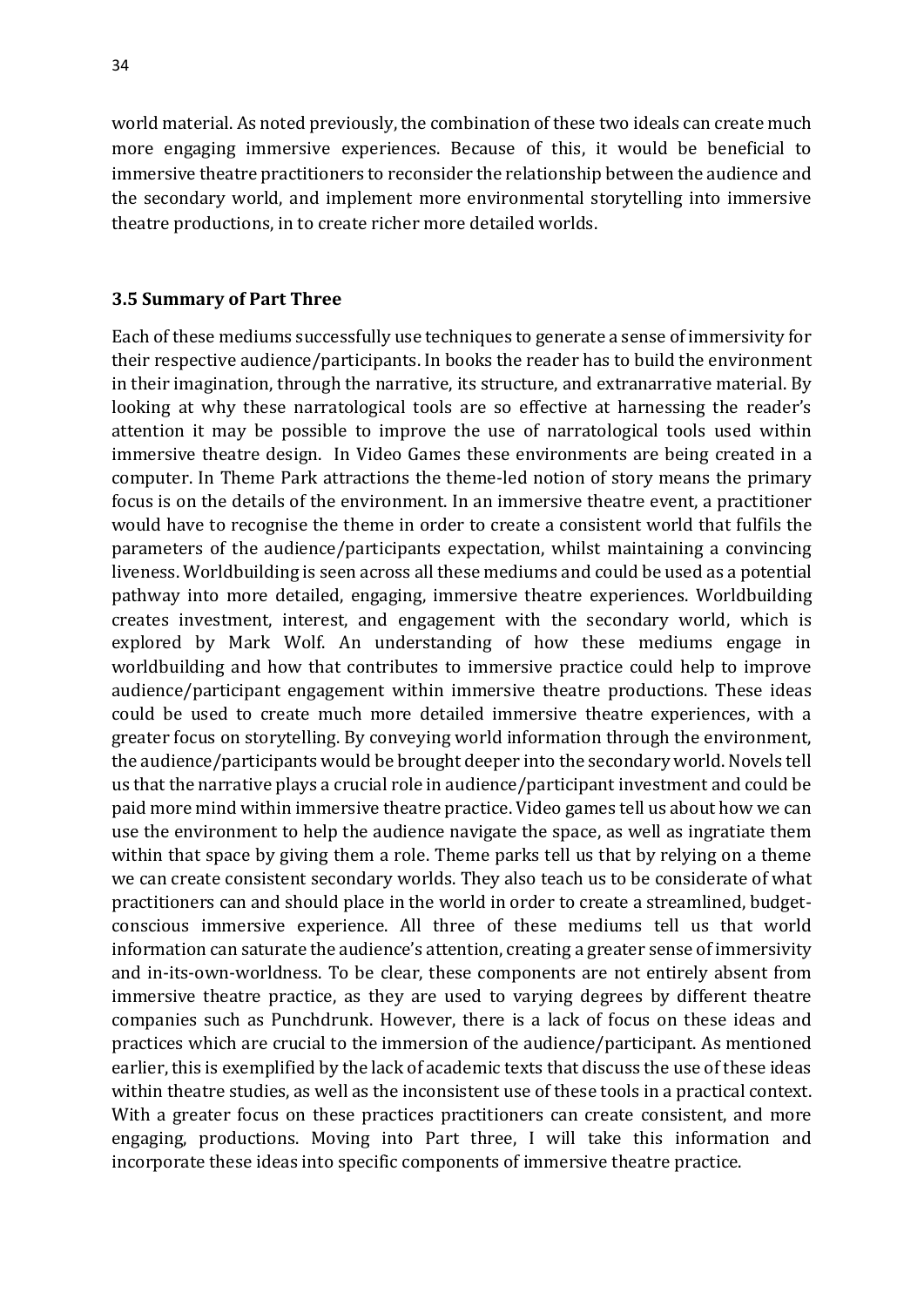#### **4. Part Four: Building Immersive Worlds**

In this section I will be examining how immersive theatre practitioners can incorporate aspects of worldbuilding from alternate mediums directly into immersive theatre practice. Books can teach practitioners about the complex use of narrative threads to create investment within the audience. Novels also rely on the audience/participants imagination, to construct and generate investment with the secondary world. Video Games can teach immersive theatre practitioners about the best way to construct worlds with the exploration, and engagement in mind. Theme Park designers focus on the notion of 'story', and the reliance on "theme", leaning on genre stereotypes to convey a compelling narrative experience.

In order to understand how these ideas can be transferred into immersive theatre practice, immersive theatre needs to be broken down into its functional design components. These elements can be used to identify how practitioners can adapt these techniques and philosophies for immersive theatre. These are the five key components highlighted at the end of part one. To recap, the five key components are intention and framing, space, design, narrative, and performances. These are influenced by Machon's typology for defining immersive experiences (Machon, 2013, p.93-100). In this section I will be exploring each in turn, opening up what they mean, as well as how these components can be affected by the immersive ideas found in the mediums explored in the previous section. The goal is to identify what transferable qualities could be taken from different mediums and breaking down these five key components will provide an accessible and practical perspective, as these components appear in all immersive theatre shows acting almost as a framework for the experience.

#### **4.1 Intention and Framing**

When discussing intention and framing I am talking about how the opening moments of the show will establish the world to the audience. The intention defines the story that it being told, in both a narrative and thematic sense. The frame defines what kind of show the production will be, including the level of interaction. "Most appreciators of the immersive form would probably accept that there are some shared qualities of experience and mutual aims in terms of the experiential live(d)ness of these events. Yet it is in the *intention* and *framing* of the particular acts of immersive theatre where the definitions may lie." (Machon, 2013, p.68). For example, in events like murder-mystery weekends, battle re-enactments, or spectatorial educational events "there is always a clear dividing line between fact and fiction" (Machon, 2013, p.69). Whereas events like "Punchdrunk Travel and Enrichment projects or WildWorks collaborations are *intended to be* wholly immersive, wholly artistic events, which aim to blur the boundaries of life and art, and are carefully constructed as such" (Machon, 2013, p.69). It is important to note that when I am discussing the frame, I am talking about it in a different fashion to Machon as I am focusing on the mechanics of the experience and how the intention and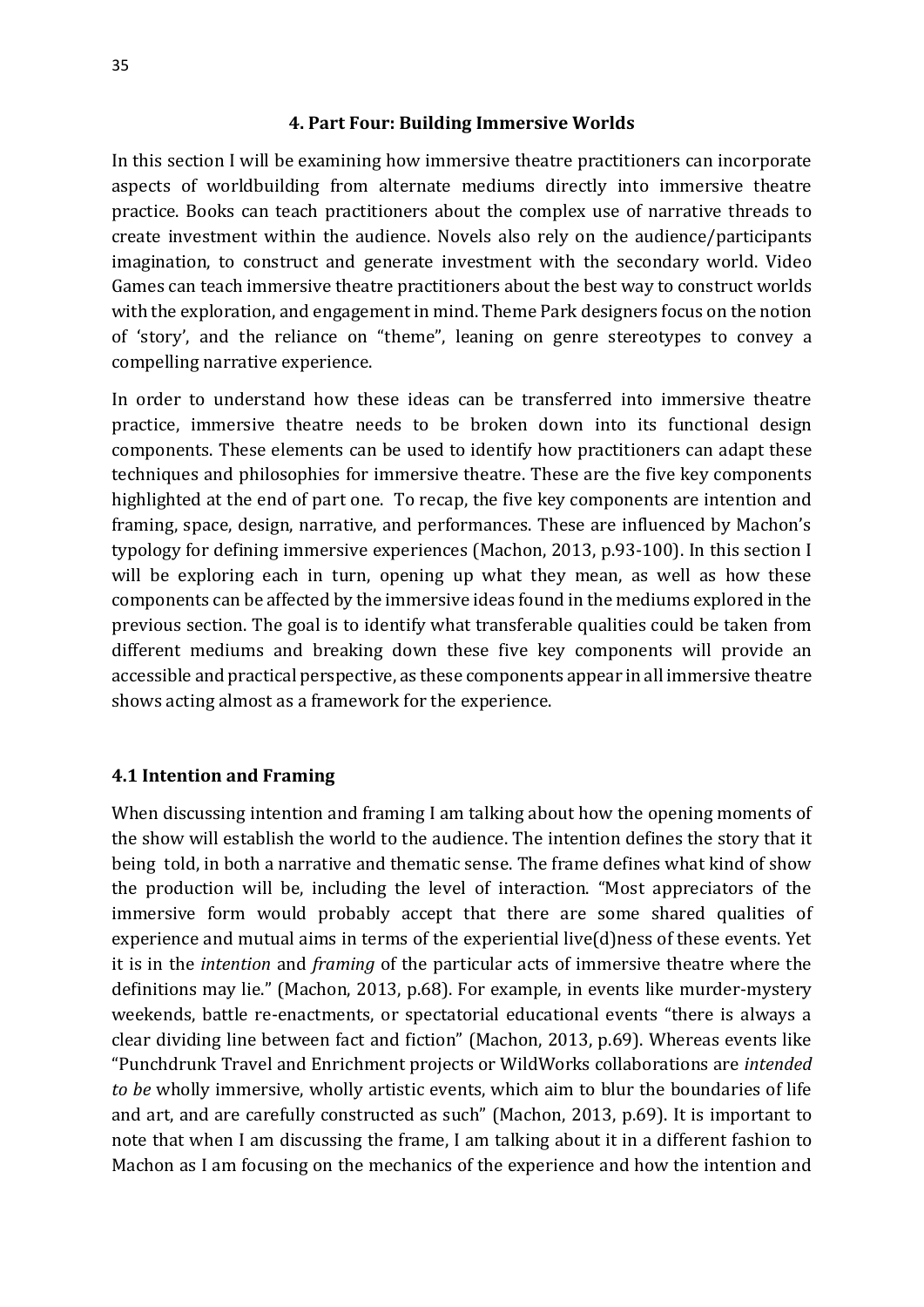framing are presented to the audience/participant. Machon has identified the goal of immersive performance as the audience being "imaginatively and scenographically reoriented in a new place" (2013, p.63). Knowing the intention of the show and how it is framed to the audience will help the practitioner establish what needs and requirements they have when designing and planning the immersive theatre experience. Ideas concerning scenographic re-orientation are especially important in theme park and game design and can be utilised in immersive theatre practice to improve upon the liveness, and 'in-its-own-worldness' of the experience.

The timid nature of the audience/participant cannot be underrated, which is what makes the framing so important: "We've all been educated to believe that theatre is a sacred art that should not be interrupted or disturbed and audience members unfamiliar with the way immersive theatre works tend to stick to that code of conduct" (Warren, 2017, p.20). It can be easy to tell the audience/participants that they can interact in a pre-show format, but practitioners need to be careful about disrupting the frame of the show. The best way to maintain immersion is by conveying the rules of interaction whilst the audience/participant is within the secondary world, rather than establishing the rules in the primary world. This is because to plant the audience/participant in the secondary world they need to be saturated with secondary world information. If the audience/participant is thinking back to a pamphlet, an email, or a briefing they received in the primary world then their focus will be drawn away from the secondary world. For example, in Hydrocracker and Blast Theory's immersive show *OPERATION BLACK ANTLER* the audience/participant is "given a new identity as part of a small team and invited to assume the role of an undercover officer at a protest meeting"(Hydrocracker, 2021). *OPERATION BLACK ANTLER* does this well, by providing an in-role briefing in the initial phase of the show to inform the audience/participant on how to enact their role as an undercover officer. Taking ideas from games theory and practice could help break down the barrier between the apprehensive audience/participants and the immersive experience. The way that video games convey the mechanics of the experience, the basis for interactivity, is particularly helpful. This could result in more shows like *OPERATION BLACK ANTLER* where the boundaries between the primary and secondary world are somewhat blurred.

Although immersive theatre scholarship discusses framing, theory concerning secondary world boundaries is especially pertinent within game design. Game theorists like Markus Montola, and Jaakko Stenros, discuss the use of the metaphor "the Magic Circle": "The metaphoric use of the magic circle […] is a ritualistic and contractual boundary, which is most often based on a somewhat implicit agreement."(Montola et al., 2009, p.10). This metaphor represents the contract between the participants. The framing defines how the audience will view the piece, defining the level of interactivity and investment: "The function of the isolating contractual barrier is to forbid the players from bringing external motivations and personal histories into the world of game and to forbid taking game events into the realm of ordinary life" (Montola et al., 2009, p.11). The frame establishes the connection between the audience/participant and the secondary world experience.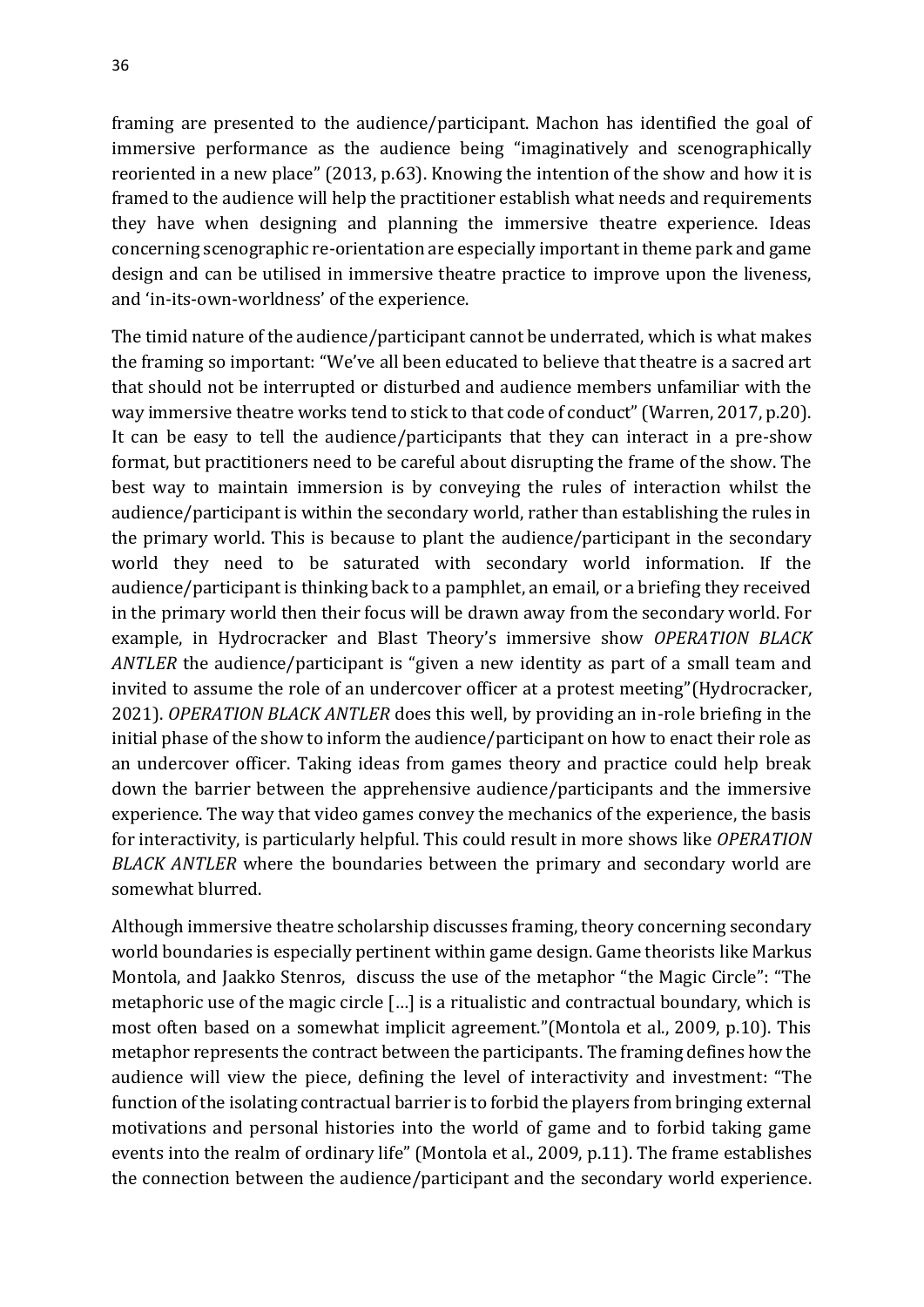In the instance of *OPERATION BLACK ANTLER* the audience is placed into a realistic multispace interactive environment and given the opportunity to participate through roleplaying. The importance of the frame is that it establishes the distinctions between the primary and secondary world. When the audience/participant enters the world of *OPERATION BLACK ANTLER* they enter into a contract of participation where they inhabit the role of the undercover police officer. A contract of participation is an unwritten understanding of how an audience/participant will behave in the performance space.

The frame of the show is what defines the mode of interaction, representing "both an explicit and implicit relationship that is established between the performer and the audience, and which varies according to the overall frame" (Landman, 2013, p.3). A wellestablished frame will answer all the questions for the audience about how they should interact with the show. For example, whether they can talk to a performer or touch things in the space: "What games do best will almost certainly centre around their ability to give concrete shape to our memories and imaginings of the storyworld, creating an immersive environment we can wander through and interact with" (Jenkins, 2004, p.124). An effective game world is designed to saturate the player with world information and create elegant interactivity. *OPERATION BLACK ANTLER* achieves both of these things. The placement of the audience/participant within the role of an undercover police officer encourages them to pay attention to the world and interact with the characters of the world under the guise of gathering evidence.

An immersive theatre practitioner will need to establish the mechanics of the show, as well as the frame. Game design can teach immersive theatre practitioners about elegant solutions, and how to blend the boundaries between the primary and secondary world.

In the game design process, the game designer must select which aspects of the fictional world to actually implement in the game rules. The player then experiences the game as a two-way process where the fiction of the game cues him or her into understanding the rules of the game, and, again, the rules can cue the player to imagine the fictional world of the game(Juul, 2004, p.163).

The most elegant way of doing so is by incorporating the mechanics of the show into the audience's opening interaction with the show. In Naughty Dog's video game, 'The Last of Us'(2013) the teaching of core mechanics is integrated into the story. For example, when the mechanic is taught what makes the player character sprint it is preceded by a nearby explosion that the character must run away from, creating an in-world explanation for engaging with this mechanic. The elegant solution to teaching mechanics would be to integrate it into the experience: "Adding interactivity usually means adding choice for the user, the outcomes of which have some bearing on the future choices that the user will have to face later*"* (Wolf, 2012, p.377). This links back to ideas discussed in game and theme park design about the intersection of narrative and interactivity, resulting in an experience that both absorbs and transports. A practitioner will want to make the mechanics of interaction clear for the audience/participant, so they do not have any confusion about their contract with the show. In the show *Then She Fell* by Third Rail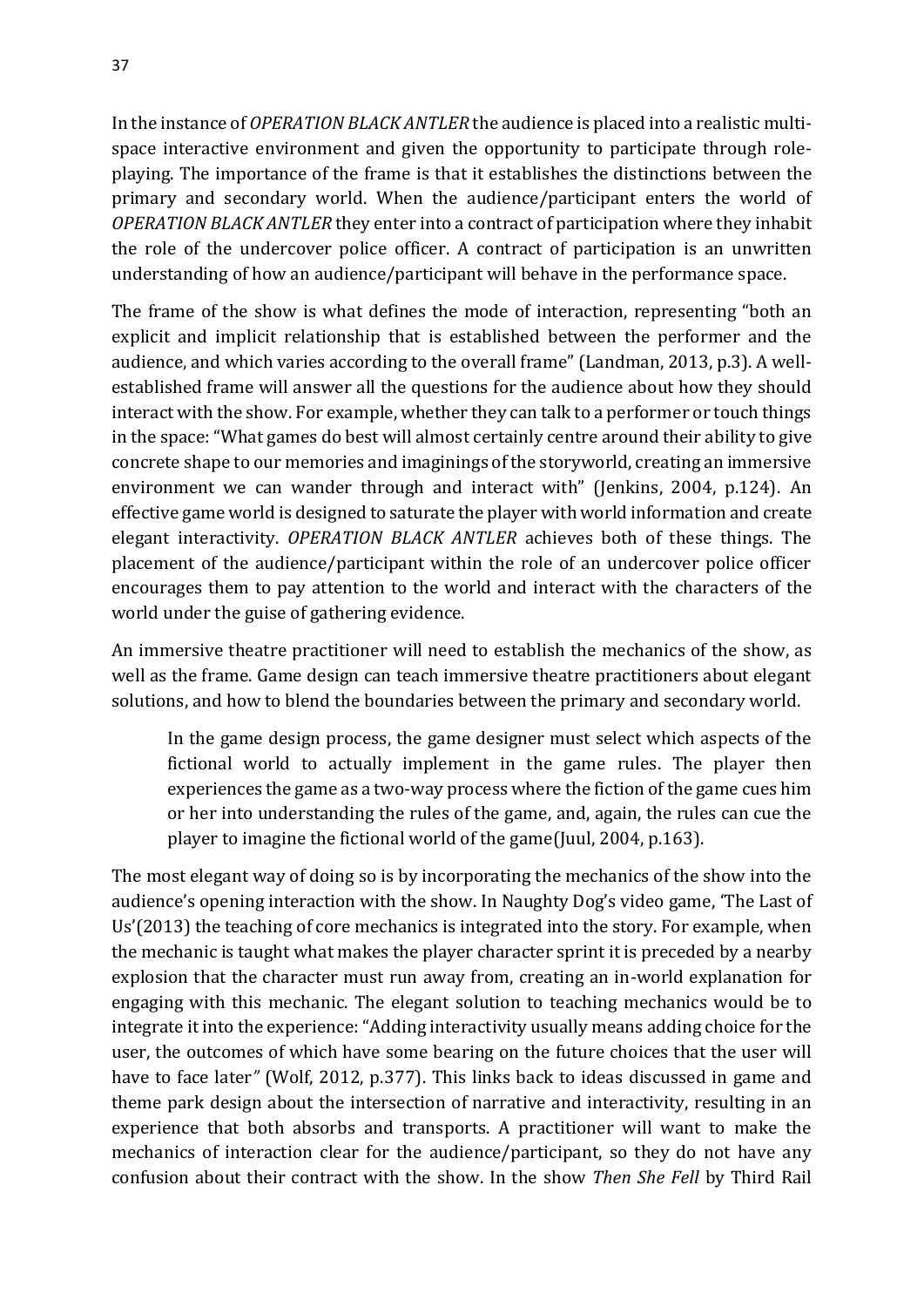Projects, the audience/participant is given a set of skeleton keys. This telegraphs to the audience/participant that they should interact with locked doors, chests, and cabinets, and are in turn rewarded for their exploration with extranarrative world information.

The audience needs to understand how they can engage with the work before than can participate in it, meaning that the rules and tools of interactivity need to be laid out before them for them to be able to participate effectively. In game design, these rules would be called the 'mechanics':

Game mechanics are often constructed in the following way: there is a challenge, the game provides options or possibilities to solve this task, and the players can decide or in other words: act. Players usually get stuck in this cycle until they solve the task. The game rewards or punishes their decisions. The players communicate via the interface system and are able to "act" via player (related) rules in the game. These rules include, for example, the avatar's space and range of possibilities. (Bauer, 2019, p.38)

Due to the lack of experience an audience/participant may have with immersive secondary world experiences, they also need to be able to feel comfortable when they are engaging with the immersive piece. This can be done by making them comfortable with the mechanics they are engaging in. Encouragement of the use of mechanics will be crucial, mainly because audiences are hardwired through years of experience to engage passively with live events (Warren, 2017, p.20). Practitioners should allow the audience/participants to operate instinctively once they have a grasp on what they can do in the environment.

The intention and framing of a show determine the level of interactivity in the audience/participants contract of participation, as well as establishing the basic premise of the secondary world. The frame of a show is the doorway into the production, making it a key component in terms of establishing interactivity. By examining the idea of intention and framing across these different mediums, practitioners can learn how to elegantly blend the mechanics of the performance into the experience, establishing modes of interaction in a way which does not break the boundaries of the performance.

## **4.2 Space**

I will be discussing space through the lens of interactivity, and the use of space can alter how the audience interacts and moves through the world. The initial intuitive reactions of the audience are what will direct them through the space, and that means that the space needs to be taken into consideration during the initial stages of development. The first step in creating a Punchdrunk show according to Felix Barret, is to walk around the space, "attuning to its tempo and atmosphere" (Machon, 2018, p.266). Similarly, theme park and games designer Don Carson says the audience "will have to make decisions based on their relationship to the virtual world I have created, as well as their everyday knowledge of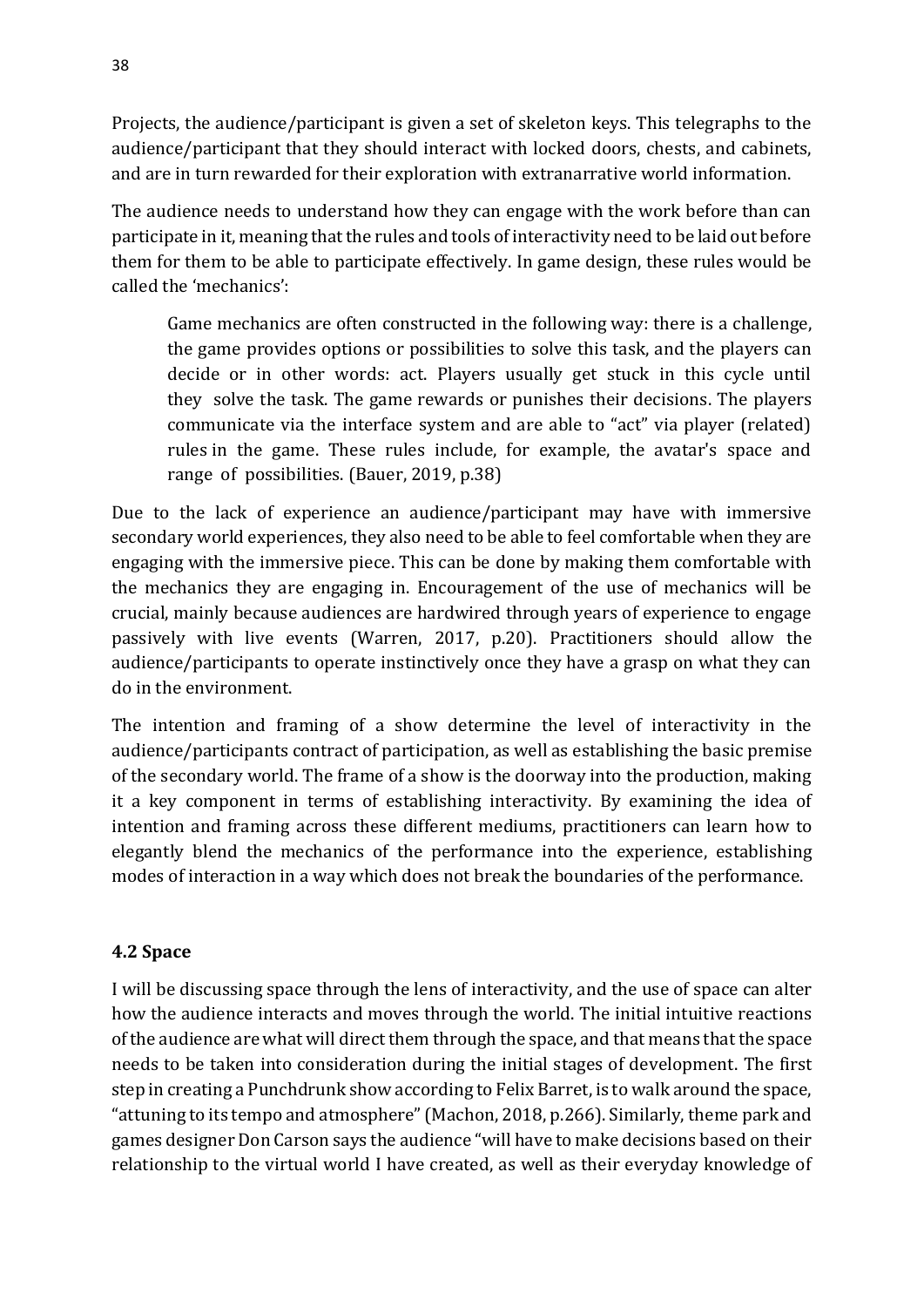the physical world. Most important of all, their experience is going to be a spatial one." (2000). From these two approaches we can see that Barret, and by extension Punchdrunk, has a greater focus on aesthetic and mood, leading from the feelings related to the space, whereas Carson's priority appears to be on the active engagement of the audience/participant. This explains why Carson has such a strong belief in worldbuilding and environmental storytelling as, through theme parks and video games, they are proven to be effective at engaging audience/participants in immersive secondary worlds.

The difference between space within immersive theatre events, and space within theme park and game design is that the environments within video games and theme parks are invented spaces, built by the practitioners, whereas immersive theatre experiences have a greater focus on finding pre-existing spaces and building the world around them. Due to this, within the process of creating a Punchdrunk show, that initial examination of the space is informed by intuition and emotion, "picking up on any core or implicit atmosphere or feelings generated by the space" (Machon, 2018, p.266). In contrast to this, the examination of the space is much more focused within theme park and video games practice because the spaces are built for a specific purpose. Theatre practitioners usually rely on borrowed spaces or older buildings. Some companies who create site-specific work like We Players find spaces that they can perform in without the need for altering the space too much. In contrast, an immersive theatre company like Punchdrunk will work hard to transform an existing space, imbuing it with aesthetic and secondary world details. Punchdrunk are already attempting to create transportive secondary world experiences, but their focus is too narrowly focused on aesthetics and intuition. Practitioners adapt their space to make sure that it makes sense within the narrative context of the piece, and find elegant solutions for when they do not have the desired space. Theme Park designers have to carefully select the ideas they use, because of both the budget and the space available (Carson, 2000). This means they have to make choices about what ideas will be most impactful in terms of affecting the audience/participants experience. No matter the space, practitioners will still be able to generate an evocation of the world through the use of extranarrative material and informed aesthetic choices. This exemplifies why it could be beneficial to look at worldbuilding in themed spaces and game spaces, especially considering that the discussion of space is crucial to understanding audience interaction. If the 'frame' is the boundary between the primary and secondary world, the 'space' is where the audience/participant exists within the secondary world.

How the audience/participant engages with the show is heavily influenced by the layout of the space, whether that be the size of the space, open or closed, or what entrances and exits are used. They all contribute to the intuitive responses of the audience/participants: "They will have to make decisions based on their relationship to the virtual world I have created, as well as their everyday knowledge of the physical world. Most important of all, their experience is going to be a spatial one." (Carson, 2000). Different spaces affect the way audience/participants engage with interactivity, such as how architectural design used in video games can create the illusion of choice (Worch & Smith, 2010). However, it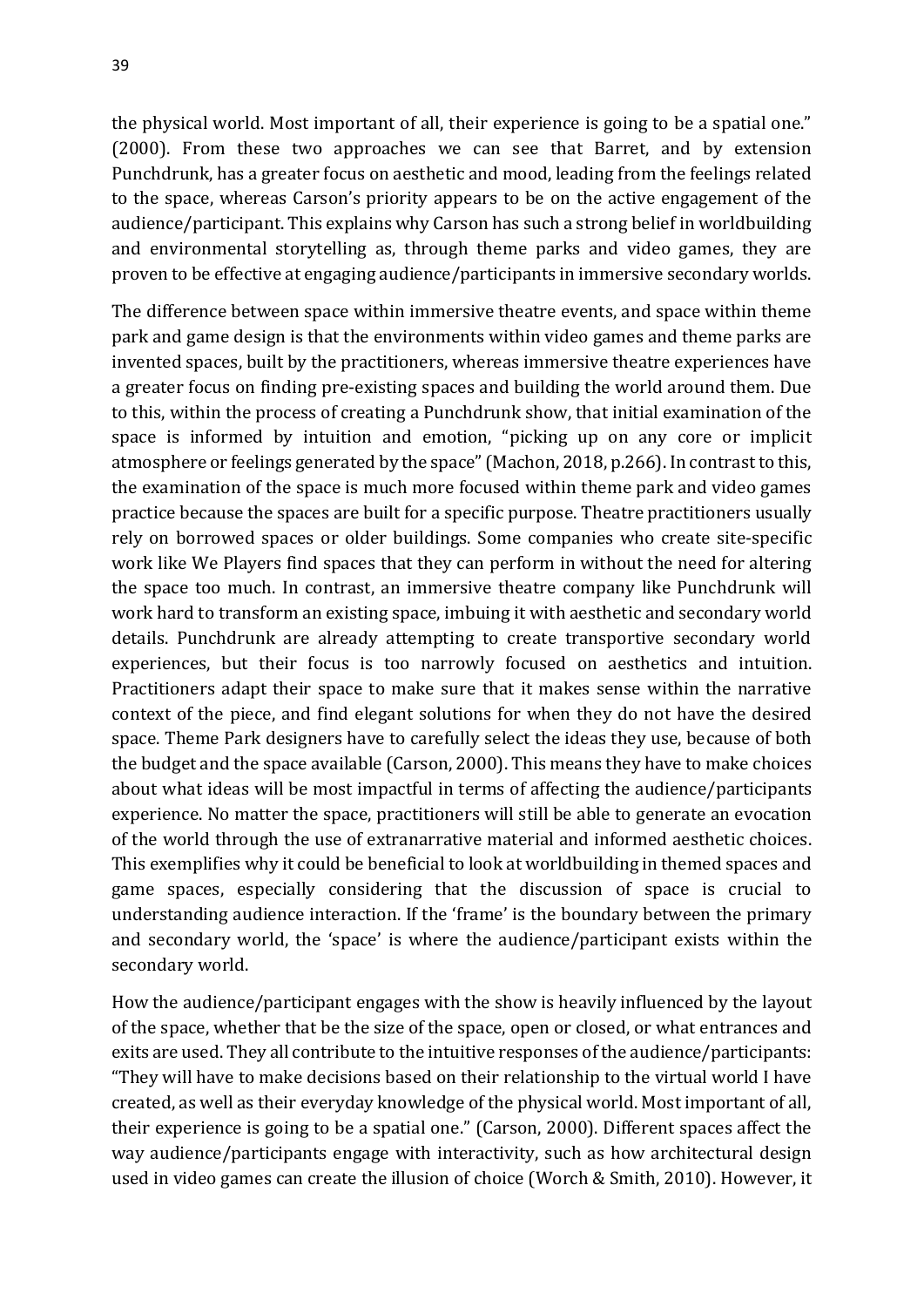also affects what details immersive theatre practitioners can put in the world, and how they can physically engage in worldbuilding. In a smaller, more confined space, the audience might feel more inclined to interact because they have a familiarity with the space. It also means putting more complex details in the space to give a larger sense of breadth to the world, with fewer opportunities for environmental storytelling, but a greater necessity for interaction within the space. For example, in 'Flight' by Darkfield, the audience/participant is placed within a 40ft long shipping container, and the interior is designed to look exactly like the inside of an Airbus 320 economy cabin. Darkfield uses the senses as well as extraneous world detail to enlarge the world they have created. In contrast, larger spaces invite more exploration, with greater opportunities for environmental storytelling. However, audience/participants may be less inclined to interact because of the lack of familiarity with different characters and different spaces. For example, in Punchdrunk's *Sleep No More*, the sets are much more minimalist, and exploration of multiple spaces is emphasised in favour of creating detailed spaces. To combat this, incrementally permitting the audience to do new things within the space in the opening parts of the show will help the audience to decide their own path and will help create an understanding of how much influence and freedom of exploration they have in the show. This harkens back to the Montola's discussion about blurring the boundaries of the primary and secondary world.

The narrative design of the space plays into this too, which is something I will be delving in deeper within the design section. As previously mentioned, environmental storytelling has a navigational purpose as well as a storytelling purpose, creating invitations for adventure and exploration. Punchdrunk does do this to a degree, but instead of creating these details there is a preference for finding details that already exist in the space and imbuing them with purpose (Machon, 2018, p.266). Environmental storytelling can be an extremely effective tool used to telegraph directions and provide an idea of what may be occurring if the audience/participant chooses that path: "Use your regions effectively and make it clear that action is always happening elsewhere"(Warren, 2017, p.59). These invitations act as a microcosm of the story you are embarking on, like a teaser. Once the audience/participant know how to engage with the space, practitioners can pull them through the space using engaging extra-narrative material: "Interaction within and with a space is the means by which space is best understood […] as spatial design is an indication of movement options and is typically the basis for the indication of interactive possibilities"(Wolf, 2011, p.18-19) Immersive theatre practitioners have the ability to manipulate the space to take them where they want them to go or invite them to explore as much as they want.

The audience/participant experience is a spatial one, which means that design choices have to be made about what the most impactful ideas are that can be used in the space. The space can also assist in navigation, to place where the audience/participant is within the secondary world, and to create interactions and engagement using environmental storytelling. The use of environmental storytelling, and the promotion of interaction through the use of space all further the ultimate goal of immersive theatre, especially in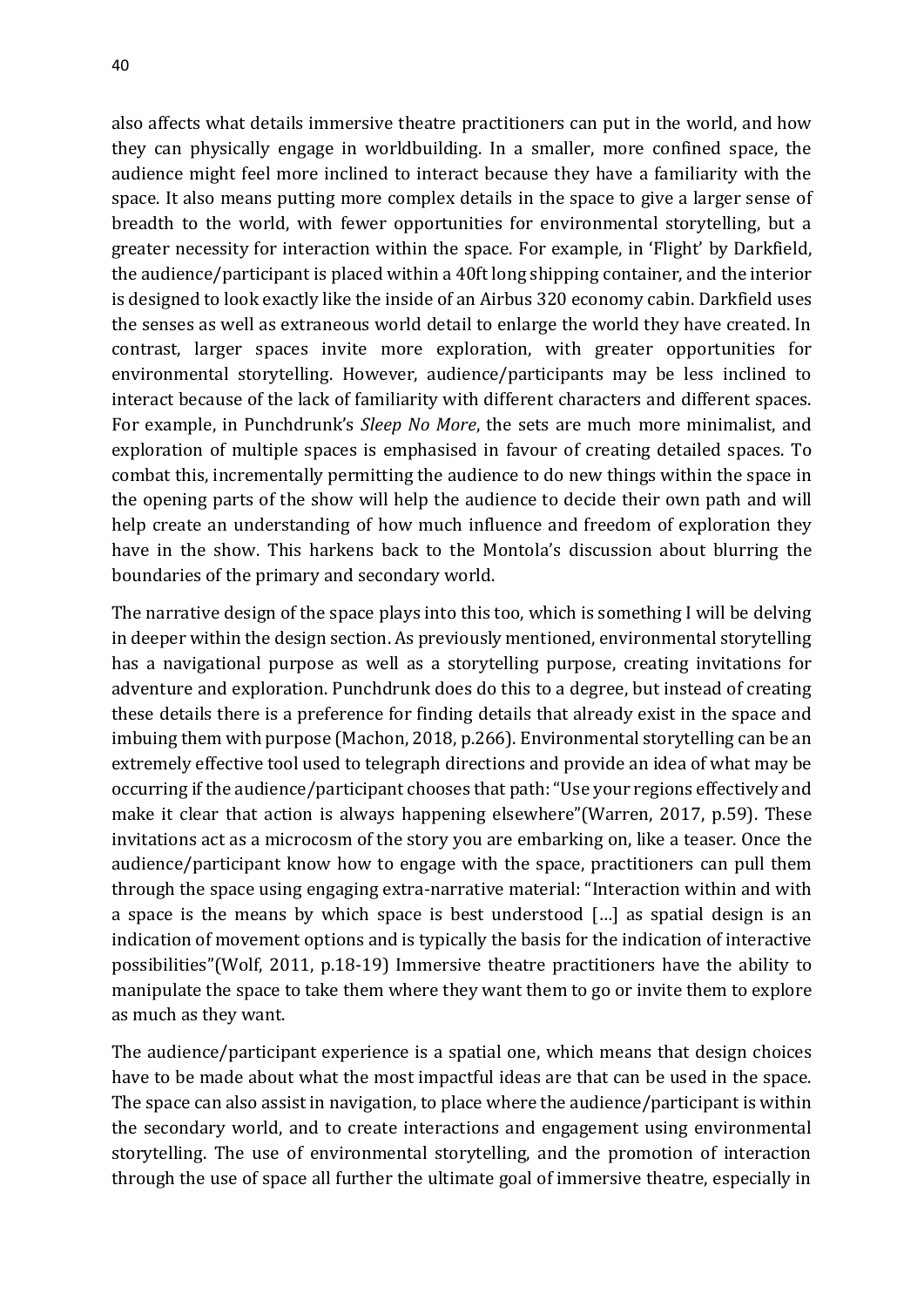relation to those key ideas of transportation and absorption. These ideas then carry over to the design of the space, and the extranarrative world details that imbue the space with a sense of in-its-own-worldness, something I will discuss more in the following sections.

Using these concepts, the practitioner can create a sense of liveness and exploration that is paramount to building immersive worlds. The audience/participant will physically engage with the space; encouraged to talk to others in the secondary world, participate in the action of the show, and make choices, bringing them deeper into the world. Practitioners will have successfully designed something that tells people who they can speak to, what areas they can and cannot go to, and what elements of the space they can interact with; ideas which would be greatly beneficial to an immersive theatre practitioner.

## **4.3 Design**

When discussing design, I am talking specifically about the appearance of the show, and the sound. For example, costume and lighting are included in this section. Immersive theatre scholarship is sporadic in terms of which ideas generate immersivity whereas theme park and video game designers have a much more focused idea of how to create immersive experiences. Video game practices can teach immersive theatre that "Space itself can convey meaning albeit in a supportive rather than primary role"(Goins, 2018, p.265). The design elements chosen to create the aesthetic and appearance of the show should be loaded with purpose, to relay the context of the world to the audience, convey story and character, and to support the narrative.

Modern video game developers can create detailed environments that reflect the narrative content of the world. Worldbuilding is incorporated into the design of these worlds in order to provide them with a more convincing 'in-its-own-worldness', regardless of their themes, narrative, or content. For example, the city Los Santos in *Grand Theft Auto V* is an intentional reflection of modern-day Los Angeles. This is a good example of a secondary world with a lot of similarities to our primary world, which makes it easier for the player to become invested. However, Los Santos is an exaggerated version of Los Angeles with exaggerated characters, reflecting the thematic content of the world. Supporting characters in *GTAV* are melodramatic caricatures, and the action the player takes part in is violent and excessive. In turn this is reflected by the environment, the indulgent vastness of the landscape, and the sprawling skylines. A gun range exists around every other corner and there are plenty of garages to customise vehicles. This is supported by the graffiti under the bridge, the street performers, the radio stations, and any other details which make the world feel larger, convincing the player of its reality: "Environmental storytelling is not about being as realistic as possible with your game, but grounding it within its own fiction"(Bycer, 2019). Compared to video games, theme park attractions do a good job of working within the practical constraints of a live medium. Theme parks and immersive theatre both have to wrestle with the constraints of creating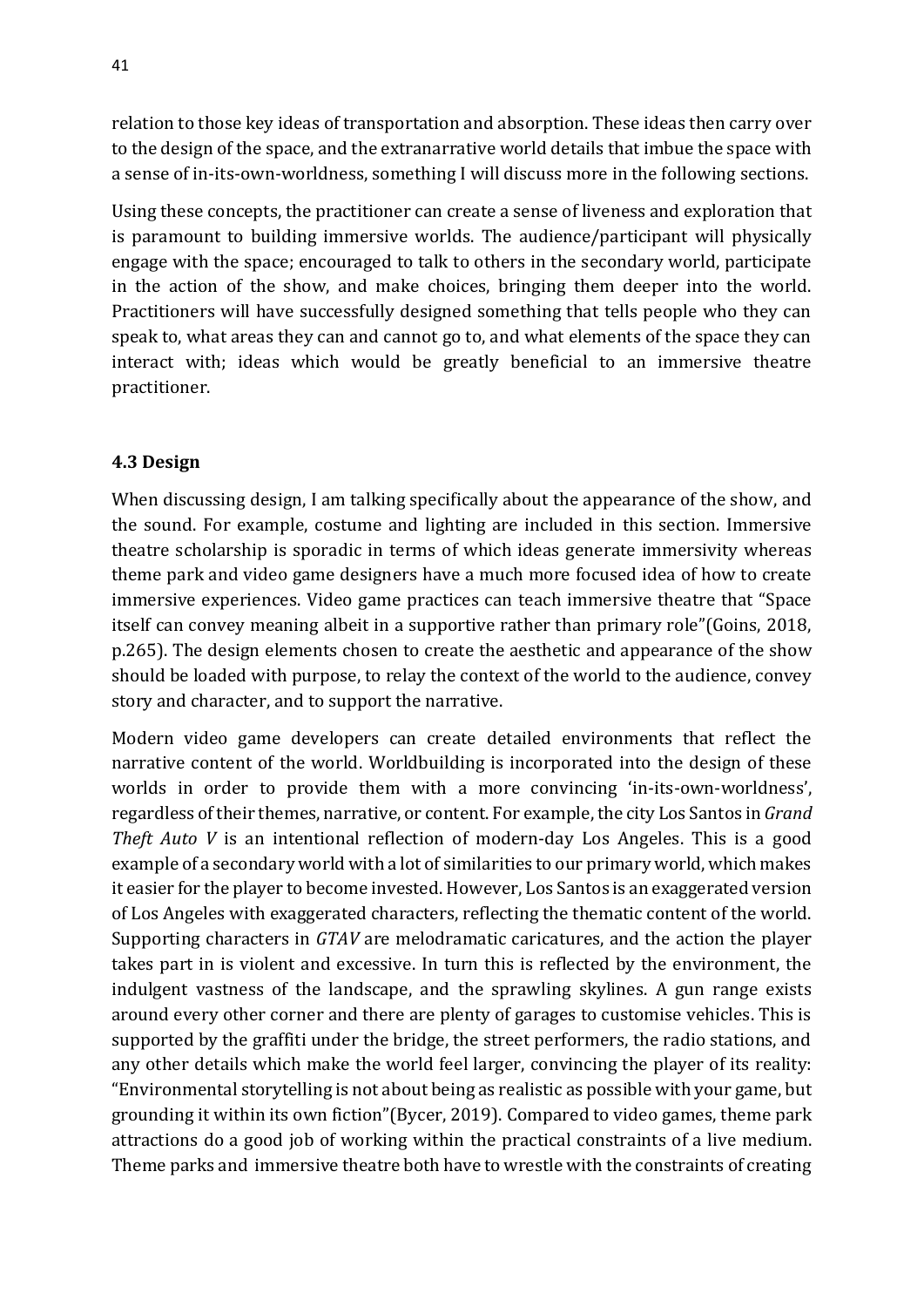a live event which includes the budget, the available space, and the design of the space such as lighting, sound, and costuming, as well as extranarrative material (Carson, 2000). The design of the environment reflects and supports the secondary world, saturating the audience/participant, so the experience provides a more intense state of immersivity. The process of saturation takes place when the audience/participant is so overwhelmed by information that it drowns out the primary world: "If we use more energy and excitation in one prefrontal function, following the play or story, we have less energy available for other prefrontal functions, like paying attention to our bodies or to the [primary] world around that play or story" (2009, p.48). This is how audience/participants are conceptually immersed, and how the imagination is enveloped by extraneous world details (Wolf, 2012, p.377). Once the immersive theatre practitioner has created enough information for the audience to pick up then the process of saturation begins.

In the instance of design, immersive theatre company Punchdrunk has played a fundamental role in cementing immersive theatre shows as a form that relies on the design and aesthetic of the performance space. According to Punchdrunk's founder and artistic director Felix Barret "it is through the design process that 'the emotional analysis of the text' is manifested."(Machon, 2018, p.79). In this, he is referring to how the natural flow of the environment unlocks themes and ideas from the source material. The details of the secondary world represent the themes as well as the larger world. After the use of space is considered "the set construction, installation and sound are then at the heart of that design, and then costume and lighting are then detailed layers on top of that" (Machon, 2018, p.80). In *Sleep No More*, Punchdrunk uses minimalistic design choices to reflect the narrative and the themes of the world. The design of the show uses the environment to reinforce the narrative thread, as well as using surrealist elements to create a sense of otherworldliness. There are detailed environments such as an entire high street including a mortician, a tailor, and a confectioner. However, *Sleep No More*, aside from occasional one-on-one encounters, offers little in terms of extranarrative material. Whilst these environments are very well detailed, the details that inhabit the space are not imbued with meaning. For example, an audience/participant could explore the lunatic asylum portion of *Sleep No More* but they may not be able to find out information that makes the world appear larger than what the scenographic environments imply, and there are no patients in there for the audience/participant to interact with. Given that the design of the space is already key in the development of a Punchdrunk show, an increase in the use of environmental storytelling could play a larger role in creating a sense of 'in-its-own-worldness'. This harkens back to what Mark Wolf says about 'story', and how the design choices practitioners make should "provide background richness and verisimilitude to the imaginary world" (Wolf, 2012, p.2).

The design of the space is where worldbuilding and environmental storytelling can be found: "These items are set dressing for the narrative paths that players follow, but they are also powerfully illuminating artifacts that shed light on all manner of incidental features, at least for anyone keen enough to spot them." (Lawardorn, 2020). The audience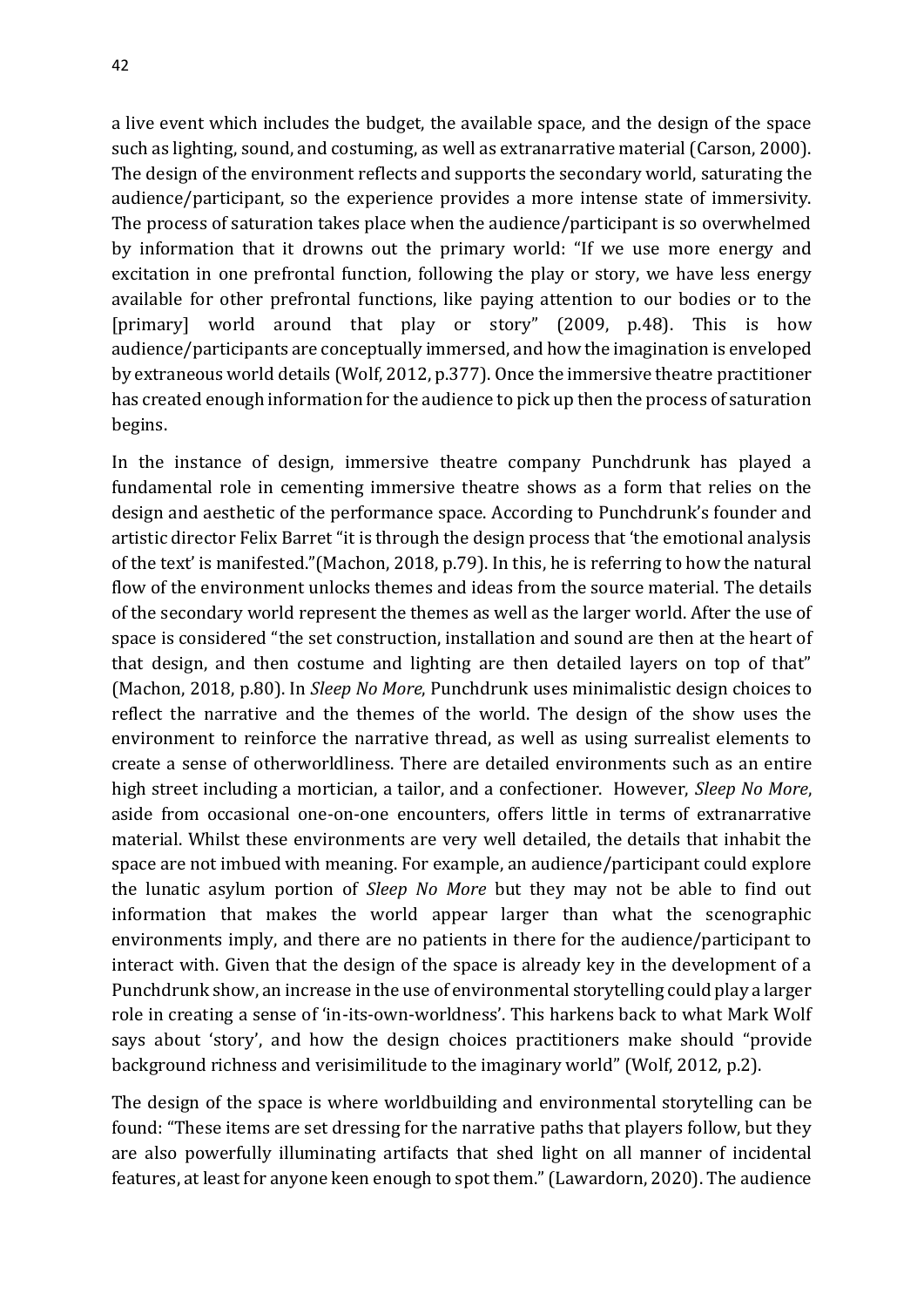can infer and determine ideas about the world which otherwise would have gone unnoticed. These ideas stem from theme park practices that focus on liveness and 'in-itsown-worldness'. Immersive theatre practitioners are ideally trying to make the audience participate intuitively to generate investment in the immersive world. The ideas discussed earlier about cause and effect evidence how individual components coalesce to create an impression of the world at large, give the secondary world a mythology, and provide context. If the secondary world appears lived in, as if it can exist without the presence of the audience, that will draw the audience/participant deeper into the secondary world. The design is where the individual parts of the show come together to create depth and nuance, and worldbuilding could elevate a show like *Sleep No More* beyond its aesthetic focus.

Costume design is an important aspect of creating the in-its-own-worldness that is important to the overall aesthetic experience, "in a Punchdrunk landscape costume is either an extension of design or an extension of performer" (Felix Barret as cited in Machon, 2018, p.67). In Disney theme parks, walk around characters exist to give children the otherworldly experience of being able to see the characters they love from their favourite movies in real life. This is a form of worldbuilding; theme parks use costuming to enhance engagement with secondary world material and make the world more believable. Immersive theatre practitioners need the space to be inhabited by characters from this secondary world, and appropriate attire that reflects the larger themes of the world will promote engagement. It may also be a good to consider the idea of giving the audience/participants costume as well. Like many productions, in Punchdrunk's *Sleep No More* they provided masks to help with the immersive component of the show. In this particular instance Gareth White says the use of masks "makes the masked figure part of the action whether they are active or not" (White, p.225-226). White also notes that "there are contradictory licences and inhibitions that come with this mask" (White, p.225). However, in *Sleep No More* "The mask affects how participants attend to each other or do not, and how they bring their colleagues into their frame of perception" (White, p.225). Also "by removing our co-spectators from our vision, Punchdrunk disrupt our identification with the crowd, and facilitate a more immersive and less performative experience" (White, p.225). Costuming the audience/participant will give them confidence to engage in the show. The use of masks, whilst not always appropriate, had a great effect on how the audience felt and made them more attuned to the secondary world.

Lighting in *Sleep No More* is used to great affect and follows similar principles to how theme park and video game designers use lighting, "to control the audience, to hold the performers or the crowd back or guide it through" (Felix Barret as cited in Machon, 2018, p.167). Lighting can be incorporated into environmental storytelling , and it can be used for the purposes of telegraphing as well as promoting interaction. Firstly, it can be used to point the audience in different directions, highlighting key parts of the set as well as establishing boundaries within the space without the need for physical barriers. In Punchdrunk shows the use of smart candles are applied for the purpose of "highlighting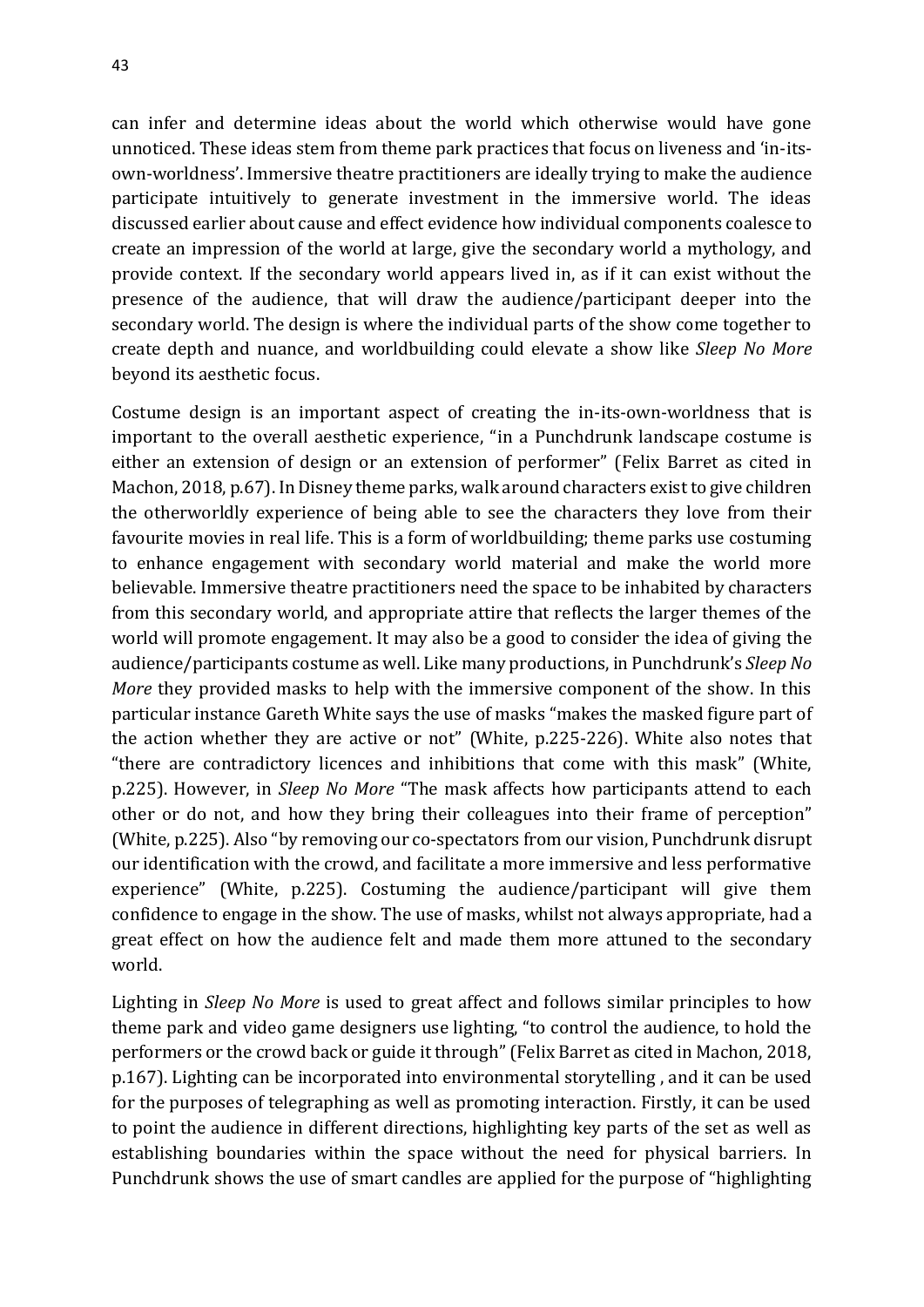points that we want to make the audience aware of and to draw audience through the space – a candle in the far corner – testing how far you can make the audience journey solely through light" (Livi Vaughan as cited in Machon, 2018, p.168). In this instance worldbuilding and lighting are working together, by using the lighting to draw the focus of the audience/participants attention to an extranarrative world detail. Immersive theatre practitioners can also create different levels of depth with lighting, making a space look smaller or larger, or to frame a particular part of the set and/or to highlight a performance space. Jason Warren when discussing the use of light to create boundaries said that "the light boundary redefined the space totally" (Warren, 2017, p.31). In contrast, if the space is well lit the audience will feel more comfortable to navigate and branch out across the space. This will create the opposite effect if practitioners dim the space or use specific focused lighting.

Sound can be used as a worldbuilding device; theme parks use sound to create depth in the environment. Sound design is one of the key components in sensual immersion. Secondary worlds can become surprisingly convincing if the sound design is given plenty of care and attention: "an audio-enhanced immersive experience can define the world that you exist within" (Machon, 2013, p.95). If the audience is presented a carnival setting, the audience will not be convinced if the sounds of the carnival only appear to stretch to the end of the room; the audience/participant need to be able to hear fireworks in the distance and the distant sound of partygoers enjoying their night, beyond what is happening in their field of vision. In *Sleep No More* for example, the soundscape presented to the audience consisted of a loop of orchestrated intervals but intertwined within the music were sounds like "the crackle of a record player, a ticking clock, ambient atmosphere and a deep, bass pedal note" (Machon, 2018, p.263). Creative Director Stephen Dobbie says "it wasn't soundtrack as background accompaniment as the overt manipulator of audience. Despite it being abstracted the sound held them back, stifled them, made them nervous, or run to something. What was impactful was the sheer control that came from the sound." (in: Machon, 2018, p.263)

Worldbuilding techniques mix together ideas concerning scenography and the active participation of the audience. The design choices and the worldbuilding provide a richness and a clarity to the world that would not have necessarily existed in a noninteractive medium, or a typically linear narrative experience. Worldbuilding's central purpose is to create details, and through these details we can create a greater sense of engagement in the secondary world experience. The combination of these design elements can all work together toward saturating the audience with secondary world details, conceptually immersing them in the experience. The design of the secondary world convinces the audience/participant of its reality. The storyworld provides the backbone for the narrative, and this is reflected through the design choices, such as in *Sleep No More*. However, an exploratory scenographically heavy show like *Sleep No More* could be improved through the use of worldbuilding techniques. Environmental storytelling enhances the narrative and telegraphs events to the audience/participant using their intuition coupled with the mini stories found within the environment.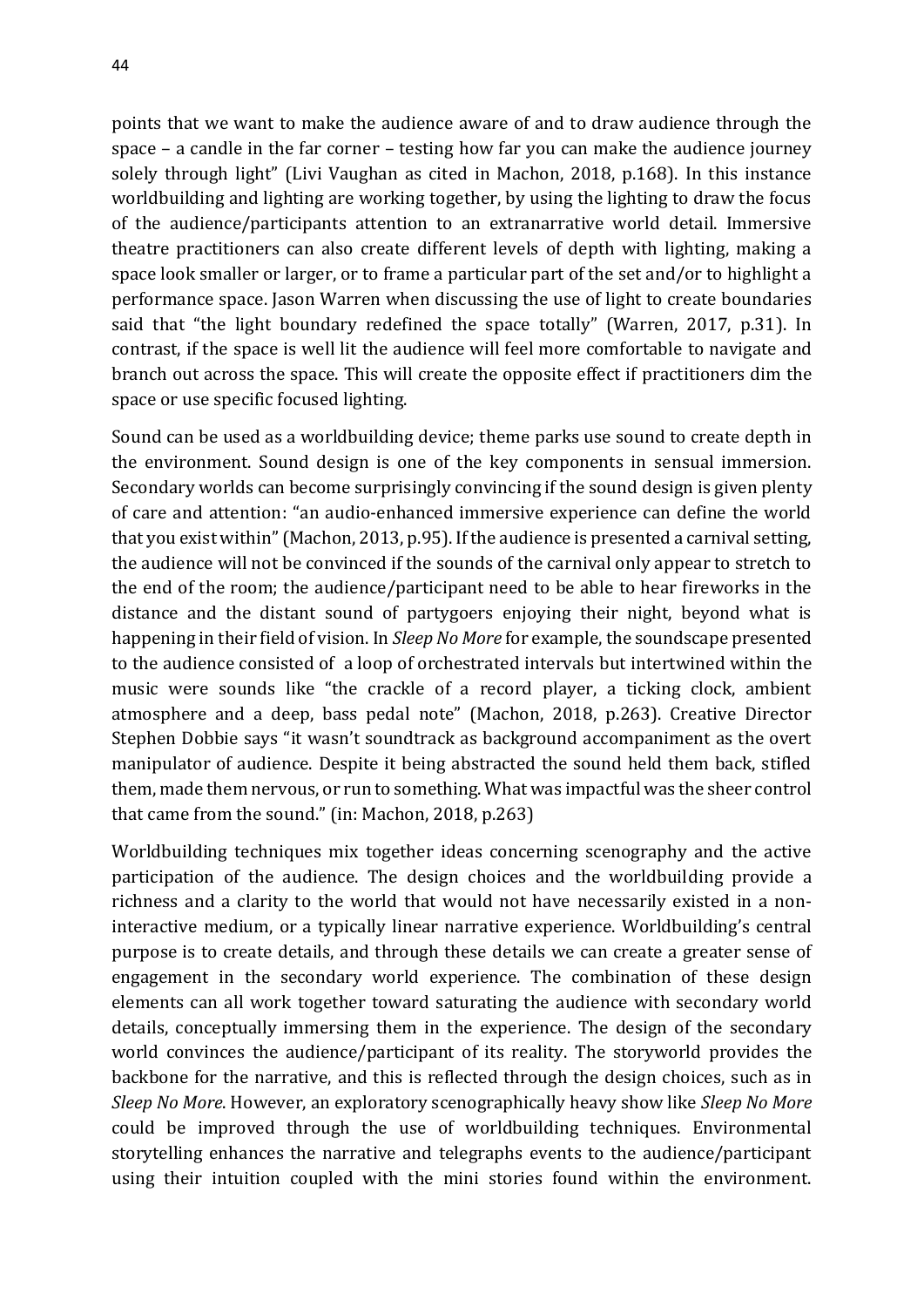Costume, for the performers and the audience/participant, adds to the in-its-ownworldness, and it draws the audience/participants deeper into the world. Sound contributes to the landscape of the secondary world, creating a sense that there is more to this world than what appears, whilst also creating mood. Lighting also creates mood, but also can be used for the sake of navigation and highlighting specific spaces and objects. Each individual component of design plays a small yet crucial role in worldbuilding, each one contributing to the shows 'in-its-own-worldness', promoting interactivity, and creating a more meaningful absorptive and transportive secondary world experiences.

#### **4.4 Narrative**

Narrative is a tool that generates investment in the storyworld, provides the intensifier for drama, and creates empathy for the characters that inhabit the storyworld. Narrative drives exploration and pushes the protagonist from place to place in search of something. In the 'Lord of the Rings' trilogy Frodo is incentivised to travel across Middle Earth to take the one ring to Mordor and save the world from the evil Sauron. This is reflective of how theme park and video games apply narrative practice to improve immersivity. Narrative provides the audience/participant with a reason to explore with a clear purpose:

We can broadly define narrative as a series of events which are causally connected, and narrative units as the events themselves. […] Such a chain of events, often referred to as a narrative thread, typically revolves around the experiences of a particular character, place, or even an inanimate object (Wolf, 2012, p.199).

Dramatic structure creates empathy for the characters and gives the audience someone to route for (or to route against). The audience's emotions are tied to the characters. In video games there is no requirement for narrative, you can have a satisfying gaming experience purely through mastering the mechanical elements, or through a sense of competition:

Many games separate their mechanics and narratives in such a way that they can exist without one another: the story is ultimately a backdrop for game mechanics [...] More powerful are games whose mechanics are an essential part of their narrative experience (Totten, 2014, p.272).

However, without narrative, there is little incentive to keep watching, playing, and/or interacting aside from the mechanical elements. There is nothing wrong with creating a secondary world without any narrative aspirations. For example, *Overwatch* is a multiplayer first person experience characterized by its various unique mechanics. This is different for immersive theatre though; the interactivity is present but without narrative there is no incentive to explore after any sense of curiosity about the world has dissipated: "You'll need to make sure the experience you're offering is fulfilling, and never dull enough that the audience start looking to create their own opportunities for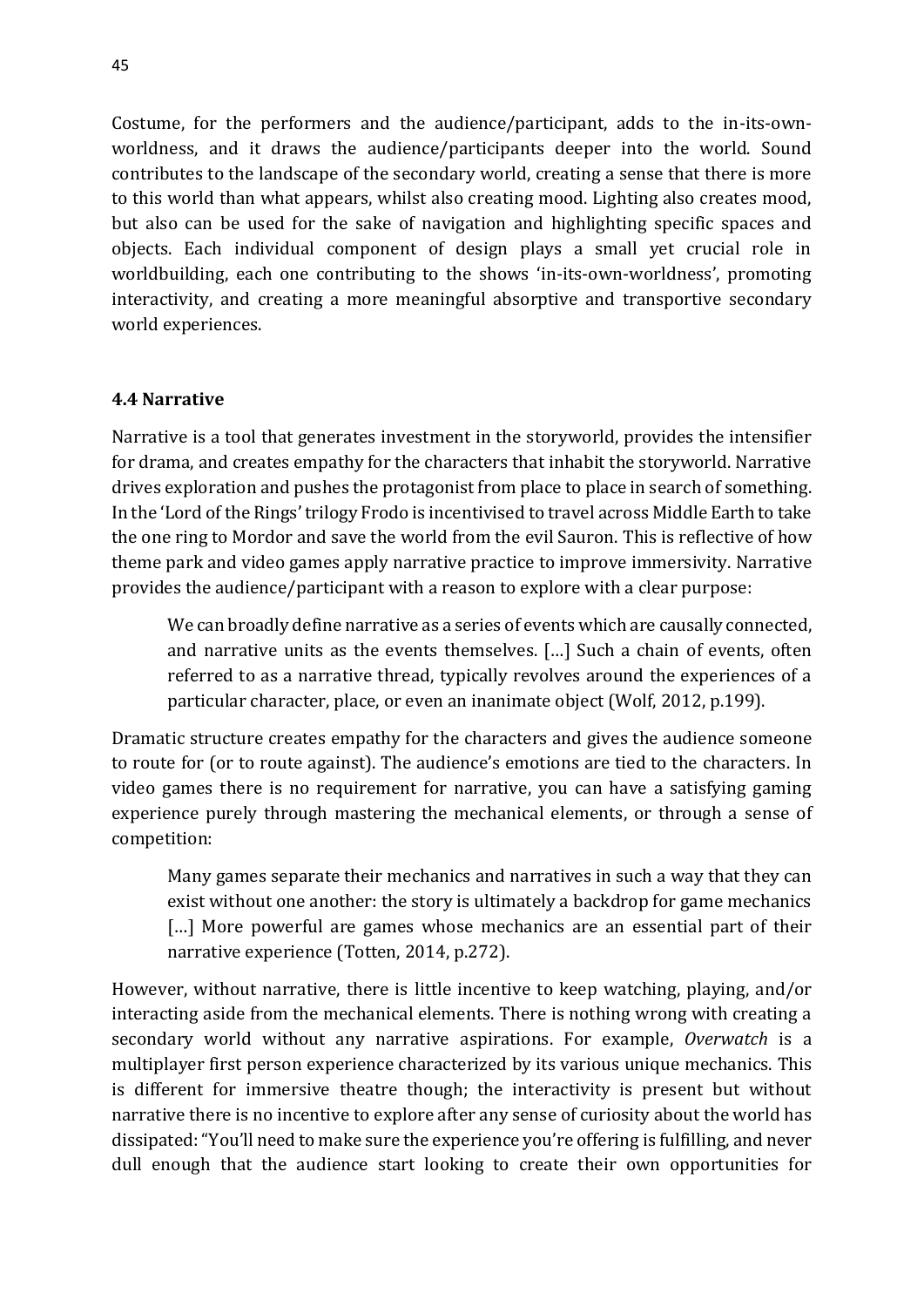exploration" (Warren, 2017, p.xii). Exploring the narrative provides an engagement with the audience/participants imagination and creates active participation, with the audience/participant acting as the co-designer (Frieze, 2016, p.27). As the audience/participant play an active role in the construction of the narrative it creates a distinction between immersive theatre and promenade theatre, as the audience/participant are drawn into the secondary world, instead of observing the action.

The audience will want to discover more about the world if they have a narrative incentive to discover the motivations behind the action. For example, *Crooks 1926* by COLAB Theatre manages to balance interactivity and narratology very well. The show is centred around an East End gang, set in the 1920's. Two young men, faced with the death of their father (the former gang leader), must carry on his legacy and lead the gang, staving off rivals who wish to take charge of London's criminal underworld. The audience/participant is tasked with assisting the gang in a variety of ways. In this instance the audience/participant is presented with a narrative hook and a cast of characters. The environment telegraphs world information and embeds them in the world, but when they are invited to participate they are incentivized by the narrative to do so, which assists in engaging the audience. Engaging the audience at the start may be difficult, and providing the audience/participant with a forced choice may be detrimental because it may expose the mechanics of the show:

The most elegant option is the implied choice. […] A Forced Choice will present options, and the audience picks from them. It's a multiple-choice question, with little scope for creativity. An implied choice is a free-form question, as you haven't explicitly laid out their options before them*.* (Warren, 2017, p.92).

This keeps the illusion of the secondary world intact and engages the audience/participant. With *Crooks 1926* the audience/participant is presented with a plethora of opportunities to engage in the show, and they can engage in the show however they wish. The audience/participant is more likely to be active in engaging with the secondary world because they have been placed in a role and are engaged in the narrative thread. Gareth White, when discussing *Sleep No More* says: "The spectator has to choose tactics for discovering the performance - following characters as they make their journeys, attempting to follow the action of the play, if it is familiar, or staying in one spot to see what will develop there." (White, p. 220-221). If the audience/participant experiences the struggles of the storyworld characters they may feel motivated to understand why. In this way the audience/participant is interacting with the secondary world, and through their active participation they are being drawn deeper into the experience.

Due to the interactive nature of the experience the characters can give audience members a purpose by sending them on their own quest or errand. In *Crooks 1926* this is the role of the gang member. This will roll into creating a chain of events that the audience/participant could not have anticipated but are now directly involved in, creating an emergent narrative: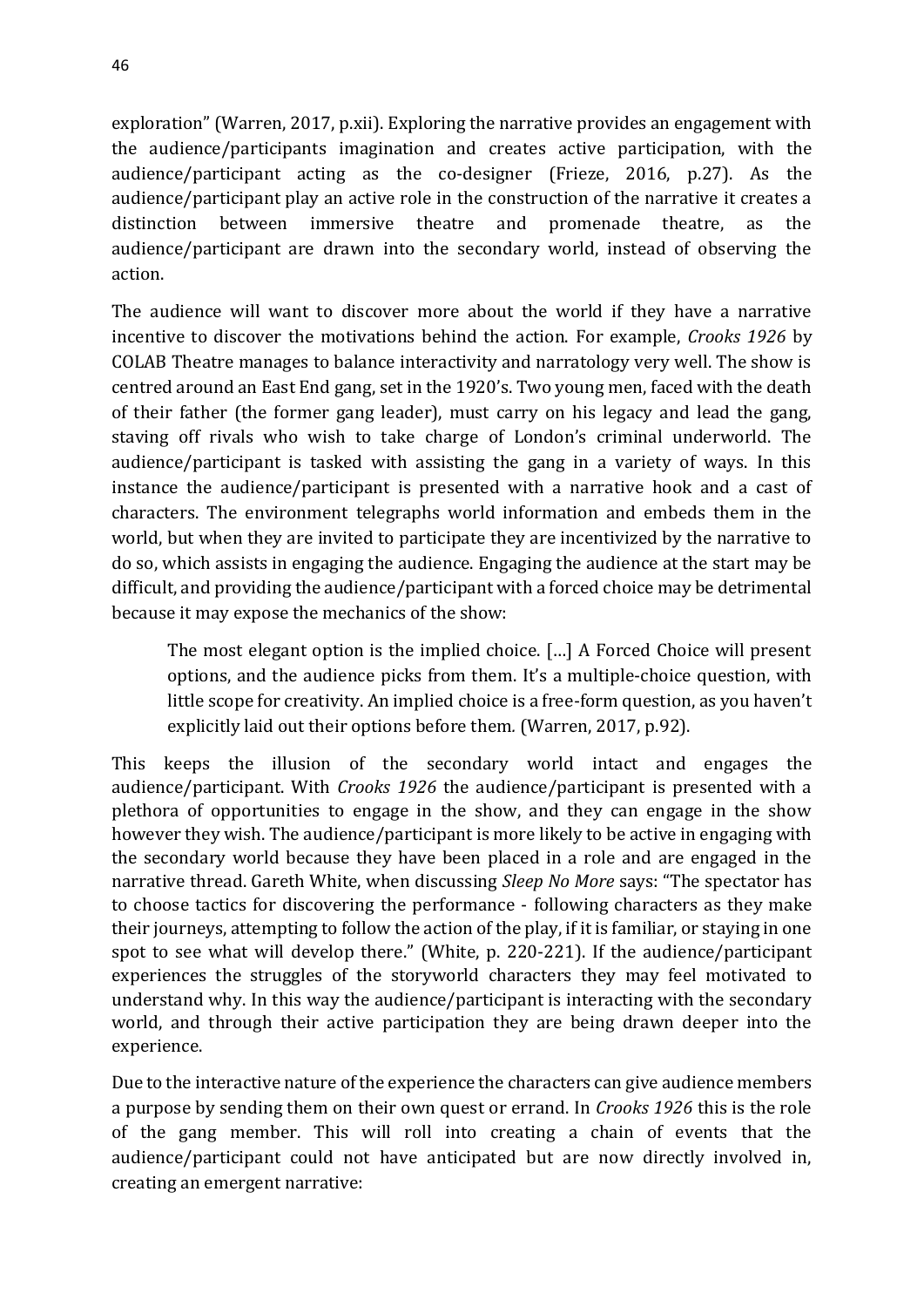Worlds are built up as more and more stories are sent in them, and if a world's consistency is to be maintained, each additional story to be added to a world must take into account all of the narrative material already present in the world. Often stories are related chronologically to each other and can be arranged in sequence, fitting together the stories' events on the timelines of the world. Additional stories can recontextualize the works that appear before them: new information can change our frame of reference; characters can be revealed to have different motivations or even be lying; and different point of view can change how we understand characters and story events (Wolf, 2012, p.205).

The idea of cause and effect is useful because the audience/participant can see the world's recent history and give the audience the idea of what opposing forces operate in the world. In *Crooks 1926* the audience/participant is dropped straight into the middle of the action. The death of the gang leader Robert has already occurred, and the inciting incident occurs when an opposing gang leader demands that apparent debts need to be repaid. Here we see what has come before and the result of that event. Worldbuilding can highlight the themes of the story by creating mini stories which reflect the overarching narrative. Vignettes also happen as a result of the larger overarching story so the interaction the audience/participant creates a unique interaction with the embedded narrative. Embedded narrative is the story that is foundational in the immersive piece and will occur every time the show is performed (Jenkins, 2004, p.126). Whereas emergent narrative is the story that the audience/participant takes away with them, what their individual experience was, and what they will probably talk about the most when they exit the show, due to the uniqueness of the interaction (Jenkins, 2004, p.128).

Narrative can be an important tool in developing a richer secondary world experiences. Ideally practitioners might want the narrative to have the depth and complexity within the characters and the world. The storyworld should follow multiple strands of narrative that coalesce to create a climactic moment:

[Many stories] bring together multiple narrative threads which run concurrently, with events that happen simultaneously in multiple threads. As multiple threads share the same diegetic materials, themes, or events, the individual threads can becomes tightly woven together into what we might fall narrative braids. […] As more information is added, the narrative material of the world grows more complex than that of a set of braids, and becomes what we might call a narrative fabric (Wolf, 2012, p.199-200).

The audience/participant should be able to interact with a character in the world and have some interaction with the embedded narrative. In *Crooks 1926* there are multiple narrative threads that can be followed, created by elegant choices that the audience/participant made. The audience/participant can broker alliances or orchestrate territorial takeovers, ultimately influencing the narrative arch of the show. Each audience/participant plays a role in the narrative fabric of the show. These are ideas present in books, theme park attractions, and video games.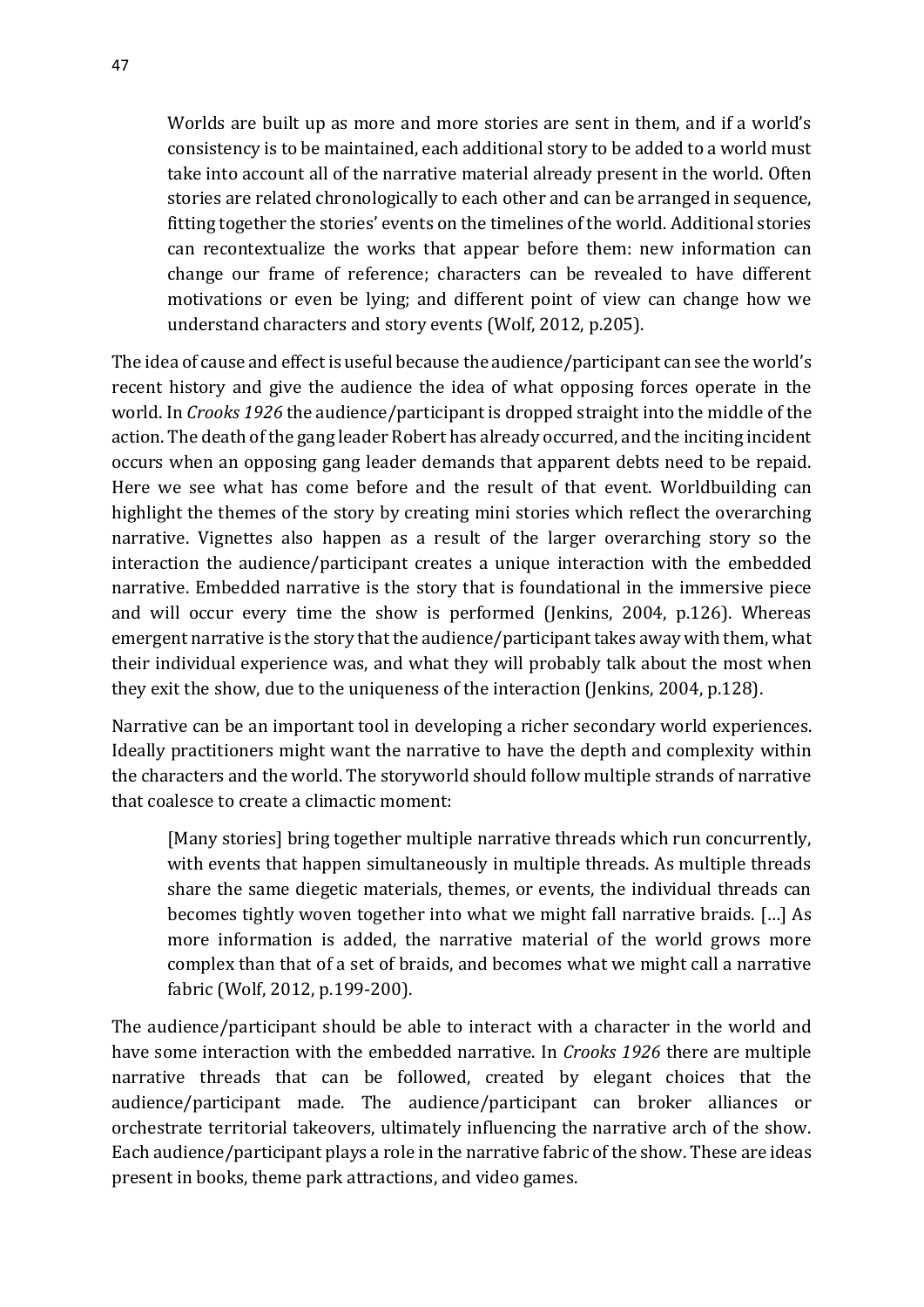Ideally, the 'story' is constantly reinforced by the thematic components of the space and environmental storytelling. In theme attractions you are carried through the storyworld and are presented with the thematic components of story, creating a certain level of investment. In theatre not only does the thematic essence of the storyworld need to be captured, but complexity through the narrative needs to be presented. Narrative arcs give characters depth and underpin their reasoning and purpose:

To be effective, a Living Character should be given a well-written Narrative Thrust. This is made up of two elements. First, their arc; a compelling story that the audience can uncover by communicating with them. By the end of their time with the characters, audience members should feel like they've discovered a truly fascinating plot-line that would otherwise have stayed hidden. Secondly, their function. This is the purpose they serve you as a theatre-maker, what they bring to the expanded world that can't be achieved through static means. (Warren, 2017, p.143).

This will give the characters a realness that you will not find in theme park attractions. As the audience/participant spends time in the storyworld their investment in it will grow. In *Crooks 1926* the world is populated by fully developed characters to interact with including criminal contacts and bookies, as well as more supportive characters like 'Alice Diamond' played by Holli Dillon. The narrative creates interesting characters, and the characters generate investment in the world. This is then enhanced by worldbuilding techniques due the audience/participants active participation in the immersive experience. The audience/participant may only have a couple of hours to spend in this world, so engaging the audience and providing depth to the characters will go far.

In immersive theatre theory there is a lot of discussion about the environment and the scenography, but not necessarily how the narrative can work with the environment. The contribution of these ideas in a practical theatre setting might be particularly useful due to the apparent lack of engagement of narrative theory within immersive scholarship and terminology. Even the relationship that immersive theatre scholarship has with worldbuilding, which at its core is a narratological tool, seems to be lacking in quite a few texts. The idea that characters provide additional world information, create depth, as well as form relationship is particularly useful in an immersive experience. This is evidenced by immersive shows like *Crooks 1926* or *OPERATION BLACK ANTLER* which do have a greater focus on using narratological tools to pull the audience/participant deeper into the experience. Narrative incentivises the audience, promotes exploration, creates diverging embedded and emergent narratives, and creates investment in the secondary world.

## **4.5 Performers**

Good actors, good execution of writing, and convincing expression of body and voice, have an impact on the rest of the show. For Immersive Theatre, some components of rehearsal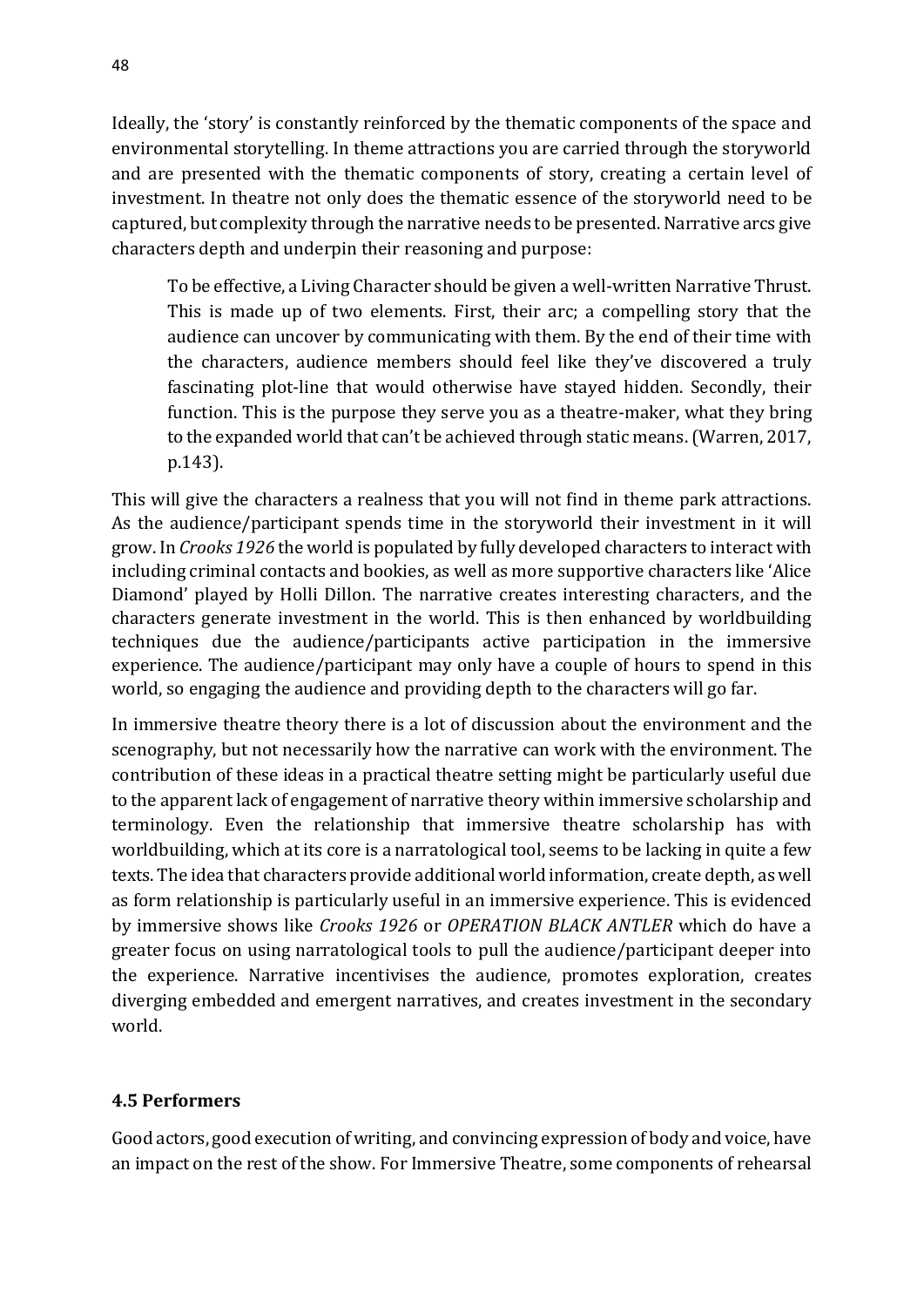and play may be the same, while others may be very different, for example, in a larger cast: "If your named parts need to be constantly ready for the next scene, who are the audience interacting with?"(Warren, 2017, p.113). Characters within the space create lived-in environments. The cast needs to be actively aware of the interactive nature of the performance: "You're looking for artists who revel in the chaotic nature of this role, but who can also keep a close eye on the progress of the play as a whole."(Warren, 2017, p.114). The performers are the interactive catalyst that will make the audience invested in this world, and without good characters you cannot have good drama nor convincing interactivity.

At this point I believe it is important to comment on the importance of the NPC, a term which means non-player-character. This term is used in video games, live-actionroleplaying-games (LARP's), and other role-playing-game's (RPG's). An NPC is everybody who appears in a game that is not a playable character. Günter Hack says the NPC performs its role "shaping interaction between the user and the rest of the game mechanics"(2019, p.293) and that "they are always an integral part of the system, driving the narrative and producing options" (2019, p.293). There are different levels of engagement when it comes to the NPC in video games, dependant on how they have been programmed. In *Grand Theft Auto* an NPC is not capable of interaction with the player but will react to their violent actions in the form of running and/or screaming. In *Fallout* (1997-2018), there are plenty of pre-scripted dialogue options and you can have conversations with a plethora of supporting characters. How NPC's work in video games is slightly different than in other RPG's. Other RPG's, such as Dungeons and Dragons, involve human interaction and have the benefit of improvisation. I want to take the treatment of the NPC and apply it to immersive theatre practice. The NPC is limited by the practical constraints posed by their programming, restricted to only speaking specific lines, and enacting specific actions. They play a supportive role in the world, to facilitate the player. They can lead the player through or to locations, give players information pertinent to the story or storyworld, trade or sell goods to the player, or exist with no purpose other than to make the world seem fuller.

If practitioners are incorporating how interactivity happens between the cast and the audience from video games or from theme parks, they need to start thinking differently about what kind of rehearsal an immersive theatre cast needs, in comparison to a traditional theatre setting. For example, Any One Thing's *Souvenir* takes place in real people's homes under the guise of a surprise 30th birthday party, and the actors probe the social media of the audience/participants in order to behave like they know them personally. This show mixes pre-rehearsed scenes with improvised moments in order to create a convincing liveness. In this instance, and in regard to other shows which have a mix of improvised and rehearsed scenes like *Crooks 1926*, the rehearsal process is very different. Jason Warren is an excellent source here as he is one of very few, if not the only one, to look at performance and rehearsal in immersive work. Warren discusses the idea of the autonomous company: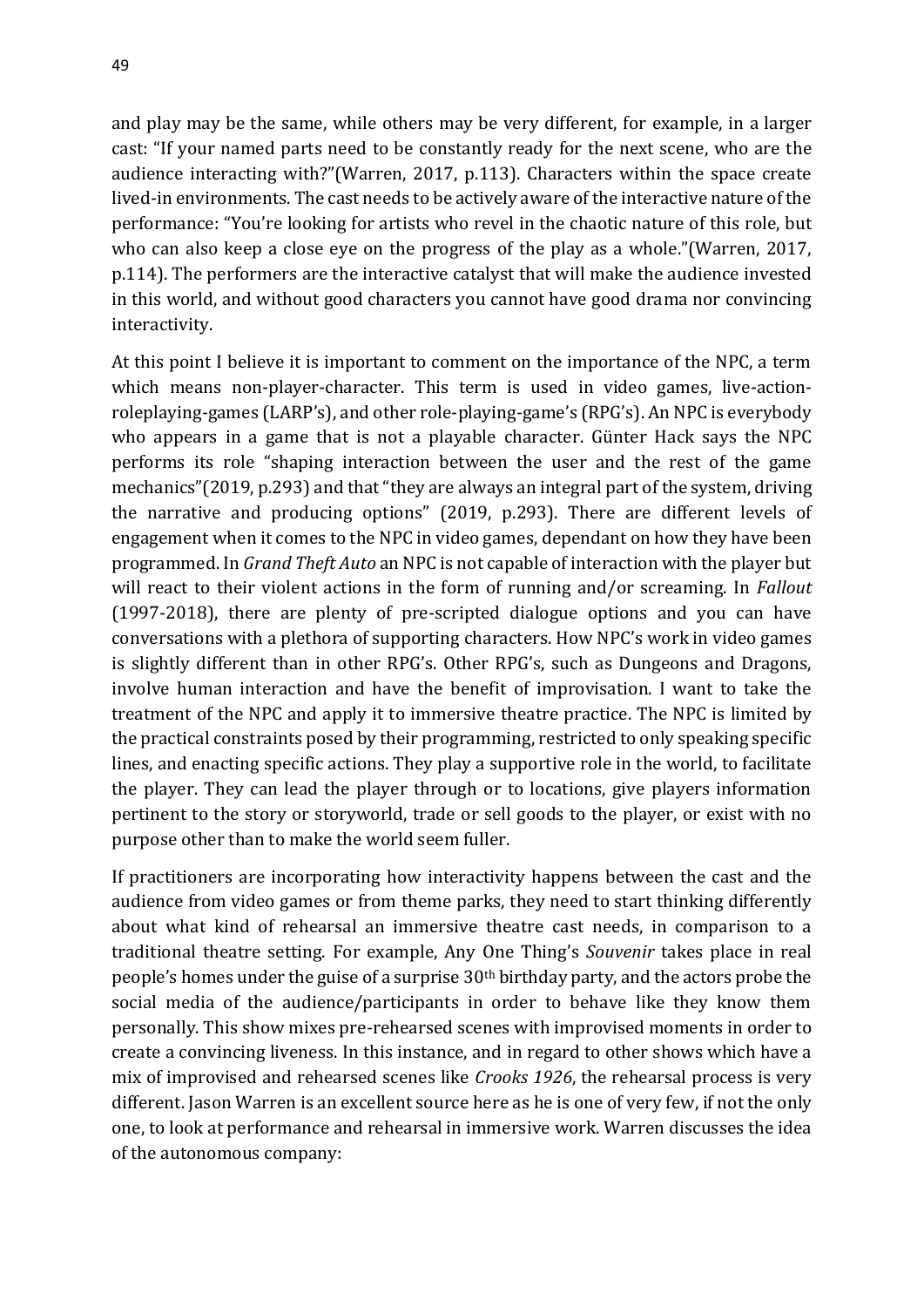An autonomous company is one where everybody involved in the piece is capable of working to improve the play without permanent oversight from a director. There simply isn't enough time for one person to be intimately involved in every second of every bit of rehearsed work. Therefore, we should aim to build an autonomous company and let them loose (2017, p.118).

This is a practical way of thinking when it comes to rehearsing for an interactive and exploratory immersive event, and these principles are intended to assist in an immersive events where the action is not static, and there are multiple possibilities.

Generally speaking, when rehearsing for a play, the actor will know their role extremely well. In these immersive experiences it is also necessary to understand all of the periphery characters well too. The cast need to understand which characters oppose them, who will help them, and they need to understand how those characters will react to certain situations. The characteristics of characters help to define the apparent 'in-itsown-worldness' and generate a sense of liveness. In *Souvenir* they take this a whole step further by ingratiating themselves within the lives of the audience/participants, treating them as characters in the world. When the characters in *Souvenir* engage with the audience/participant, they are absorbing them into the world of the show. The actors will also need to know what different characters knows about the storyworld. This is because immersive theatre practitioners want to give the audience/participants something reliably interactive. This links back to the discussion of how 'living characters' support the narrative by adding to the world, however they can also create a link between the audience/participant and the world through their interaction: "Living characters give the audience a true two-way communication with the expanded world. They may enter conversation with characters who respond to their questions. Living characters are the embodiment of our immersive ideas liberated from the performance space." (Warren, 2017, p.153). If the audience/participant asks an actor a question about the storyworld then the actor needs to be prepared to respond realistically for the situation. In *Souvenir* for example, if an audience/participant broaches the subject of how the actor knows them so well, they have a prepared response because they will have done the research about the people within the space.

The difference between an NPC and what actors may do in current immersive theatre practice is that NPC's serve supporting roles as they "are the most important interfaces to a game or a gamified system" (Hack, 2019, p.297). In Immersive Theatre, you will follow a particular character or set of characters, participating in their world to varying degrees of immersivity. In immersive theatre practice the audience/participant is given the illusion of choice compared to video games, where the player's choices may move the story forward. The player of the game does not know what their goals are when entering the game. It is the role of the supporting characters, the NPC's, to define what their role is, and give them the tools to enact this role. In an audience/participant led performance, they need to be taught how to interact so they feel their impact on the piece without creating chaos: "Issues like this are potentially show-breaking and are, I suspect, a large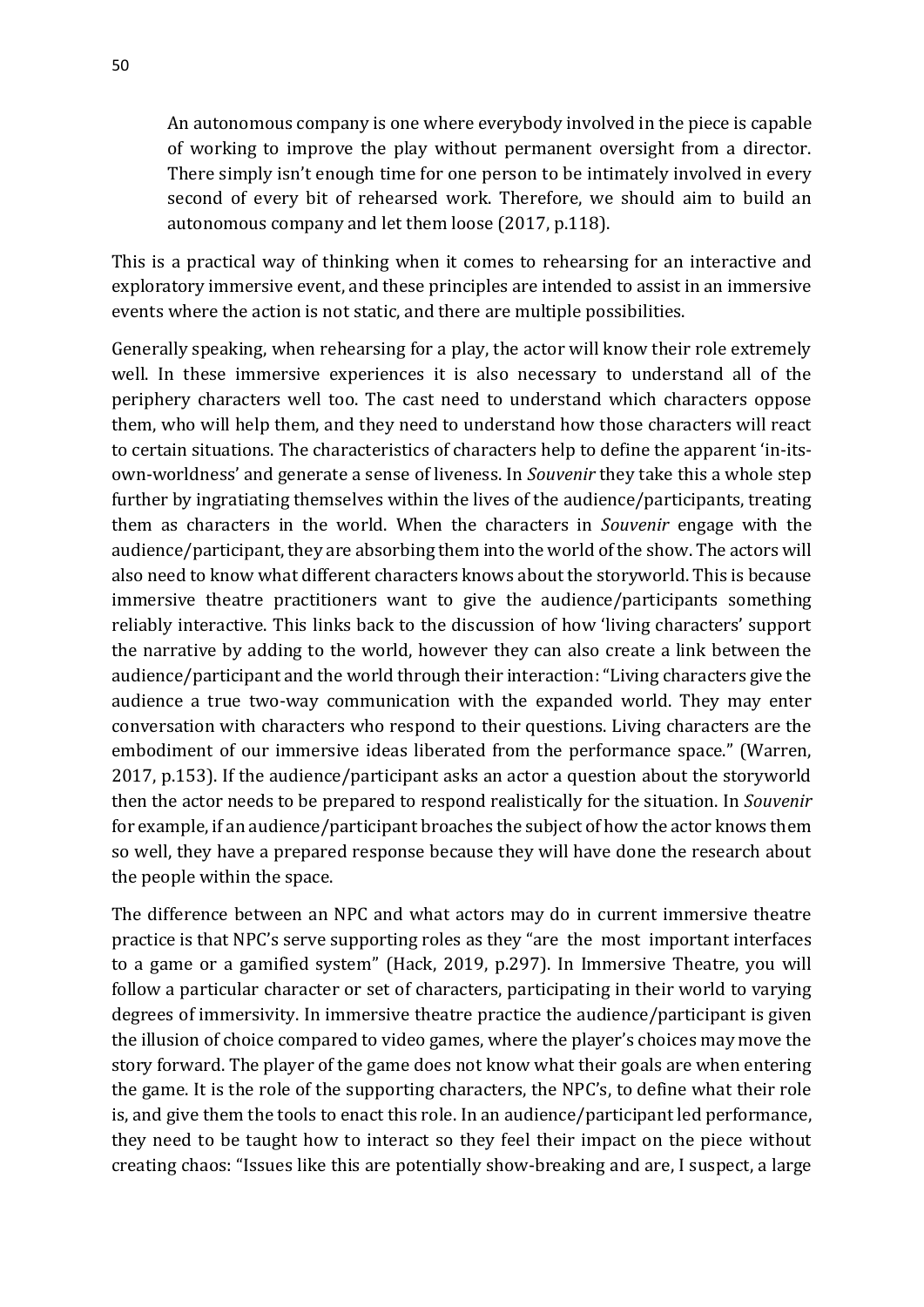part of why many immersive productions dilute their level of real interaction."(Warren, 2017, p.94) In *OPERATION BLACK ANTLER* an NPC in the role of a police officer briefs the audience/participant on how to enact their role. In *Then She Fell* an NPC provides the audience/participant with the skeleton keys which they will use to explore the space. In immersive theatre it should be the role of the cast to hand the audience a role and give them the tools and understanding to operate within this particular secondary world. To be able to do this effectively immersive theatre practitioners could use Warren's concept of the autonomous company:

Every cast is different, but there are several unifying traits all actors in this style of troupe share. The autonomous company:

- Understand and agrees on the end goal of the piece.
- Works efficiently.
- Gets ideas on their feet as soon as possible, rather than getting bogged down in table discussion.
- Ruthlessly dissects their work after it's been on its feet.
- Isn't precious about ideas and can accept a cut and move on. (2017, p.118)

This way every member of the company has a shared understanding of what the endgame of the show is and feel comfortable improvising. This strengthens the 'in-its-ownworldness', the liveness, and the narrative fabric, whilst being led by the audience/participant. This is an elegant solution to defining the mechanics of the interaction, improving the absorption of the audience in the immersive experience. Warren's ideas provide a practical perspective on how to develop living characters for an immersive theatre production, which does not seem to get touched upon often in immersive theatre scholarship. These ideas reflect the practical value of the NPC.

As a way of simplifying immersive theatre rehearsals Warren proposes the two-strand rehearsal process: "The two-strand rehearsal is a method designed to keep the different demands of your process distinct, allowing you to keep track of what exactly has been done.*"* (2017, p.119) The "two-strand rehearsal" splits the interactive and the noninteractive components of the rehearsal, making it easier to focus on each part: "The concrete rehearsals deal with the static elements of the production*"*(Warren, 2017, p.119). This strand focuses on what is set in stone, what is scripted, and choreographed. In *Souvenir* these are the pre-scripted moments of drama that further the narrative thread. Whilst the concrete rehearsal strand is focused on what is certain, "the Interactive strand is based around things that are more intangible"(Warren, 2017, p.119). This is about compensating for the cast's interactions with the audience, and what could potentially happen within the space, promoting active engagement in the secondary world. In *Souvenir* these are the improvised interactions the cast has with the audience/participants. This strategy makes building the immersive event much easier,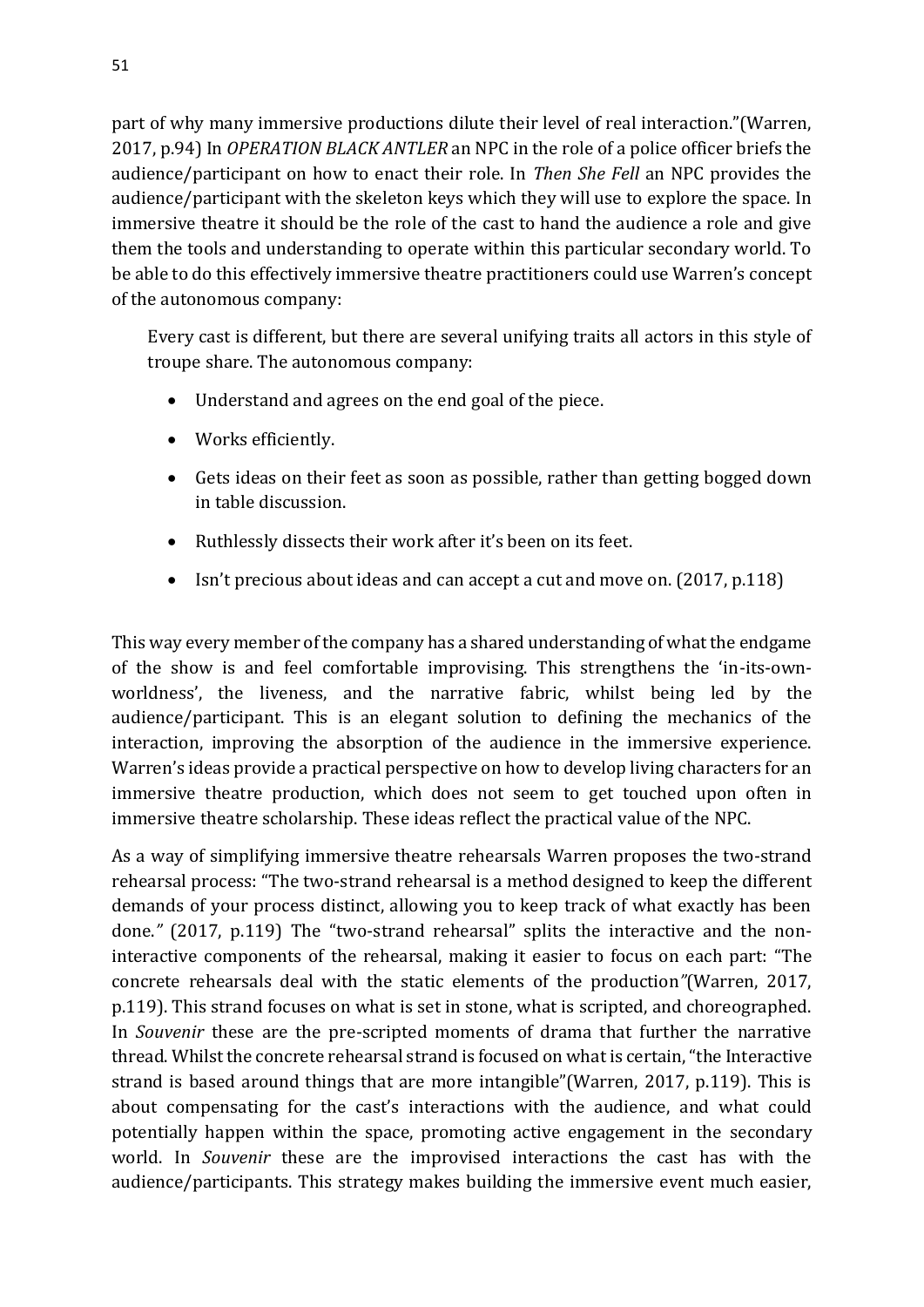creating clarity, and making it easier to manage the cast: "in the early phases of rehearsal, it's helpful to keep them separate. That way, you can merge them later on when both have some kind of structure and form."(Warren, 2017, p.119). If the cast are working with the principles of the autonomous company as well, this should make things much more practically simplistic, allowing the director to focus on individual crucial components, like design elements of the space, as well as saving time and energy.

The autonomous cast, and the two-strand rehearsal help solve the problems of mistiming, missing cast, and missing audience members in immersive theatre productions. Warren's principles are useful across the board for immersive performance. Everything in this performance section has been about the most practically streamlined way to develop the immersive cast based on the ideals of the treatment of characters in video games and theme parks.

## **4.6 Summary of Part Four**

By breaking down Immersive Theatre into these design components practitioners can potentially create a sense of transferability between these different mediums. This could result in the application of practical tools that immersive theatre practitioners can use. Practitioners can approach the transferability of these concepts by breaking immersive theatre into its basic design components.

Ideally, the audience is taught the mechanics through the framing and interactions with NPC's. Framing is a concept discussed regularly by practitioners across multiple mediums. Through the use of the frame the audience can be taught how they interact. As Warren comments, the dynamic integration of the mechanics creates an elegant introduction into the experience.

The design of the space can promote interaction and movement. As within a Punchdrunk show for example, the goal is to create an environment where the audience feels compelled to move through the environment and is presented with interactive possibilities. As determined by Carson, the design should be loaded with purpose, supporting the narrative with context and "mini stories" that provide the world with an appearance of liveness. Set design, lighting, costume, and sound are all included in this umbrella. Each contributes to the holistic design of the show. As inferred by Wolf, they all combine to saturate the audience/participant with secondary world details.

Narrative is the intensifier of events. The audience/participant can follow a strand or multiple strands that coalesce to come to a climax. The focus on Mark Wolf's commentary in this section highlights the importance of narrative content within immersive theatre productions, as it inherently provides investment in the secondary world. Narrative also provides incentive for exploration. Worldbuilding can contribute to the narrative through presenting contextual information and details.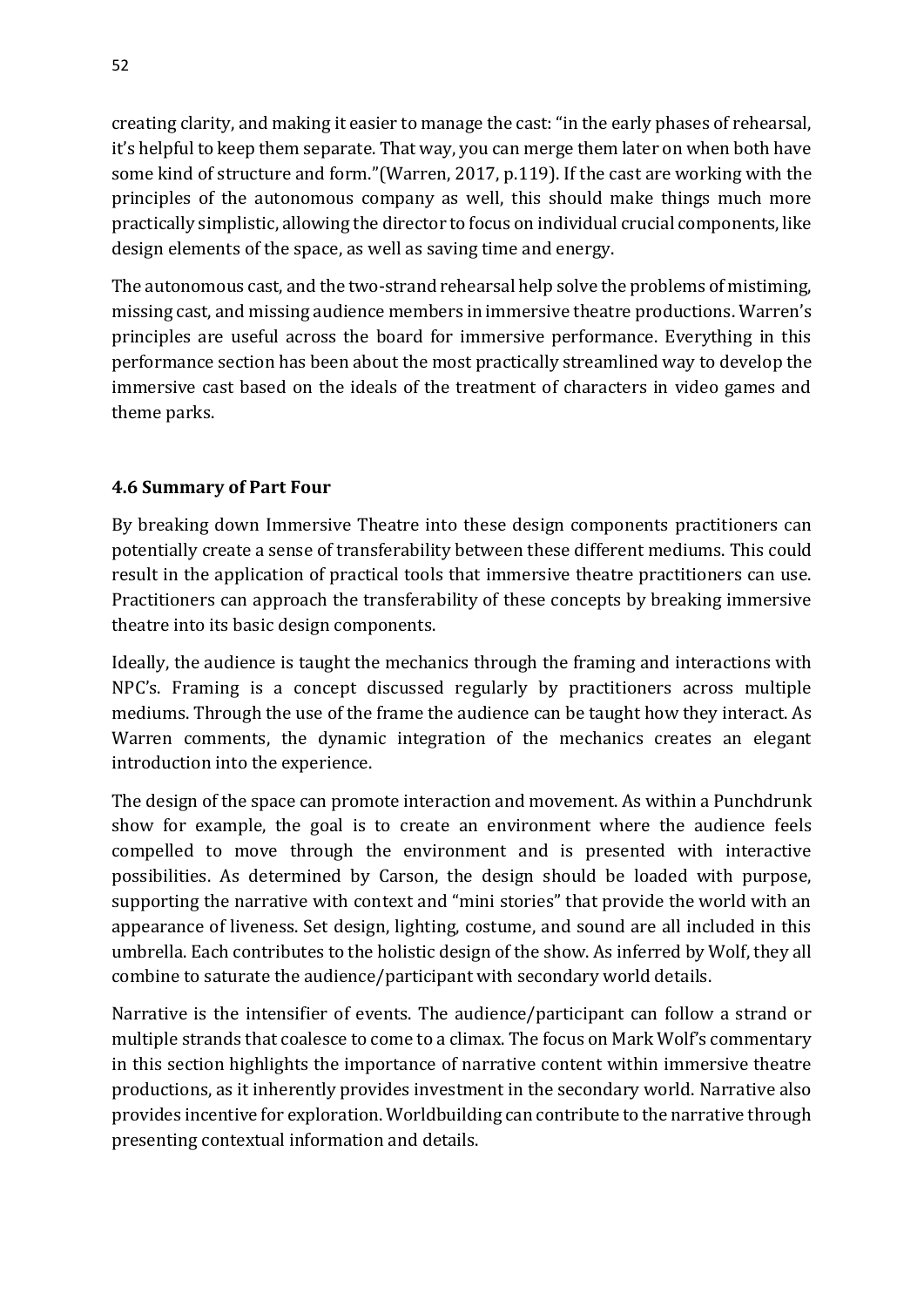Performances in immersive theatre could take influence from the NPC with predetermined responses based on the interaction they have with the audience/participant. They can provide information to the audience/participant and contribute to the story. Additionally, the 'two-strand rehearsal' can enhance the casts ability to improvise and interact. These ideas contribute to the sensation of inclusivity, embedding and "immersing" the audience participant in the secondary world experience.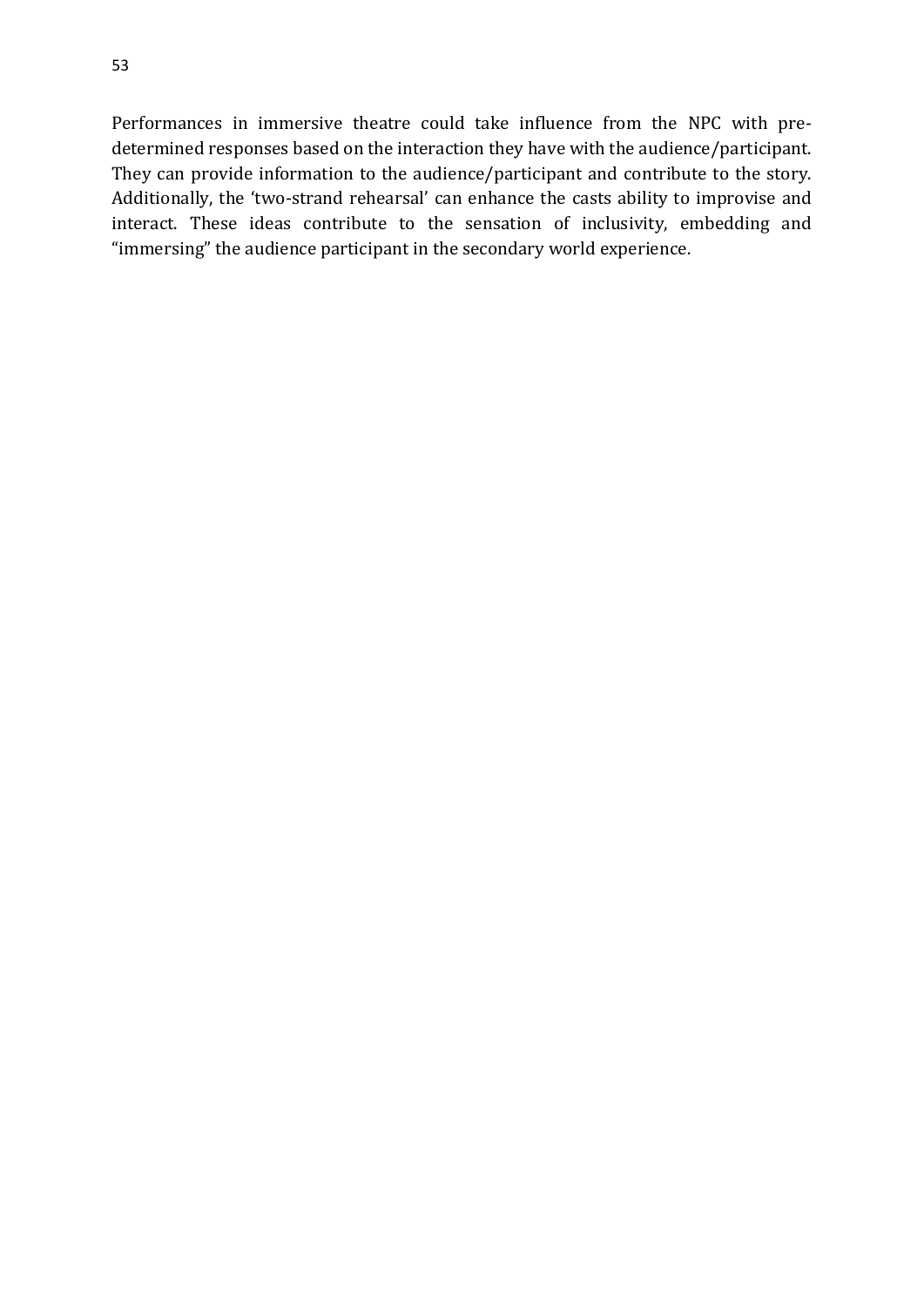#### **5. Part Five: Conclusion**

Immersive theatre focuses on embedding the audience within a secondary world experience. There are a wide range of experiences that fall under the 'immersive' banner, and range from participatory, choice-oriented shows to exploratory scenographicoriented shows. This is exemplified by Machon's 'scale of immersivity'. Some problems concerning immersive theatre have arisen due to the many interpretations of the term as many definitions use metaphoric language to describe the sensation of the experience. In other definitions there is an emphasis on the use of the environment over the necessity to draw the audience/participant into the otherworldly experience. Coinciding with this, the popularity of the term has led to the mislabeling of productions, for the benefit of monetary gain. This has resulted in many productions using the "immersive theatre" label which do not follow many or any defining immersive theatre traits. Immersive theatre productions operate by embedding the audience/participant within the experience, but some shows use the term to define a purely visceral scenographically oriented production that takes place in a non-traditional theatre setting.

Due to the fluctuating nature of immersive theatre terminology, immersive theatre scholarship could benefit from a greater focus on practical tools that focus on both transporting the audience/participant scenographically, as well as absorbing them into the world through their active participation. Worldbuilding is a tool that could help in this regard. Worldbuilding is about providing extranarrative material that provides details which help enhance the 'in-its-own-worldness' of the production. As well as this, worldbuilding saturates the audience/participant with world details. Worldbuilding is used across many different mediums. However, this thesis has a specific focus on worldbuilding in books, video games, and theme park attractions. Books use the active participation of the reader to engage with their imagination. The reader is conceptually immersed, saturated through extra-narrative details and complex narrative fabric. Video games also use extra-narrative material. However, this is incorporated into a self-paced participatory experience. Video games also use environmental storytelling as a way to provide world information, telegraph events, and provide navigation. These video game principles are shared by theme park designers. Theme parks have the benefit of being a live event, like an immersive theatre experience. This can teach immersive theatre practitioners about the constraints of building physical secondary world experiences.

Whilst not entirely absent, the following worldbuilding concepts could have greater focus within immersive theatre practice. To examine these principles, it would be beneficial to break down immersive theatre practice into its design components. These components are intention and framing, space, design, narrative, and performances, and are influenced by Machon's defining key ideas within immersive theatre practice. In terms of intention and framing, video games and theme parks could teach immersive theatre practitioners about how to find elegant solutions to convey the mechanics of the experience to the audience/participant. They do this to actively blend the boundaries between the primary and secondary world experience. Video game and theme parks use the architectural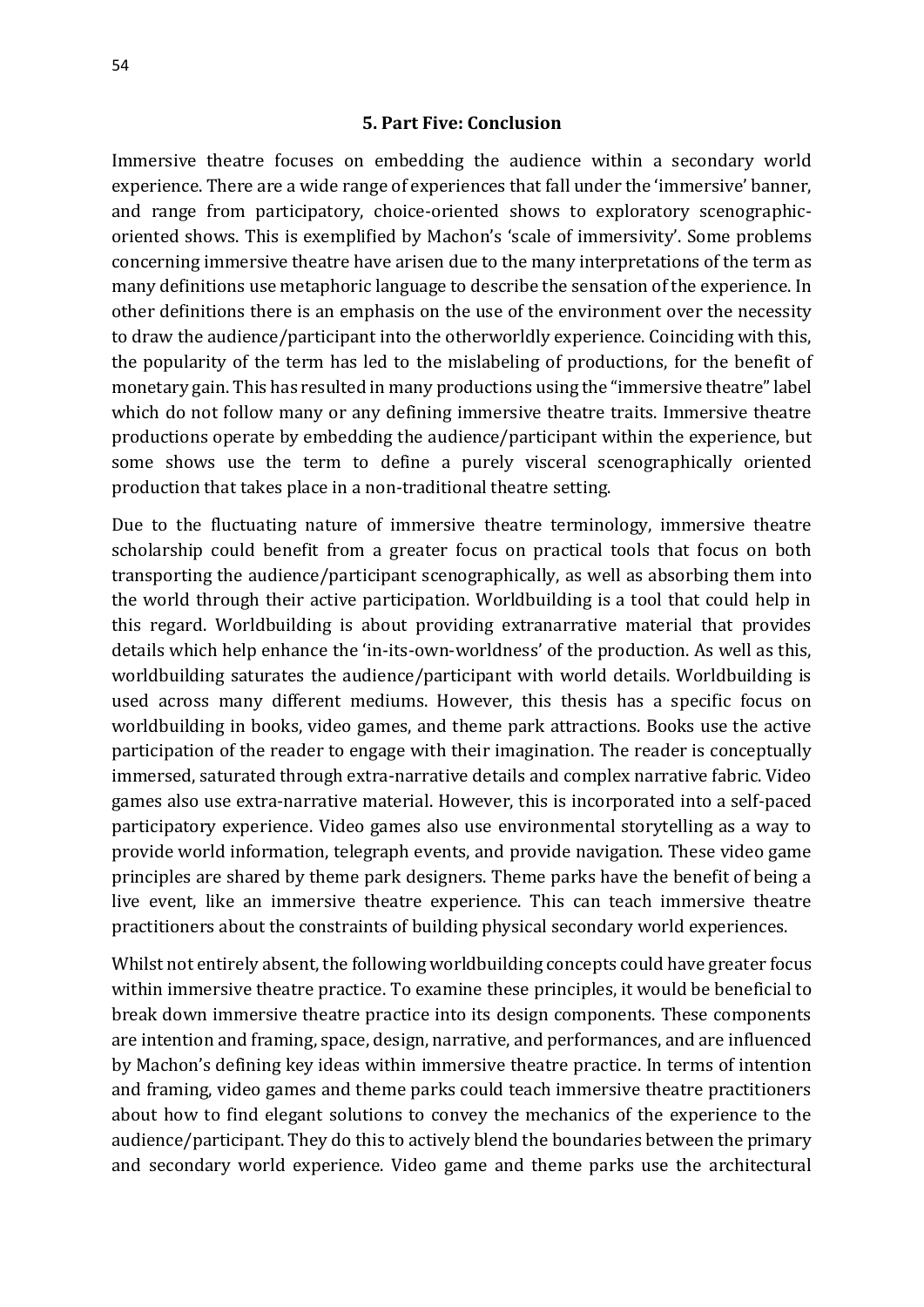design of the space to assist navigation, which is another element that could be incorporated into immersive theatre practice. Additionally, they use space as well as the design of the space to promote interaction and liveness. These mediums incorporate environmental storytelling into the design of the experience to both absorb and transport the audience/participant, which are key principles in immersive theatre experiences. They do this by saturating the audience participant with narrative and extra-narrative details. Narrative is an underrated part of immersive theatre productions, as it incentivizes exploration as well as saturating the audience/participant. The performances of the cast help create a convincing in-its-own-worldness. For this reason, it might be beneficial for the treatment of performers to adopt an NPC-style design in immersive theatre practice. This can be done by incorporating ideas from Warren's autonomous cast. As demonstrated, there are a plethora of ideas in novels, theme park attractions and video games that can be applied to immersive theatre. This would be useful in creating a greater practical and focused understanding of immersive theatre terminology.

This research demonstrates that there is room for both clarification and growth in immersive theatre scholarship and practice. Immersive theatre is still relatively new, and the next steps for the form could be to iron out the terminology to give it a more practical substantial meaning. As demonstrated, this could take this form of incorporating concepts from other mediums and applying them to immersive theatre practice. In terms of this research specifically, these ideas need to be tested and workshopped by implementing the concepts I have identified into immersive theatre practice.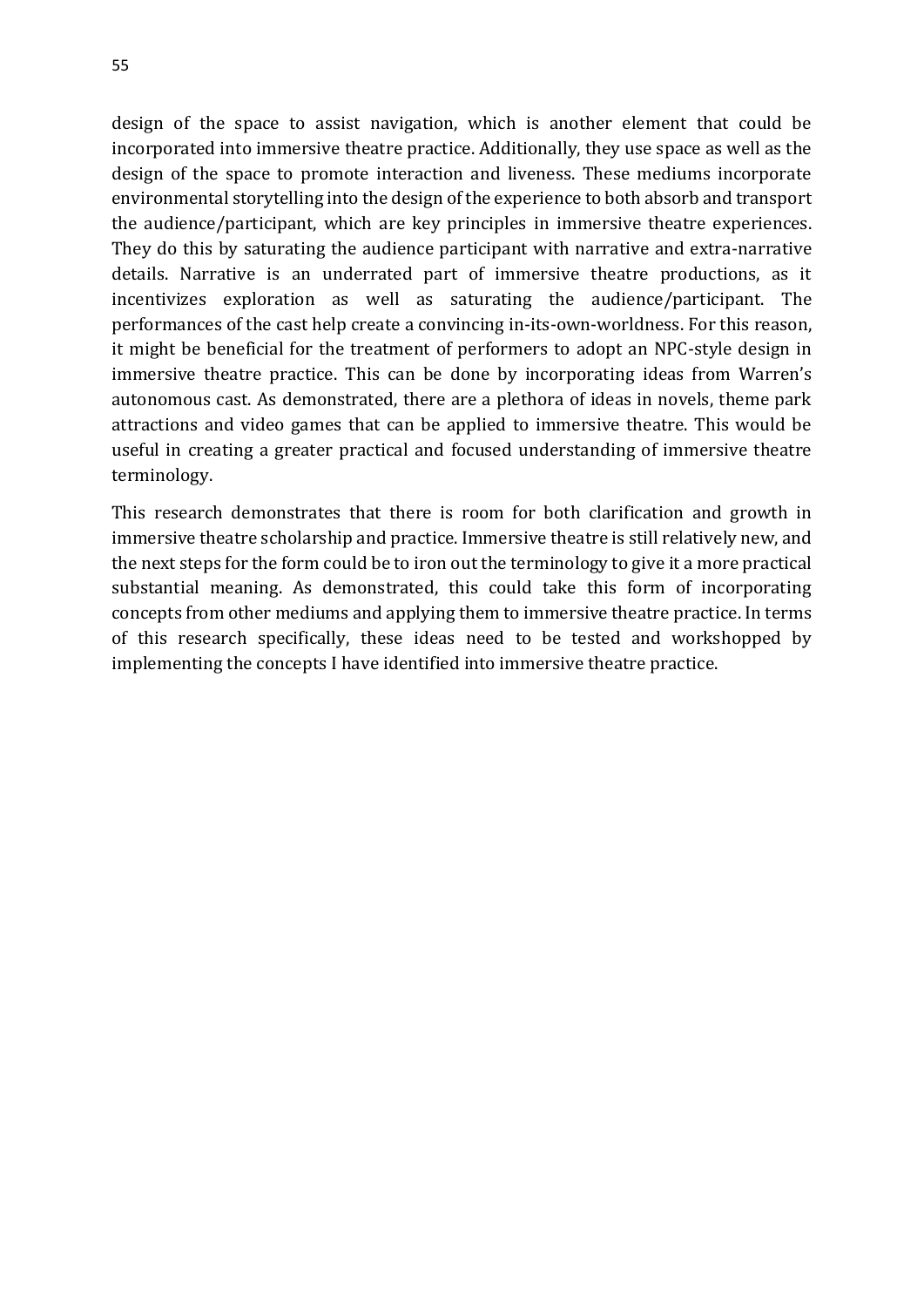## **6. References**

Activision. (2003). Call of Duty (PlayStation Version)[Video Game]. Activision.

Adams, J.A. (1991). *The American Amusement Park Industry: A History of Technology and Thrills*. Twayne Publishers.

Adams, M. (Director). (2016). *OPERATION BLACK ANTLER* by Hydrocracker and Blast Theory [Theatre Production]. Southbank Centre, London.

Agnello, A. (November 11, 2019). "When 'Halo 2' Invaded Planet Earth". *The Ringer*. https://siftd.net/content/81961/when-halo-2-invaded-planet-earth

Aldiss, B. (1973). *Billion Year Spree*. Doubleday.

Allain, P & Harvie, J. (2013). *The Routledge Companion to Theatre and Performance*. Routledge.

Alston, A. (2013). Audience Participation and Neoliberal Value: Risk, agency and responsibility in immersive theatre. *Performance Research*. *18*(2), 128-138, DOI: 10.1080/13528165.2013.807177

Atari, inc. (1980). Battlezone (Arcade Version)[Video Game]. Atari.

Barrett, F. & Doyle, M. (Director). (2011). *Sleep No More* by Punchdrunk [Theatre Production]. McKittrick Hotel, New York City.

Bauer, R. (2019). Games as Special Zones: Motivation Mechanics as Games. *Games and Rules: Game Mechanics for the Magic Circle*. 35-46. DOI: 10.14361/9783839443040

Bennet, S. (2003). *Theatre Audiences- A Theory of Production and Reception*, (2nd ed.) Routledge.

Bethesda Game Studios. (2018). Fallout 76 (PlayStation Version)[Video Game]. Bethesda Softworks.

Bethesda Softworks. (1992). Wolfenstein 3D (DOS Version)[Video Game]. id Software.

Biggin, R. (2017). *Immersive Theatre and Audience Experience : Space, Game and Story in the Work of Punchdrunk*, Palgrave Macmillan.

Blizzard Entertainment. (2016). Overwatch (PlayStation Version)[Video Game]. Blizzard Entertainment.

Blizzard Entertainment. (2004). World of Warcraft (PC Version)[Video Game]. Blizzard Entertainment.

Bungie. (2004). Halo 2 (Xbox Version) [Video Game]. Microsoft Game Studios.

Bycer, J. (2019, May 10). *What is Environmental Storytelling?*. Medium. https://medium.com/@GWBycer/what-is-environmental-storytelling-7f76813d9876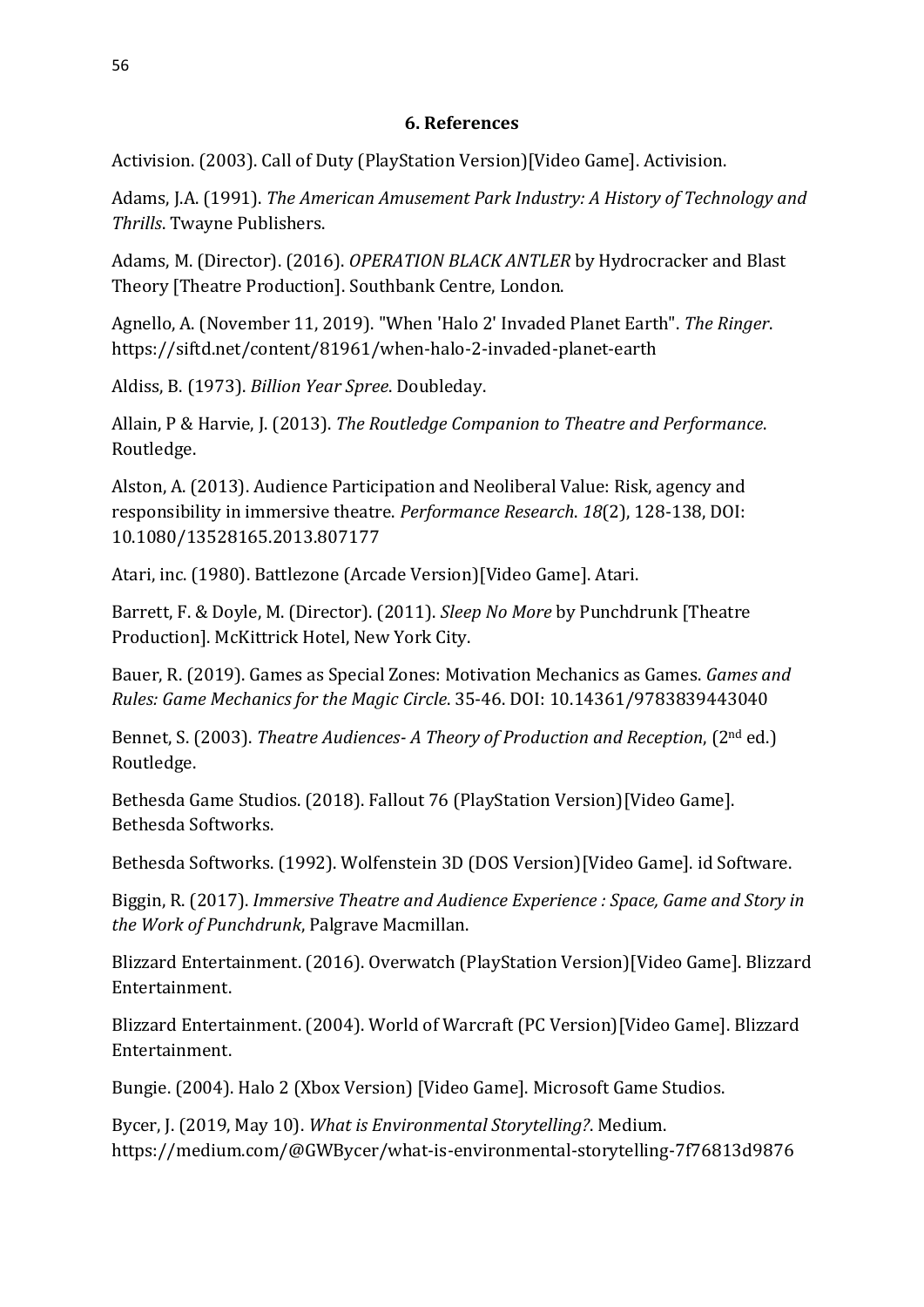Calleja, G. (2011). *In-game: from immersion to incorporation*. MIT Press.

Carson, D. (2000). *Environmental Storytelling: Creating Immersive 3D Worlds Using Lessons Learned from the Theme Park Industry*. Gamasutra. https://www.gamasutra.com/view/feature/131594/environmental\_storytelling\_.php

Cobley, P. (2001). *Narrative*. Routledge.

Cramer, K.E, & Hartwell, D.G. (2006) *Science Fiction*. Encarta Online Encyclopaedia. https://web.archive.org/web/20091028193213/http://encarta.msn.com/encyclopedi a\_761563123\_2/Science\_Fiction.html

Crogan, P. (2018). Indie Dreams: Video Games, Creative Economy, and the Hyperindustrial Epoch. *Games and Culture*. *13*(7). 671-689. DOI: 10.1177/1555412018756708.S2CID148890661

Defontaney, C.I. (1854). *Star (Psi Cassiopeia): The Marvellous History of One of the Worlds of Outer Space.* Black Coat Press.

del Rey, L. (1980). *The World of Science Fiction, 1926-1976: the History of a Subculture*. Garland Pub.

Dorita, H. (2011). Event-space: Performance Space and Spatial Performativity. *Performance Perspectives – A Critical Introduction*. 54-62. Palgrave Macmillan

Epic developers reveal PS5's incredible power. (2020, June 30). *PlayStation Official Magazine-UK*, 177.

Epic Games. (2017). Fortnite (PlayStation Version)[Video Game]. Epic Games.

Fornet-Ponse, T. (2013). *Tolkien's Influence on Fantasy - Tolkiens Einfluss Auf Die Fantasy*. Atelier Fur Textaufgaben.

Freshwater, H. (2011). 'you say something': Audience participation and the author. Contemporary Theatre Review, 21(4), 405-409. doi:10.1080/10486801.2011.610308

Frieling, R. (2008). *The Art of Participation: 1950 to Now.* San Francisco Museum of Modern Art.

Frieze, J. (2016). *Reframing Immersive Theatre: The Politics and Pragmatics of Participatory Performance*. Palgrave Macmillan.

Gardner, L. (2014, September 19). Immersive Theatre: Living up to the name, or just an overused gimmick?. *Guardian*.

https://www.theguardian.com/stage/theatreblog/2014/sep/19/immersive-theatreoverused-marketing-gimmick

Gardner, L. (2018, April 11). Is immersive theatre growing up or growing too big, too quickly?. *The Stage*. https://www.thestage.co.uk/features/is-immersive-theatregrowing-up-or-growing-too-big-too-quickly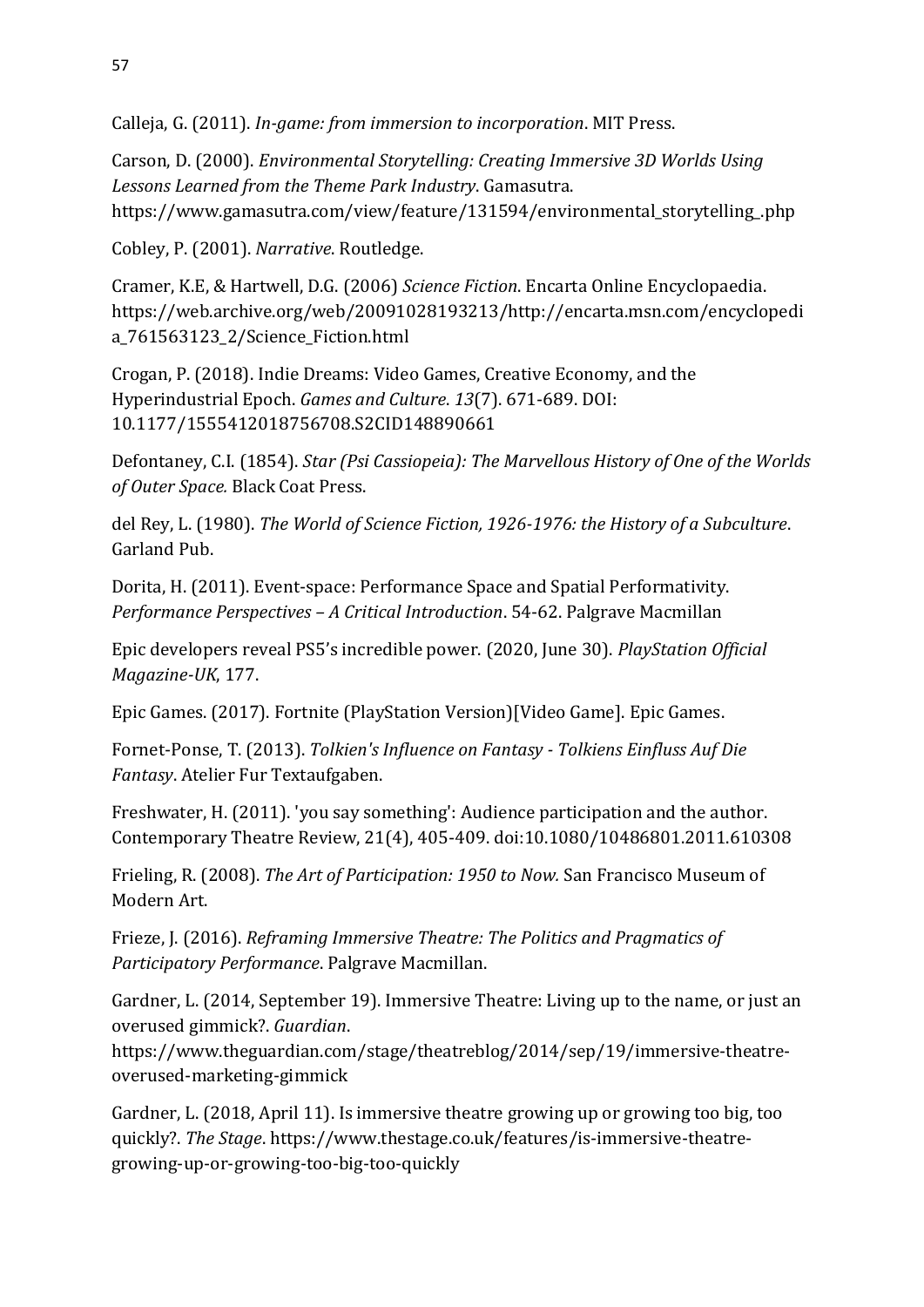Gavin, K. (Director). (2020). *Human Traffic Live* by A Lost Weekend[Theatre Production]. Printworks London, London.

Griffin, C. (2019). *Review of The Great Gatsby presented by The Guild of Misrule.* LondonTheatre1. https://www.londontheatre1.com/reviews/review-the-great-gatsbypresented-by-the-guild-of-misrule/

Goins, E. (2018). Structuring Digital Game Stories. *Interactive Storytelling*. 265–69.

Hack, G. (2019). NPC and Me: How to become a Non-Player Character. *Games and Rules: Game Mechanics for the Magic Circle*. 293-298. DOI: 10.14361/9783839443040

Hartas, L and Morris, D. (2004). *The Art of Game Worlds*. Harper Design.

Hayward, P & Wollen, T. (1993). *Future Visions: New Technologies of the Screen*. British Film Institute.

Heddon, D, Iball, H & Zerihan, R. (2012). Come Closer: Confessions of Intimate Spectators in One to One Performance, *Contemporary Theatre Review. 22*(1). 120-133. DOI: 10.1080/10486801.2011.645233

Hogg, J. (Director). (2019). *Any One Thing* by T. Bernays [Theatre Production]. London.

Holland, N. (2009) *Literature and the Brain*. PsyArt Foundation.

Howson-Griffiths, T. (2020). Locating sensory labyrinth theatre within immersive theatres' history. *Studies in Theatre and Performance. 40*(2). 190-205, DOI: 10.1080/14682761.2019.1663649

Hydrocracker. (2021). OPERATION BLACK ANTLER. https://www.hydrocracker.co.uk/work/operation-black-antler

Iger, B. (2019*)*. *Bob Iger teaches Business Strategy and Leadership*. Masterclass. https://www.masterclass.com/classes/bob-iger-teaches-business-strategy-andleadership

Iqbal, N. (2020, February 2). From high art to tipsy night out: has immersive theatre sold its soul?. *Guardian*. https://www.theguardian.com/stage/2020/feb/02/high-arttipsy-night-out-immersive-theatre-lost-its-soul

Irrational Games. (2013). Bioshock Infinite (PlayStation Version)[Video Game]. 2K Games.

Jeffreys, S. (2019). *Playwriting : structure, character, how and what to write / Stephen Jeffreys ; edited by Maeve McKeown.* Theatre Communications Group.

Jenkins, H. (2004). Game Design as Narrative Architecture. *First Person: New Media as Story Performance, and Game*. 118-129.

Juul, J. (2001). Games Telling Stories?: A Brief Note On Games and Narrative. *Games Studies*. *1*(1). http://www.gamestudies.org/0101/juul-gts/.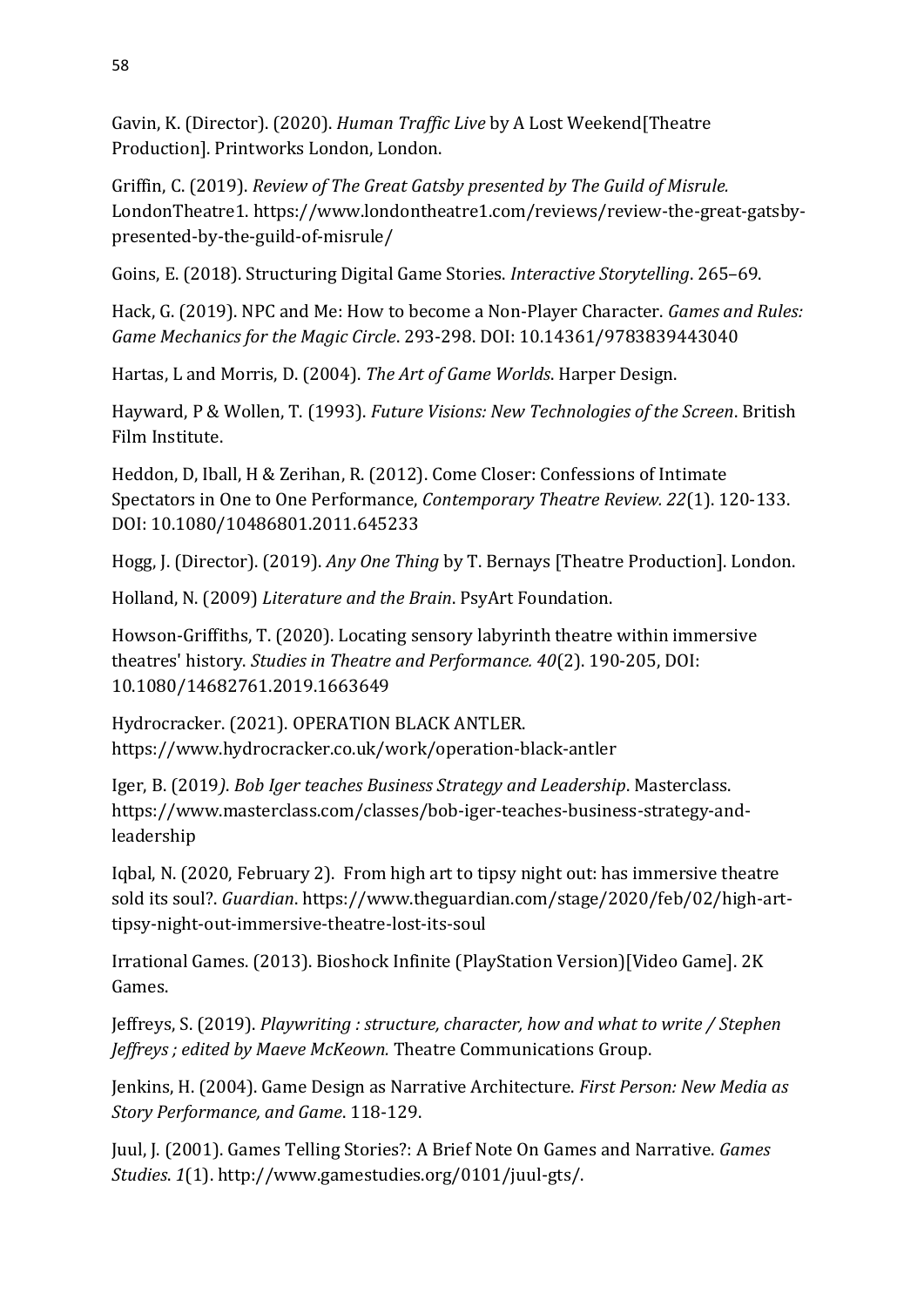Landman, T. (2013). Framing Performance Magic: The Role of Contract, Discourse and Effect. *Journal of Performance Magic. 1*(1). 47-68.

Latham, K. (2014). Experiencing Documents. *Journal of Documentation*. *70*(4). 544-561.

Lukas, S. (2008). *Theme Park*. Reaktion Books Ltd.

Lukas, S. (2013). *The Immersive Worlds Handbook: Designing Theme Parks and Consumer Spaces*. Taylor & Francis.

Lawardorn, D. (2020, January 27). *The Rise, Fall, and Place of Environmental Storytelling in Games*. The Escapist. https://www.escapistmagazine.com/v2/the-rise-fall-and-placeof-environmental-storytelling-in-games/

Machon, J. (2013). *Immersive theatres: intimacy and immediacy in contemporary performance*. Palgrave Macmillan.

Machon, J. (2018). *The Punchdrunk Encyclopaedia*. Taylor and Francis.

Major Developments. (1987). Driller (Arcade Version)[Video Game]. Incentive Software, Major Developments.

Murray, J. (1997). *Hamlet on the Holodeck: The Future of Narrative in Cyberspace.* MIT Press.

MMO Populations. (2021). World of Warcraft Game Stats. https://mmopopulation.com/r/wow

Montola, M., Stenros, J. & Wærn, A. (2009). *Pervasive games: theory and design*. Elsevier/Morgan Kaufmann.

Morris, Z. Pearson, T. & Willett, J. (Director). (2012). *Then She Fell* by Z. Morris, T. Pearson, & J. Willett [Theatre Production]. The Kingsland Ward, Brooklyn.

Naughty Dog. (2007). Uncharted: Drake's Fortune (PlayStation Version)[Video Game]. Naughty Dog.

Naughty Dog. (2013). The Last of Us (PlayStation Version)[Video Game]. Naughty Dog.

Naughty Dog. (2016). Uncharted 4: A Thief's End (PlayStation Version)[Video Game]. Naughty Dog.

Nutting Associates. (1971). Computer Space (Arcade Version)[Video Game]. Nutting Associates.

Orlando, G. (15 May 2007). "Console Portraits: A 40-Year Pictorial History of Gaming". *Wired News*. https://www.wired.com/2007/06/gallery-game-history/

Pearson, M & Shanks , M. (2001). *Theatre and Archaeology*. Routledge.

Rockstar Games. (2013). Grand Theft Auto V (PlayStation Version)[Video Game]. Rockstar Games.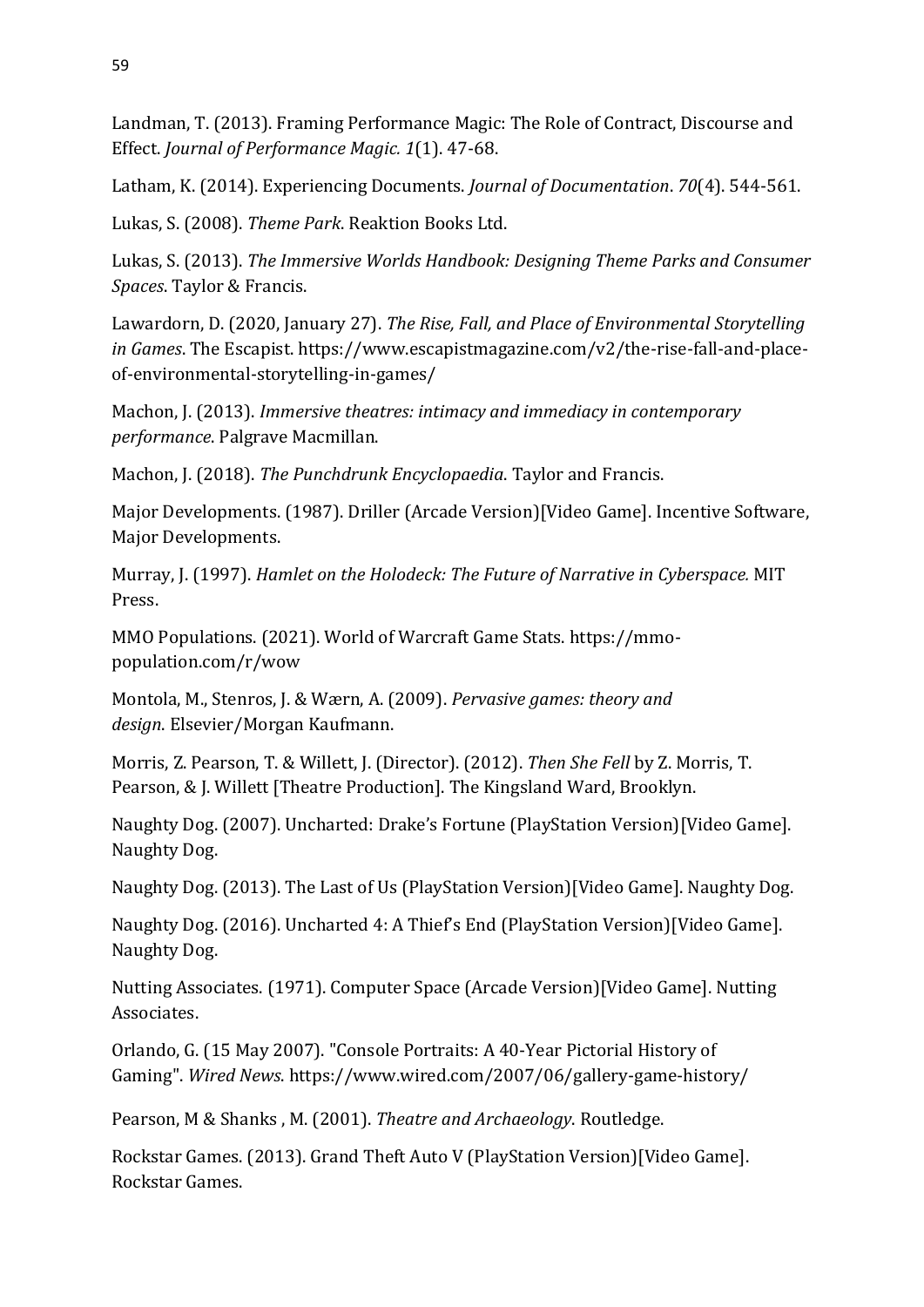Rockstar Games. (2018). Red Dead Redemption II (PlayStation Version)[Video Game]. Rockstar Games.

Rosenberg, D. (Director). (2018). *Flight* by B. Kulvichit [Theatre Production]. The Garden of Unearthly Delights, Adelaide.

Rosenblatt, L.M. (1994). The transactional theory of reading and writing. Theoretical Models and Processes of Reading. *International Reading Association Inc*. (4th ed.). (p.1057-1092).

Rutherford, S. (2000). *The American Roller Coaster*. MBI Publishing Company.

Ryan, M. (2005). Beyond Ludos: Narrative, Videogames, and the split connection of digital textuality. *Videogame, Player, Text*. 8-28

Salen, K. and Zimmerman, E. (2003). *Rules of play: game design fundamentals*. MIT Press.

Sandford, M. (1995). *Happenings and Other Acts*. Routledge.

Schreier, J. (2015, October 20). The Messy, True Story Behind The Making of Destiny. *Kotaku*. https://kotaku.com/the-messy-true-story-behind-the-making-of-destiny-1737556731

Slater, M. (2009, December 12). *Place illusion and plausibility can lead to realistic behaviour in immersive virtual environments*. National Centre for Biotechnology. https://www.ncbi.nlm.nih.gov/pmc/articles/PMC2781884/?tool=pmcentrez&report=a bstract

Smith, H and Worch, M. (2010). *What Happened Here? Environmental Storytelling*. GDC Vault. https://www.gdcvault.com/play/1012647/What-Happened-Here-Environmental

Sony Corporation. (2015). Bloodborne (PlayStation Version)[Video Game]. FromSoftware.

Sterling, B. (2020, November 12). Science Fiction. *Encyclopædia Britannica*. https://www.britannica.com/art/science-fiction

Taormina, A. (2005, 19 January). A History of Science Fiction. *Northern Virginia Community College.* 

*https://web.archive.org/web/20050218110946/http:/nvcc.edu/home/ataormina/scifi/hi story/*

Totten, C. (2014). *An Architectural Approach to Level Design*. A K Peters/CRC Press.

Valve. (2011). Portal 2 (PlayStation Version)[Video Game]. Valve Corporation.

Vandermeer, J. (2018). *Wonderbook (Revised and Expanded): The Illustrated Guide to Creating Imaginative Fiction*. Abrams.

Warren, J. (2017). *Creating World: How to Make Immersive Theatre*. Nick Hern Books.